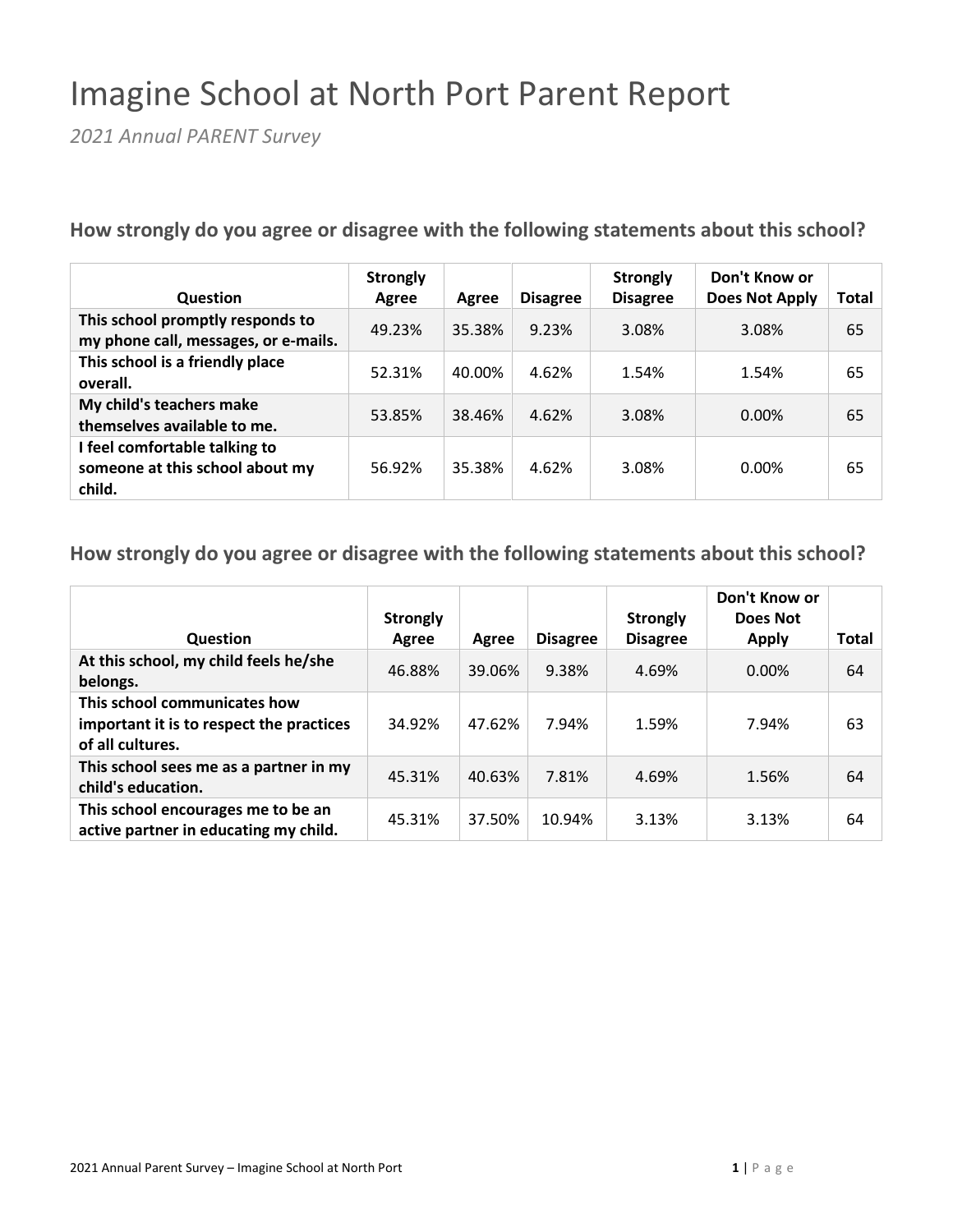|                                                                                                                                                                          | <b>Strongly</b> |        |                 | <b>Strongly</b> | <b>Don't Know</b><br>or Does |              |
|--------------------------------------------------------------------------------------------------------------------------------------------------------------------------|-----------------|--------|-----------------|-----------------|------------------------------|--------------|
| Question                                                                                                                                                                 | Agree           | Agree  | <b>Disagree</b> | <b>Disagree</b> | <b>Not Apply</b>             | <b>Total</b> |
| I know what my child needs to learn at<br>his/her grade level or know where to find<br>the information.                                                                  | 44.26%          | 37.70% | 13.11%          | 3.28%           | 1.64%                        | 61           |
| When I work with staff at this school they<br>use words I can understand about my child's<br>education and progress.                                                     | 54.10%          | 36.07% | 3.28%           | 3.28%           | 3.28%                        | 61           |
| This school gives me enough information to<br>know if my child is making progress.                                                                                       | 42.62%          | 42.62% | 11.48%          | 3.28%           | $0.00\%$                     | 61           |
| My recommendations and ideas are<br>included when discussing my child's<br>education.                                                                                    | 36.07%          | 37.70% | 14.75%          | 4.92%           | 6.56%                        | 61           |
| This school provides high quality services to<br>help students with social or emotional<br>needs.                                                                        | 32.79%          | 34.43% | 16.39%          | 3.28%           | 13.11%                       | 61           |
| This school helps me figure out what social<br>and emotional skills my child needs to<br>develop (e.g., self-control, problem solving,<br>or getting along with others). | 34.43%          | 34.43% | 18.03%          | 3.28%           | 9.84%                        | 61           |
| When my child does something good at<br>school, I usually hear about it from the<br>school.                                                                              | 34.43%          | 27.87% | 21.31%          | 9.84%           | 6.56%                        | 61           |

|                                                                                                                                                                                                                                                                    | <b>Strongly</b> |        |                 | <b>Strongly</b> | Don't<br>Know or<br>Does Not |       |
|--------------------------------------------------------------------------------------------------------------------------------------------------------------------------------------------------------------------------------------------------------------------|-----------------|--------|-----------------|-----------------|------------------------------|-------|
| <b>Question</b>                                                                                                                                                                                                                                                    | Agree           | Agree  | <b>Disagree</b> | <b>Disagree</b> | <b>Apply</b>                 | Total |
| This school has high expectations for all<br>students.                                                                                                                                                                                                             | 46.55%          | 34.48% | 8.62%           | 3.45%           | 6.90%                        | 58    |
| This school encourages all students to take<br>challenging classes no matter their race,<br>ethnicity, nationality, and/or cultural<br>background (e.g., accelerated courses,<br>advanced work programs, honor level courses,<br>gifted courses, AP or IB courses. | 40.00%          | 45.00% | 6.67%           | 3.33%           | 5.00%                        | 60    |
| This school has quality programs for my child's<br>talents, gifts, or special needs.                                                                                                                                                                               | 31.67%          | 30.00% | 18.33%          | 5.00%           | 15.00%                       | 60    |
| This school provides high quality services to<br>help students with social or emotional needs.                                                                                                                                                                     | 32.76%          | 29.31% | 13.79%          | 5.17%           | 18.97%                       | 58    |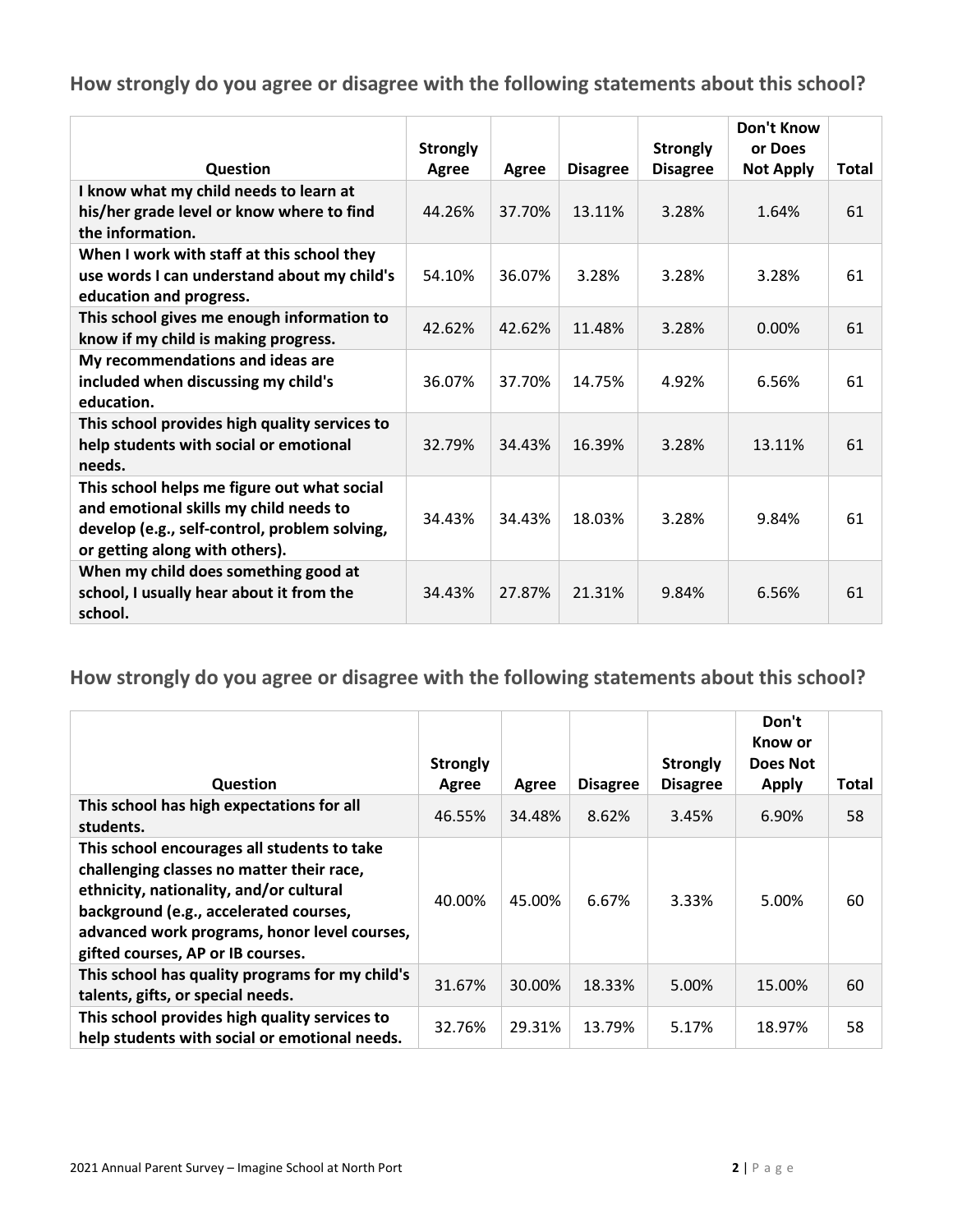| Question                                                                                                                                                                                                                 | <b>Strongly</b><br>Agree | Agree  | <b>Disagree</b> | <b>Strongly</b><br><b>Disagree</b> | Don't<br>Know or<br>Does Not<br><b>Apply</b> | Total |
|--------------------------------------------------------------------------------------------------------------------------------------------------------------------------------------------------------------------------|--------------------------|--------|-----------------|------------------------------------|----------------------------------------------|-------|
| This school takes effective measures to<br>ensure the safety of students.                                                                                                                                                | 55.00%                   | 35.00% | 8.33%           | 1.67%                              | $0.00\%$                                     | 60    |
| This school has made it clear to my child what<br>he/she should do if there is an emergency,<br>natural disaster (tornado, flood) or a<br>dangerous situation (e.g., violent person on<br>campus) during the school day. | 58.33%                   | 35.00% | $0.00\%$        | 0.00%                              | 6.67%                                        | 60    |
| I feel my child is safe going to or from this<br>school.                                                                                                                                                                 | 53.33%                   | 40.00% | 5.00%           | 1.67%                              | $0.00\%$                                     | 60    |

**How strongly do you agree or disagree with the following statements about this school?**

| <b>Question</b>                                                          | <b>Strongly</b><br>Agree | Agree  | <b>Disagree</b> | <b>Strongly</b><br><b>Disagree</b> | Don't Know or<br><b>Does Not Apply</b> | <b>Total</b> |
|--------------------------------------------------------------------------|--------------------------|--------|-----------------|------------------------------------|----------------------------------------|--------------|
| The school building is clean and<br>well-maintained.                     | 54.24%                   | 30.51% | 3.39%           | 3.39%                              | 8.47%                                  | 59           |
| <b>Adequate COVID safety</b><br>precautions are taken at this<br>school. | 51.67%                   | 36.67% | 6.67%           | 1.67%                              | 3.33%                                  | 60           |

**This question is about bullying. Bullying happens when one or more students tease, threaten, spread rumors about, hit, shove or hurt another student. It is not bullying when students of about the same strength or power argue or fight or tease each other in a friendly way. Bullies are usually stronger, or have more friends or money, or some other power over the student being bullied. Usually, bullying happens over and over, or the student being bullied thinks it might happen over and over. How much of a problem is bullying at this school? Mark one response.**

| Response                     | Percentage |
|------------------------------|------------|
| Serious problem              | 5.00%      |
| Somewhat of a problem        | 33.33%     |
| Not a problem at all         | 28.33%     |
| Don't know or does not apply | 33.33%     |
| <b>Total</b>                 | 60         |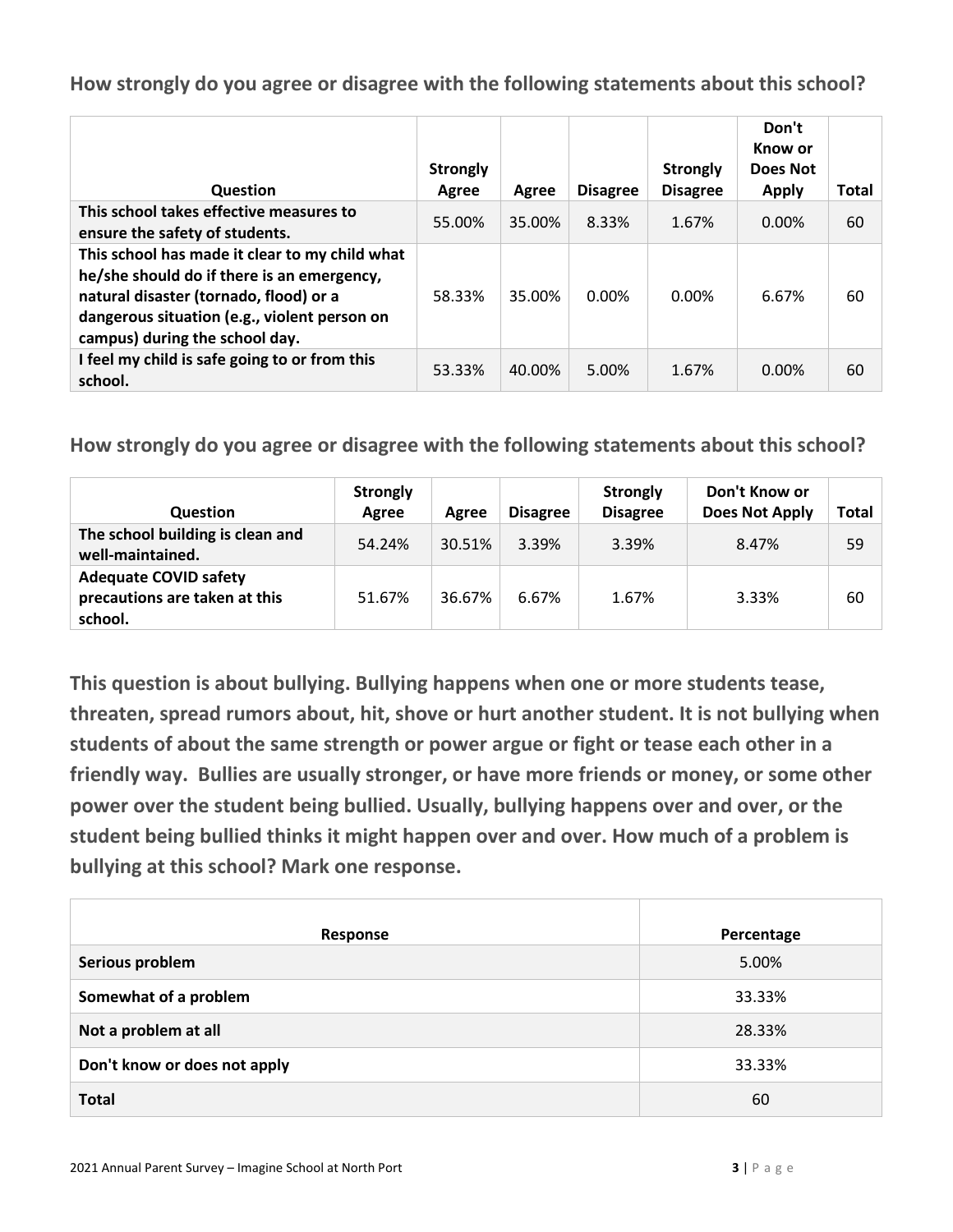**This question is about cyberbullying. Cyberbullying is bullying that takes place using electronic technology. Examples of cyberbullying include mean text messages or e-mails, rumors sent by e-mail or posted on social networking sites, and embarrassing pictures, videos, websites or fake profiles. How much of a problem is cyberbullying at this school? Mark one response.**

| Response                     | Percentage |
|------------------------------|------------|
| Serious problem              | 3.33%      |
| Somewhat of a problem        | 20.00%     |
| Not a problem at all         | 26.67%     |
| Don't know or does not apply | 50.00%     |
| <b>Total</b>                 | 60         |

**How much of a problem is the following at this school? Mark one response.**

| <b>Question</b>                                                           | <b>Serious</b><br>problem | Somewhat of a<br>problem | Not a<br>problem at<br>all | Don't know or<br>does not apply | Total |
|---------------------------------------------------------------------------|---------------------------|--------------------------|----------------------------|---------------------------------|-------|
| Racial/ethnic conflict among<br>students is a problem at this<br>school.  | 1.69%                     | 8.47%                    | 42.37%                     | 47.46%                          | 59    |
| <b>Physical fighting between students</b><br>is a problem at this school. | 1.69%                     | 11.86%                   | 49.15%                     | 37.29%                          | 59    |

**How strongly do you agree or disagree with the following statements?**

| <b>Question</b>                                | <b>Strongly</b><br>Agree | Agree  | <b>Disagree</b> | <b>Strongly</b><br><b>Disagree</b> | Don't Know<br>or Does Not<br><b>Apply</b> | <b>Total</b> |
|------------------------------------------------|--------------------------|--------|-----------------|------------------------------------|-------------------------------------------|--------------|
| This school makes frequent contact with        |                          |        |                 |                                    |                                           |              |
| parents (e.g., athletic events, open house).   | 37.29%                   | 47.46% | 6.78%           | 8.47%                              | 0.00%                                     | 59           |
| This school notifies parents or guardians      |                          |        |                 |                                    |                                           |              |
| effectively in the case of a school-wide       | 49.15%                   | 33.90% | 6.78%           | 1.69%                              | 8.47%                                     | 59           |
| emergency.                                     |                          |        |                 |                                    |                                           |              |
| This school communicates policies and          | 45.76%                   | 40.68% | 6.78%           | 1.69%                              | 5.08%                                     | 59           |
| procedures clearly to parents or guardians.    |                          |        |                 |                                    |                                           |              |
| This school gives me information about how     |                          |        |                 |                                    |                                           |              |
| to get other services (i.e., childcare, parent |                          |        |                 |                                    |                                           |              |
| support, respite, WIC, food stamps,            | 22.03%                   | 18.64% | 20.34%          | 3.39%                              | 35.59%                                    | 59           |
| emergency cash assistance, etc.).              |                          |        |                 |                                    |                                           |              |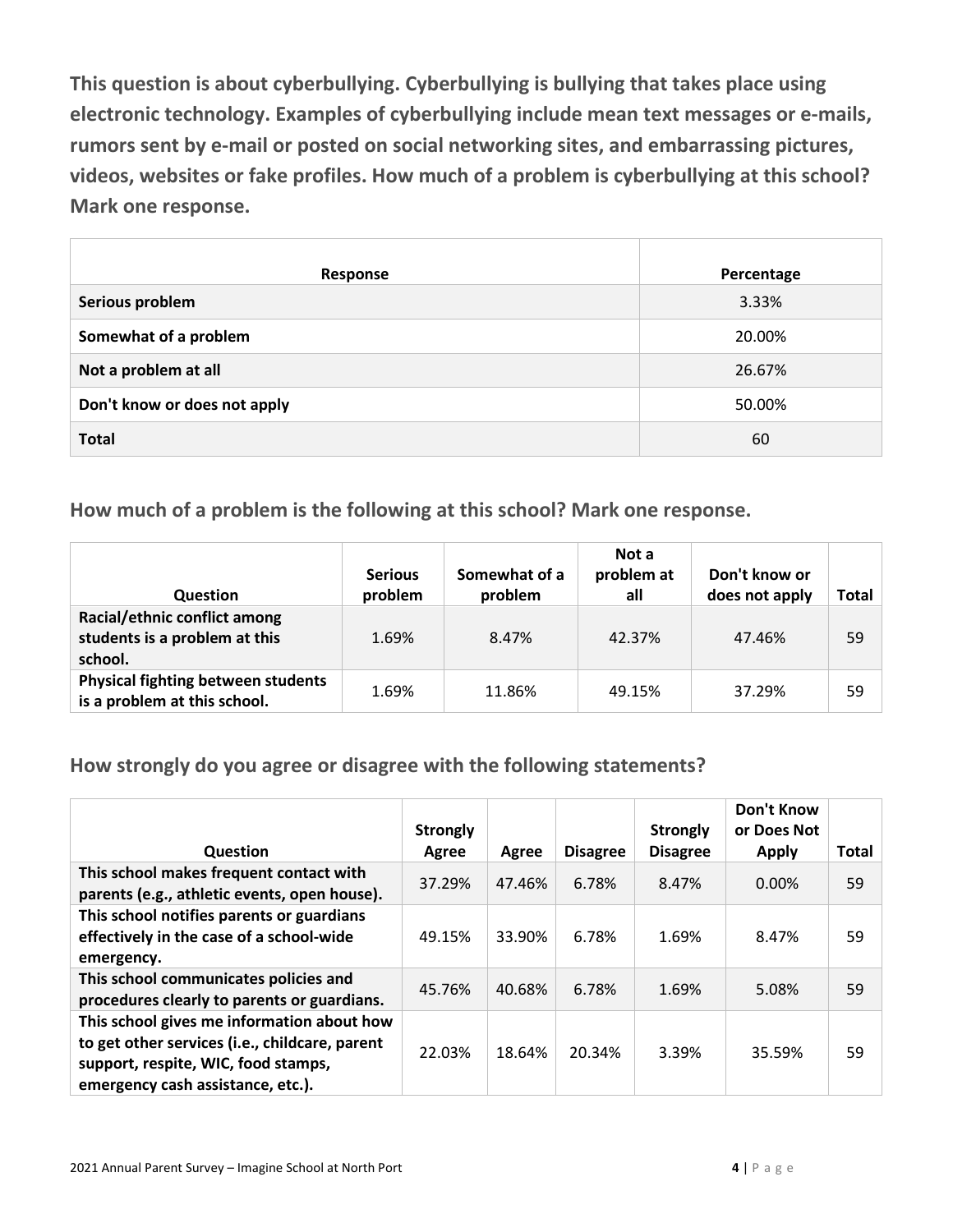**Where do you get general information about this school? Check all that apply.**

| Response                           | Percentage |
|------------------------------------|------------|
| Website                            | 18.52%     |
| Newsletter (print or electronic)   | 26.67%     |
| <b>Outbound phone call</b>         | 8.15%      |
| <b>Text messages</b>               | 11.11%     |
| <b>E-mail messages</b>             | 25.93%     |
| <b>Marquee</b>                     | 0.00%      |
| Remind or other communications app | 7.41%      |
| Other                              | 2.22%      |
| <b>Total</b>                       | 135        |

**Where do you get information about your child's performance in school? Check all that apply.**

| Response                      | Percentage |
|-------------------------------|------------|
| <b>Teacher conference</b>     | 7.14%      |
| Parent portal                 | 28.57%     |
| <b>Report cards</b>           | 20.24%     |
| <b>Progress report</b>        | 14.29%     |
| <b>Test score reports</b>     | 8.33%      |
| The teacher/school calls me   | 4.17%      |
| The teacher/school e-mails me | 11.90%     |
| Other                         | 5.36%      |
| <b>Total</b>                  | 168        |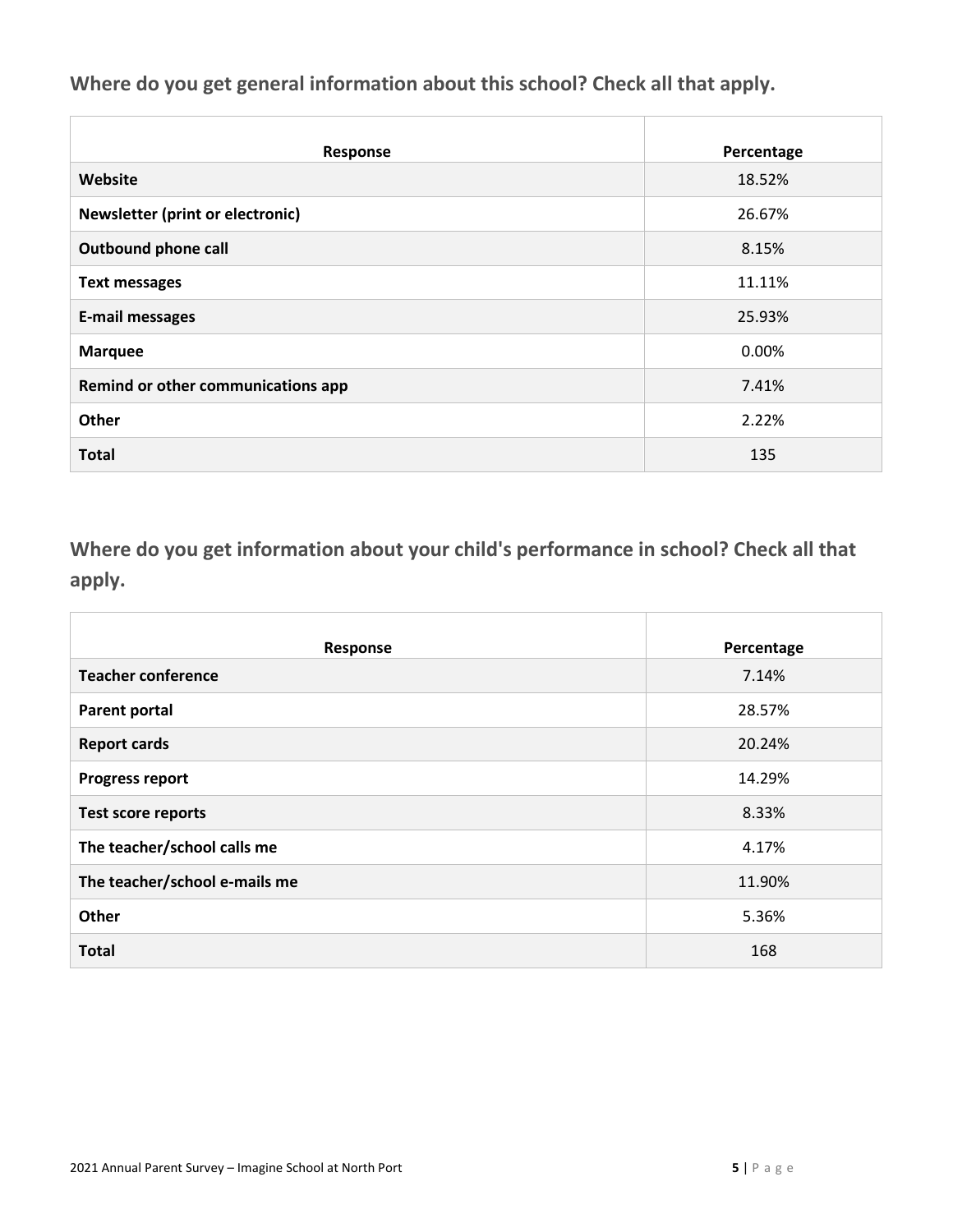### **How would you PREFER to receive information from your child's school?**

| Response                                | Percentage |
|-----------------------------------------|------------|
| To find it on the school website        | 3.05%      |
| Outbound recorded call                  | 6.11%      |
| <b>Text message</b>                     | 19.85%     |
| E-mail                                  | 31.30%     |
| <b>Newsletter (print or electronic)</b> | 20.61%     |
| Remind or other communications app      | 16.03%     |
| <b>Other</b>                            | 3.05%      |
| <b>Total</b>                            | 131        |

### **How can this school help you help your child do better in school?**

| Response                   | Percentage |
|----------------------------|------------|
| <b>Homework strategies</b> | 17.86%     |
| <b>Behavior management</b> | 7.86%      |
| <b>Time management</b>     | 19.29%     |
| <b>Reading strategies</b>  | 13.57%     |
| <b>Strengthening focus</b> | 20.71%     |
| <b>Writing strategies</b>  | 10.00%     |
| <b>Math strategies</b>     | 10.71%     |
| <b>Total</b>               | 140        |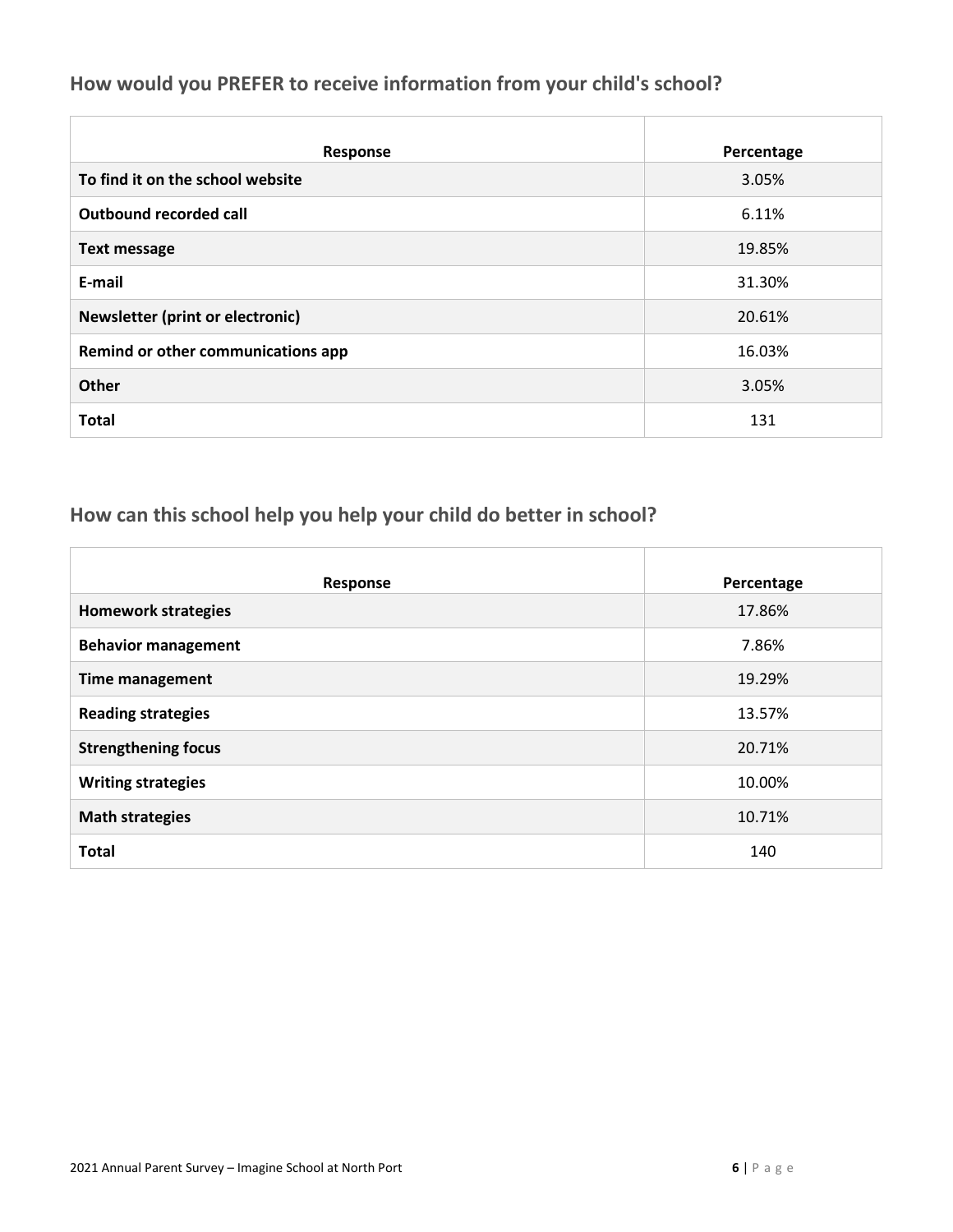## Imagine School at Palmer Ranch Parent Report

*2021 Annual PARENT Survey*

**How strongly do you agree or disagree with the following statements about this school?**

| <b>Question</b>                                                            | <b>Strongly</b><br>Agree | Agree  | <b>Disagree</b> | <b>Strongly</b><br><b>Disagree</b> | Don't Know or<br><b>Does Not Apply</b> | Total |
|----------------------------------------------------------------------------|--------------------------|--------|-----------------|------------------------------------|----------------------------------------|-------|
| This school promptly responds to<br>my phone call, messages, or e-mails.   | 50.00%                   | 39.47% | 5.26%           | 5.26%                              | 0.00%                                  | 38    |
| This school is a friendly place<br>overall.                                | 60.53%                   | 34.21% | 2.63%           | 0.00%                              | 2.63%                                  | 38    |
| My child's teachers make<br>themselves available to me.                    | 52.63%                   | 34.21% | 5.26%           | 7.89%                              | $0.00\%$                               | 38    |
| I feel comfortable talking to<br>someone at this school about my<br>child. | 57.89%                   | 31.58% | 7.89%           | 2.63%                              | 0.00%                                  | 38    |

| Question                                                                                     | <b>Strongly</b><br>Agree | Agree  | <b>Disagree</b> | <b>Strongly</b><br><b>Disagree</b> | Don't Know or<br>Does Not<br><b>Apply</b> | Total |
|----------------------------------------------------------------------------------------------|--------------------------|--------|-----------------|------------------------------------|-------------------------------------------|-------|
| At this school, my child feels he/she<br>belongs.                                            | 60.53%                   | 34.21% | 5.26%           | 0.00%                              | 0.00%                                     | 38    |
| This school communicates how<br>important it is to respect the practices<br>of all cultures. | 43.24%                   | 35.14% | 5.41%           | 0.00%                              | 16.22%                                    | 37    |
| This school sees me as a partner in my<br>child's education.                                 | 55.26%                   | 36.84% | 5.26%           | 0.00%                              | 2.63%                                     | 38    |
| This school encourages me to be an<br>active partner in educating my child.                  | 47.37%                   | 31.58% | 15.79%          | 0.00%                              | 5.26%                                     | 38    |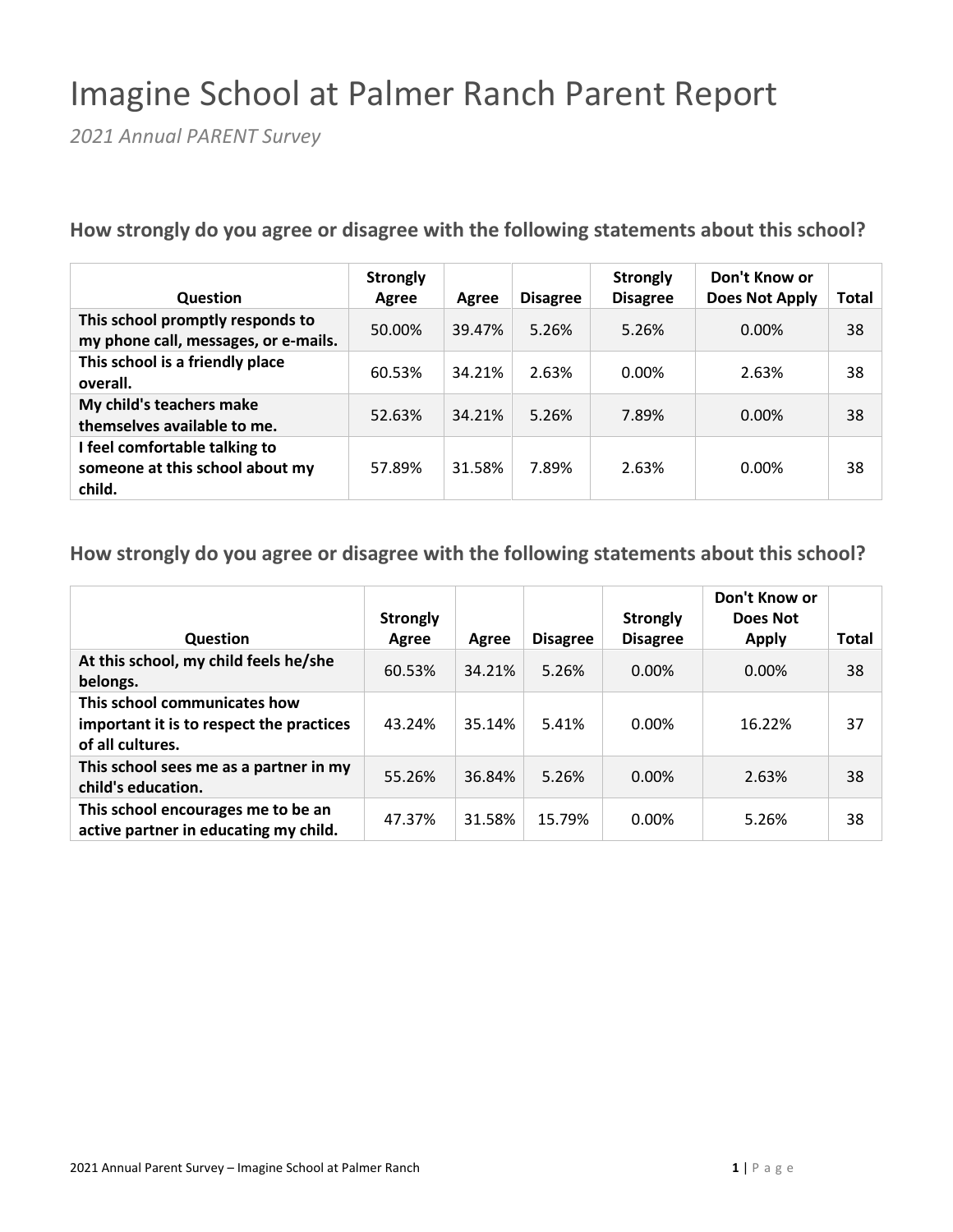|                                                                                                                                                                          | <b>Strongly</b> |        |                 | <b>Strongly</b> | <b>Don't Know</b><br>or Does |              |
|--------------------------------------------------------------------------------------------------------------------------------------------------------------------------|-----------------|--------|-----------------|-----------------|------------------------------|--------------|
| Question                                                                                                                                                                 | Agree           | Agree  | <b>Disagree</b> | <b>Disagree</b> | <b>Not Apply</b>             | <b>Total</b> |
| I know what my child needs to learn at<br>his/her grade level or know where to find<br>the information.                                                                  | 45.95%          | 32.43% | 16.22%          | 5.41%           | 0.00%                        | 37           |
| When I work with staff at this school they<br>use words I can understand about my child's<br>education and progress.                                                     | 56.76%          | 29.73% | 10.81%          | 0.00%           | 2.70%                        | 37           |
| This school gives me enough information to<br>know if my child is making progress.                                                                                       | 45.95%          | 32.43% | 21.62%          | 0.00%           | $0.00\%$                     | 37           |
| My recommendations and ideas are<br>included when discussing my child's<br>education.                                                                                    | 43.24%          | 29.73% | 8.11%           | 2.70%           | 16.22%                       | 37           |
| This school provides high quality services to<br>help students with social or emotional<br>needs.                                                                        | 47.22%          | 27.78% | 13.89%          | 2.78%           | 8.33%                        | 36           |
| This school helps me figure out what social<br>and emotional skills my child needs to<br>develop (e.g., self-control, problem solving,<br>or getting along with others). | 40.54%          | 21.62% | 16.22%          | 8.11%           | 13.51%                       | 37           |
| When my child does something good at<br>school, I usually hear about it from the<br>school.                                                                              | 40.00%          | 31.43% | 22.86%          | 2.86%           | 2.86%                        | 35           |

| Question                                                                                                                                                                                                                                                           | <b>Strongly</b><br>Agree | Agree  | <b>Disagree</b> | <b>Strongly</b><br><b>Disagree</b> | Don't<br>Know or<br>Does Not<br><b>Apply</b> | Total |
|--------------------------------------------------------------------------------------------------------------------------------------------------------------------------------------------------------------------------------------------------------------------|--------------------------|--------|-----------------|------------------------------------|----------------------------------------------|-------|
| This school has high expectations for all<br>students.                                                                                                                                                                                                             | 48.57%                   | 34.29% | 11.43%          | $0.00\%$                           | 5.71%                                        | 35    |
| This school encourages all students to take<br>challenging classes no matter their race,<br>ethnicity, nationality, and/or cultural<br>background (e.g., accelerated courses,<br>advanced work programs, honor level courses,<br>gifted courses, AP or IB courses. | 37.14%                   | 37.14% | 5.71%           | 2.86%                              | 17.14%                                       | 35    |
| This school has quality programs for my child's<br>talents, gifts, or special needs.                                                                                                                                                                               | 19.44%                   | 30.56% | 16.67%          | 5.56%                              | 27.78%                                       | 36    |
| This school provides high quality services to<br>help students with social or emotional needs.                                                                                                                                                                     | 38.89%                   | 25.00% | 5.56%           | 2.78%                              | 27.78%                                       | 36    |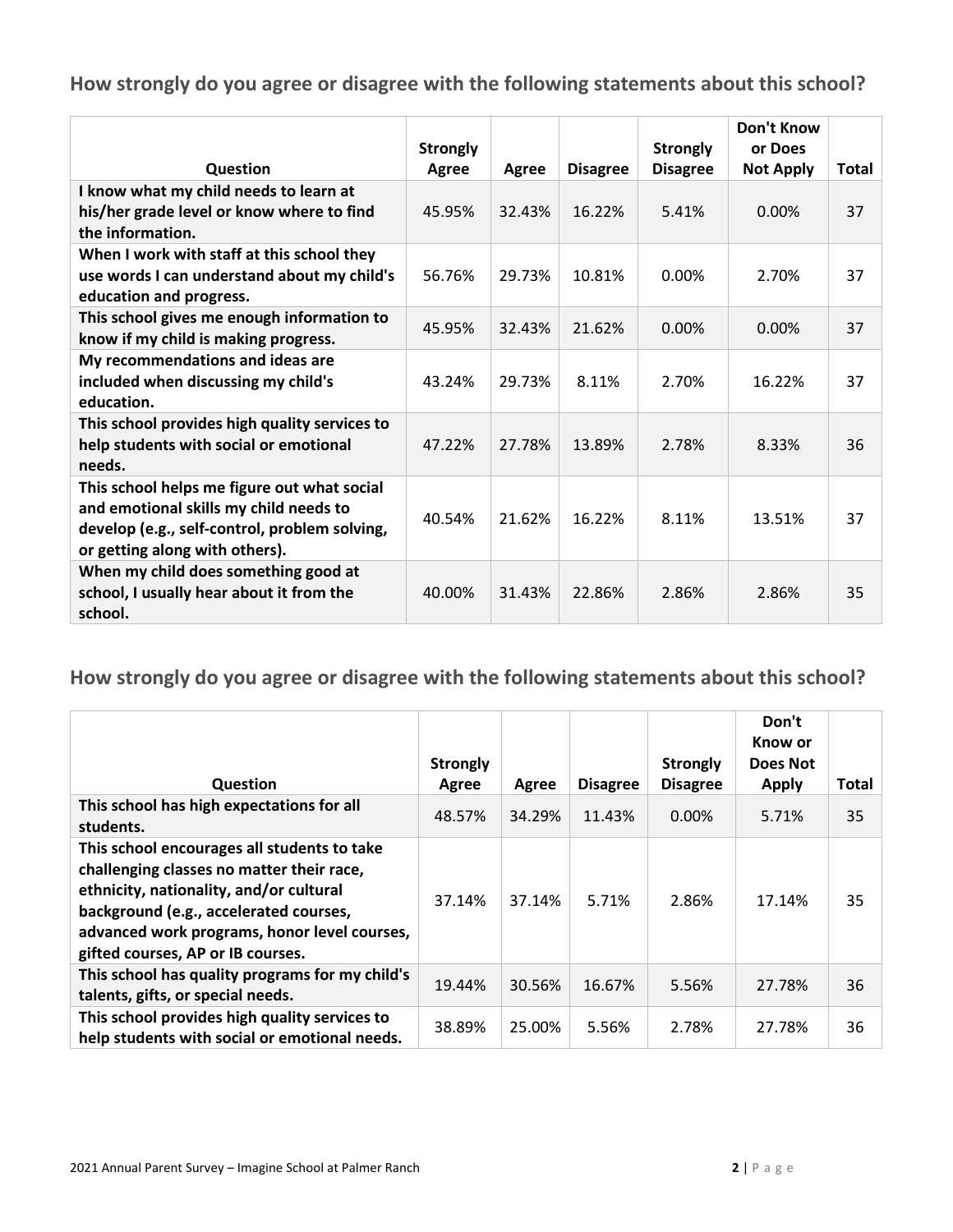| Question                                                                                                                                                                                                                 | <b>Strongly</b><br>Agree | Agree  | <b>Disagree</b> | <b>Strongly</b><br><b>Disagree</b> | Don't<br>Know or<br>Does Not<br>Apply | <b>Total</b> |
|--------------------------------------------------------------------------------------------------------------------------------------------------------------------------------------------------------------------------|--------------------------|--------|-----------------|------------------------------------|---------------------------------------|--------------|
| This school takes effective measures to<br>ensure the safety of students.                                                                                                                                                | 57.14%                   | 40.00% | 2.86%           | $0.00\%$                           | $0.00\%$                              | 35           |
| This school has made it clear to my child what<br>he/she should do if there is an emergency,<br>natural disaster (tornado, flood) or a<br>dangerous situation (e.g., violent person on<br>campus) during the school day. | 58.82%                   | 41.18% | 0.00%           | 0.00%                              | 0.00%                                 | 34           |
| I feel my child is safe going to or from this<br>school.                                                                                                                                                                 | 60.00%                   | 40.00% | 0.00%           | 0.00%                              | $0.00\%$                              | 35           |

**How strongly do you agree or disagree with the following statements about this school?**

| <b>Question</b>                                                          | <b>Strongly</b><br>Agree | Agree  | <b>Disagree</b> | Strongly<br><b>Disagree</b> | Don't Know or<br><b>Does Not Apply</b> | Total |
|--------------------------------------------------------------------------|--------------------------|--------|-----------------|-----------------------------|----------------------------------------|-------|
| The school building is clean and<br>well-maintained.                     | 52.94%                   | 41.18% | 2.94%           | 0.00%                       | 2.94%                                  | 34    |
| <b>Adequate COVID safety</b><br>precautions are taken at this<br>school. | 60.00%                   | 31.43% | 2.86%           | 2.86%                       | 2.86%                                  | 35    |

**This question is about bullying. Bullying happens when one or more students tease, threaten, spread rumors about, hit, shove or hurt another student. It is not bullying when students of about the same strength or power argue or fight or tease each other in a friendly way. Bullies are usually stronger, or have more friends or money, or some other power over the student being bullied. Usually, bullying happens over and over, or the student being bullied thinks it might happen over and over. How much of a problem is bullying at this school? Mark one response.**

| Response                     | Percentage |
|------------------------------|------------|
| Serious problem              | 0.00%      |
| Somewhat of a problem        | 20.00%     |
| Not a problem at all         | 51.43%     |
| Don't know or does not apply | 28.57%     |
| <b>Total</b>                 | 35         |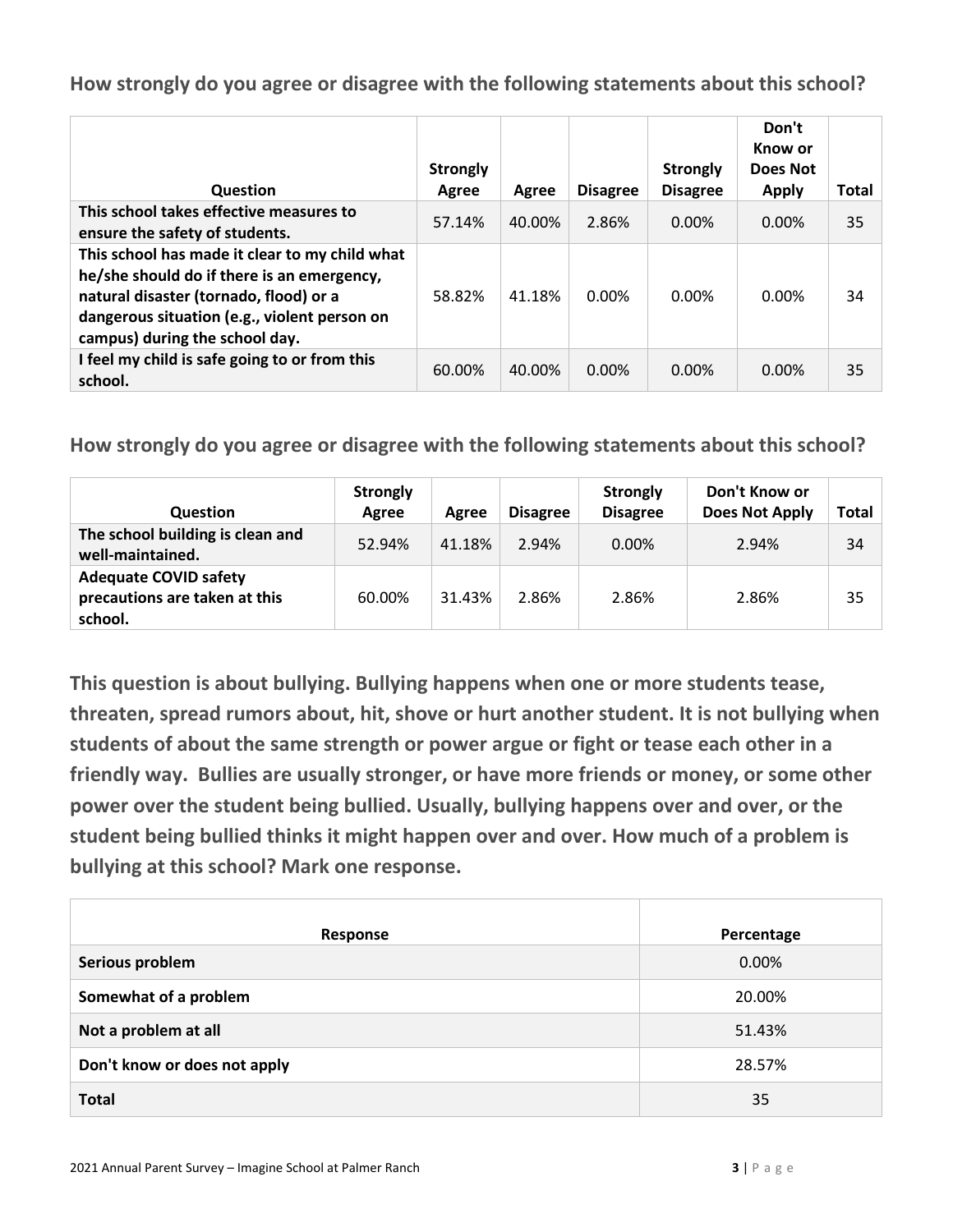**This question is about cyberbullying. Cyberbullying is bullying that takes place using electronic technology. Examples of cyberbullying include mean text messages or e-mails, rumors sent by e-mail or posted on social networking sites, and embarrassing pictures, videos, websites or fake profiles. How much of a problem is cyberbullying at this school? Mark one response.**

| Response                     | Percentage |
|------------------------------|------------|
| Serious problem              | 0.00%      |
| Somewhat of a problem        | 5.71%      |
| Not a problem at all         | 45.71%     |
| Don't know or does not apply | 48.57%     |
| <b>Total</b>                 | 35         |

**How much of a problem is the following at this school? Mark one response.**

| <b>Question</b>                                                           | <b>Serious</b><br>problem | Somewhat of a<br>problem | Not a<br>problem at<br>all | Don't know or<br>does not apply | Total |
|---------------------------------------------------------------------------|---------------------------|--------------------------|----------------------------|---------------------------------|-------|
| Racial/ethnic conflict among<br>students is a problem at this<br>school.  | 2.86%                     | 5.71%                    | 62.86%                     | 28.57%                          | 35    |
| <b>Physical fighting between students</b><br>is a problem at this school. | 2.86%                     | 5.71%                    | 62.86%                     | 28.57%                          | 35    |

**How strongly do you agree or disagree with the following statements?**

|                                                                                                                                                                          | <b>Strongly</b> |        |                 | <b>Strongly</b> | <b>Don't Know</b><br>or Does Not |              |
|--------------------------------------------------------------------------------------------------------------------------------------------------------------------------|-----------------|--------|-----------------|-----------------|----------------------------------|--------------|
| <b>Question</b>                                                                                                                                                          | Agree           | Agree  | <b>Disagree</b> | <b>Disagree</b> | <b>Apply</b>                     | <b>Total</b> |
| This school makes frequent contact with<br>parents (e.g., athletic events, open house).                                                                                  | 40.00%          | 42.86% | 14.29%          | 2.86%           | 0.00%                            | 35           |
| This school notifies parents or guardians<br>effectively in the case of a school-wide<br>emergency.                                                                      | 57.14%          | 40.00% | 0.00%           | 0.00%           | 2.86%                            | 35           |
| This school communicates policies and<br>procedures clearly to parents or guardians.                                                                                     | 57.14%          | 28.57% | 5.71%           | 2.86%           | 5.71%                            | 35           |
| This school gives me information about how<br>to get other services (i.e., childcare, parent<br>support, respite, WIC, food stamps,<br>emergency cash assistance, etc.). | 28.57%          | 22.86% | 20.00%          | 2.86%           | 25.71%                           | 35           |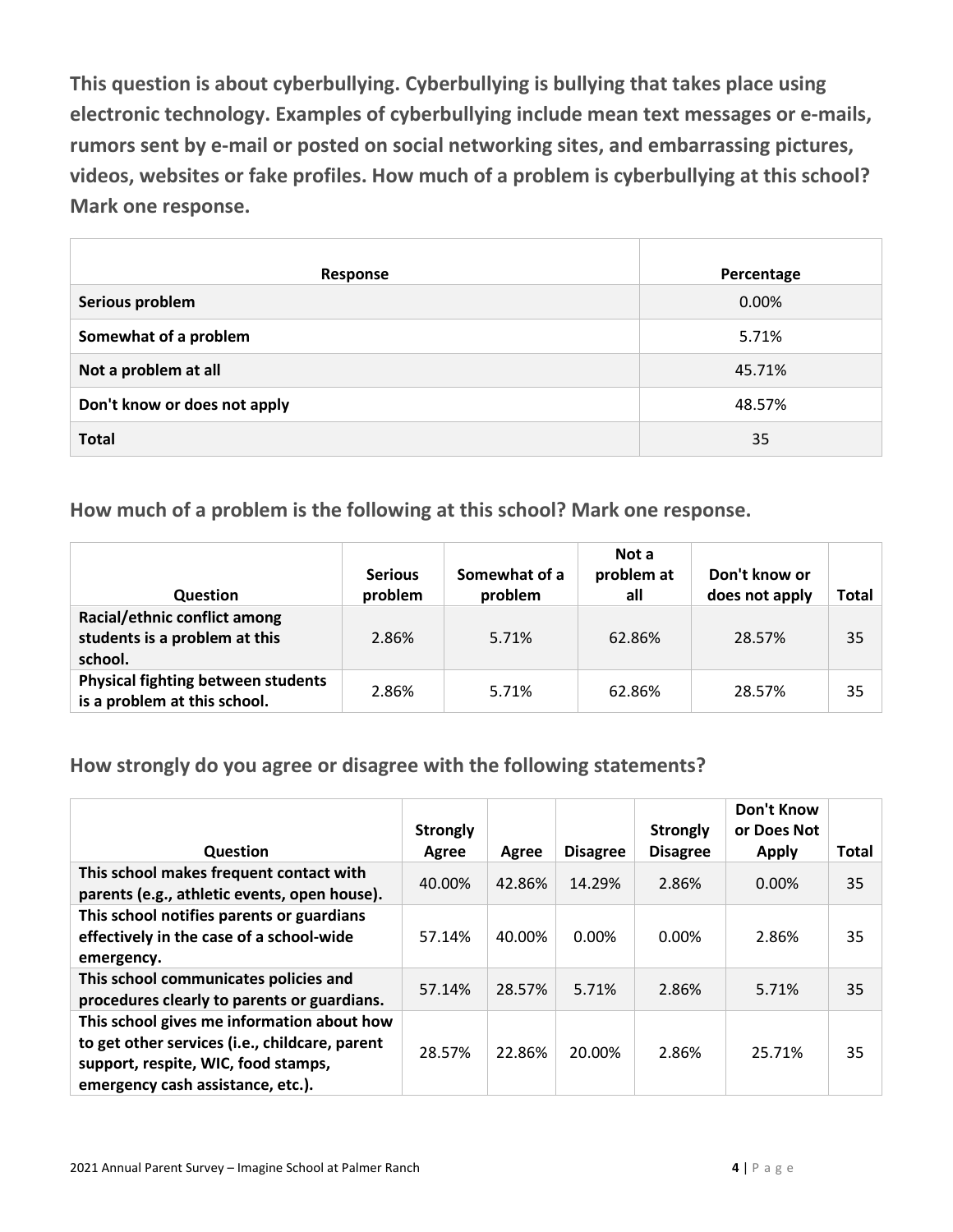**Where do you get general information about this school? Check all that apply.**

| Response                           | Percentage |
|------------------------------------|------------|
| Website                            | 21.15%     |
| Newsletter (print or electronic)   | 5.77%      |
| <b>Outbound phone call</b>         | 13.46%     |
| <b>Text messages</b>               | 25.96%     |
| <b>E-mail messages</b>             | 22.12%     |
| <b>Marquee</b>                     | 2.88%      |
| Remind or other communications app | 8.65%      |
| Other                              | 0.00%      |
| <b>Total</b>                       | 104        |

**Where do you get information about your child's performance in school? Check all that apply.**

| Response                      | Percentage |
|-------------------------------|------------|
| <b>Teacher conference</b>     | 10.38%     |
| Parent portal                 | 30.19%     |
| <b>Report cards</b>           | 14.15%     |
| <b>Progress report</b>        | 11.32%     |
| <b>Test score reports</b>     | 9.43%      |
| The teacher/school calls me   | 7.55%      |
| The teacher/school e-mails me | 16.04%     |
| Other                         | 0.94%      |
| <b>Total</b>                  | 106        |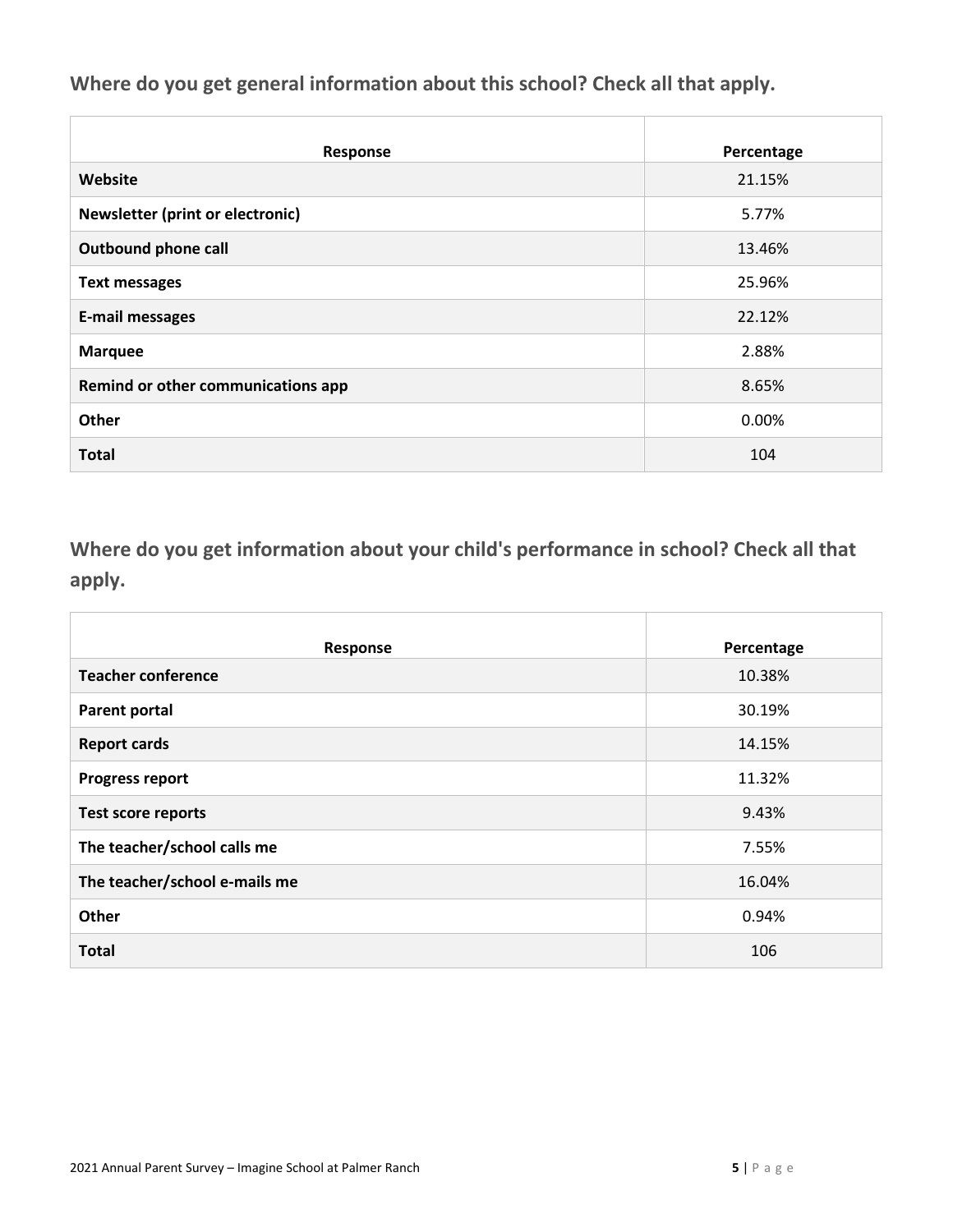### **How would you PREFER to receive information from your child's school?**

| Response                                | Percentage |
|-----------------------------------------|------------|
| To find it on the school website        | 8.43%      |
| Outbound recorded call                  | 12.05%     |
| <b>Text message</b>                     | 28.92%     |
| E-mail                                  | 28.92%     |
| <b>Newsletter (print or electronic)</b> | 8.43%      |
| Remind or other communications app      | 13.25%     |
| <b>Other</b>                            | 0.00%      |
| <b>Total</b>                            | 83         |

### **How can this school help you help your child do better in school?**

| Response                   | Percentage |
|----------------------------|------------|
| <b>Homework strategies</b> | 18.82%     |
| <b>Behavior management</b> | 8.24%      |
| <b>Time management</b>     | 10.59%     |
| <b>Reading strategies</b>  | 16.47%     |
| <b>Strengthening focus</b> | 20.00%     |
| <b>Writing strategies</b>  | 12.94%     |
| <b>Math strategies</b>     | 12.94%     |
| <b>Total</b>               | 85         |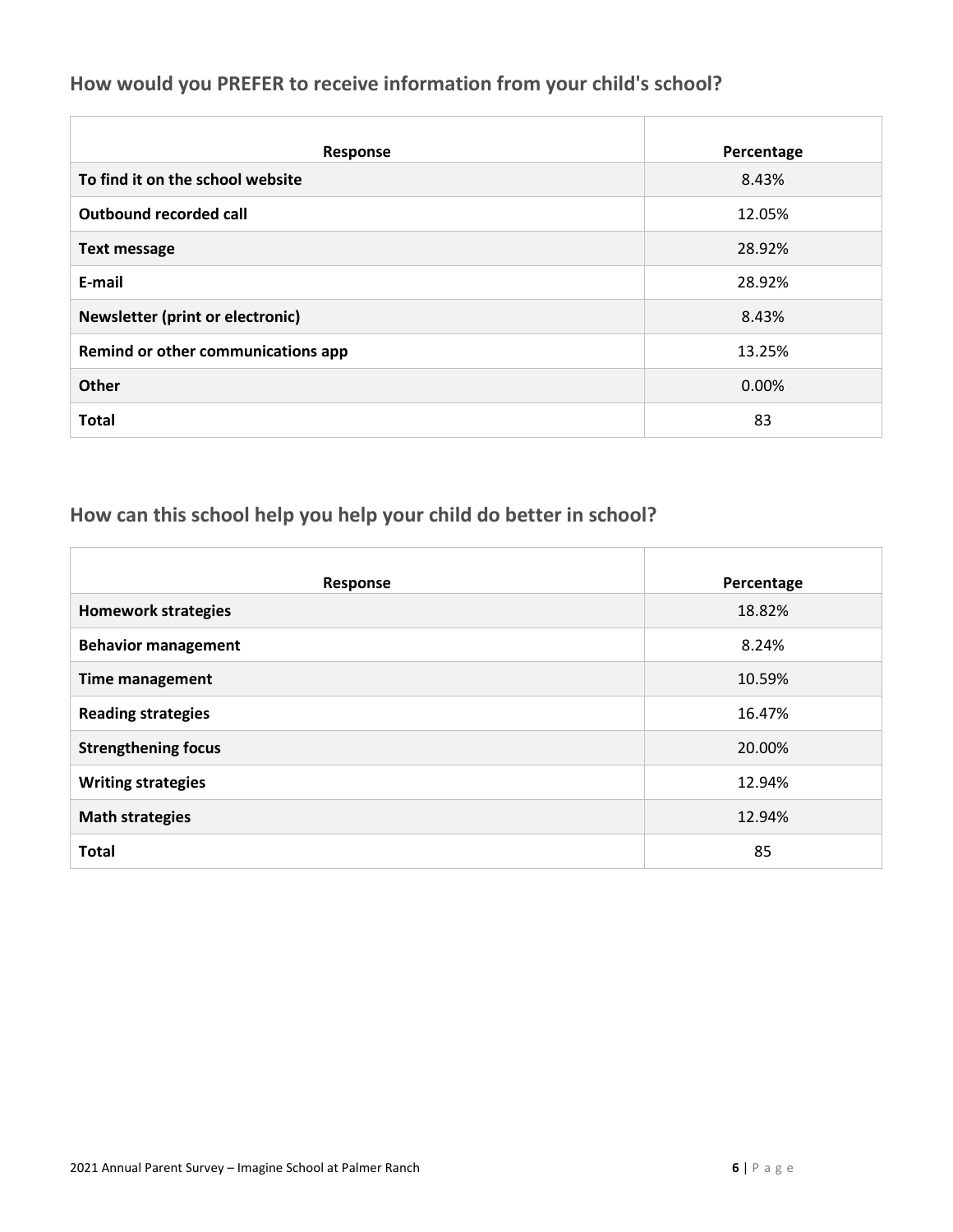# Island Village Montessori Parent Report

*2021 Annual PARENT Survey*

**How strongly do you agree or disagree with the following statements about this school?**

| <b>Question</b>                                                            | <b>Strongly</b><br>Agree | Agree  | <b>Disagree</b> | <b>Strongly</b><br><b>Disagree</b> | Don't Know or<br><b>Does Not Apply</b> | Total |
|----------------------------------------------------------------------------|--------------------------|--------|-----------------|------------------------------------|----------------------------------------|-------|
| This school promptly responds to<br>my phone call, messages, or e-mails.   | 66.67%                   | 33.33% | $0.00\%$        | $0.00\%$                           | 0.00%                                  | 57    |
| This school is a friendly place<br>overall.                                | 71.93%                   | 26.32% | 1.75%           | 0.00%                              | 0.00%                                  | 57    |
| My child's teachers make<br>themselves available to me.                    | 68.42%                   | 28.07% | 1.75%           | 1.75%                              | 0.00%                                  | 57    |
| I feel comfortable talking to<br>someone at this school about my<br>child. | 63.16%                   | 33.33% | 3.51%           | 0.00%                              | 0.00%                                  | 57    |

| Question                                                                                     | <b>Strongly</b><br>Agree | Agree  | <b>Disagree</b> | <b>Strongly</b><br><b>Disagree</b> | Don't Know or<br>Does Not<br><b>Apply</b> | Total |
|----------------------------------------------------------------------------------------------|--------------------------|--------|-----------------|------------------------------------|-------------------------------------------|-------|
| At this school, my child feels he/she<br>belongs.                                            | 55.36%                   | 37.50% | 3.57%           | 3.57%                              | $0.00\%$                                  | 56    |
| This school communicates how<br>important it is to respect the practices<br>of all cultures. | 54.39%                   | 45.61% | 0.00%           | $0.00\%$                           | $0.00\%$                                  | 57    |
| This school sees me as a partner in my<br>child's education.                                 | 49.12%                   | 40.35% | 7.02%           | 3.51%                              | $0.00\%$                                  | 57    |
| This school encourages me to be an<br>active partner in educating my child.                  | 50.88%                   | 38.60% | 8.77%           | 1.75%                              | $0.00\%$                                  | 57    |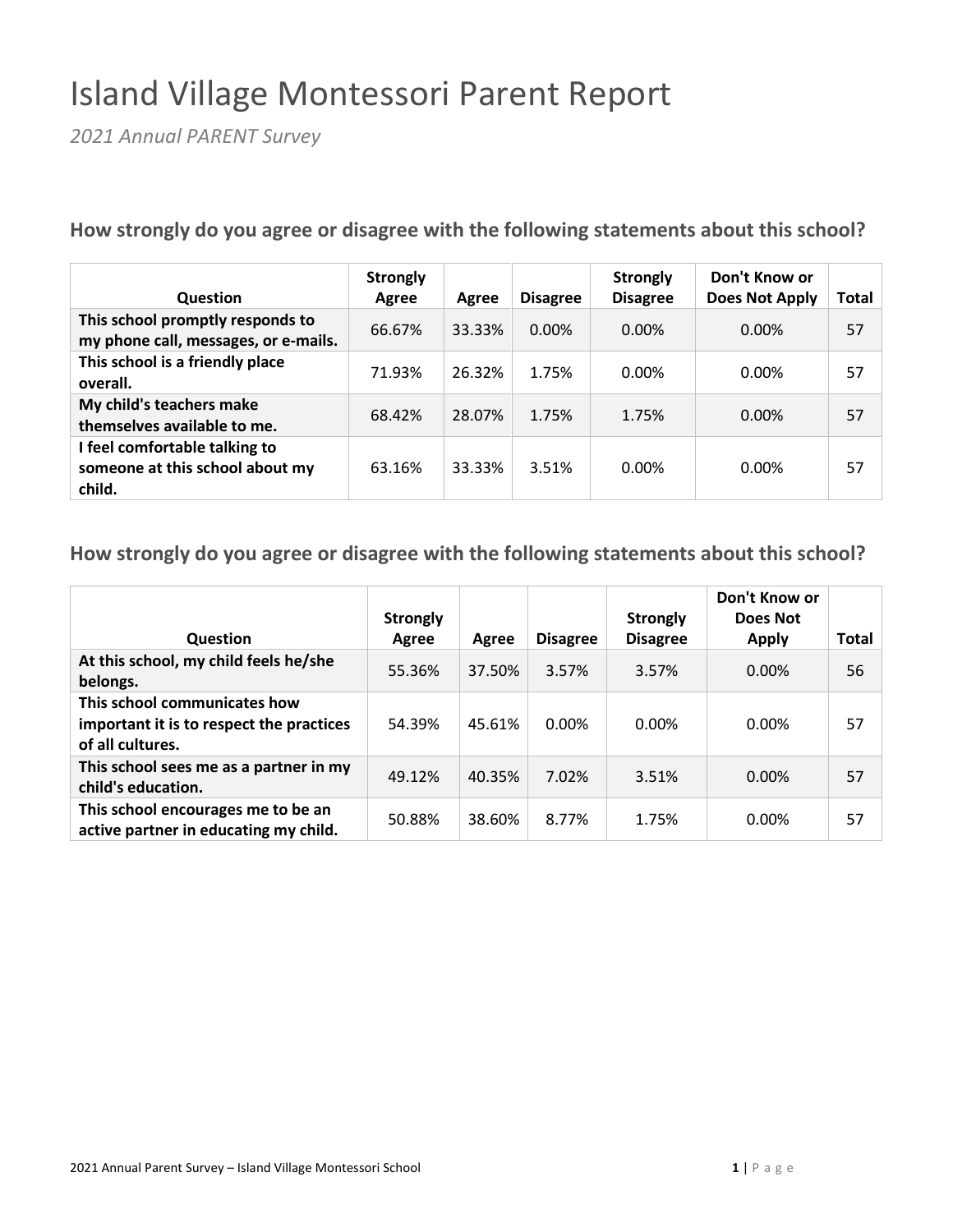|                                                                                                                                                                          | <b>Strongly</b> |        |                 | <b>Strongly</b> | Don't<br>Know or<br>Does Not |              |
|--------------------------------------------------------------------------------------------------------------------------------------------------------------------------|-----------------|--------|-----------------|-----------------|------------------------------|--------------|
| Question                                                                                                                                                                 | Agree           | Agree  | <b>Disagree</b> | <b>Disagree</b> | <b>Apply</b>                 | <b>Total</b> |
| I know what my child needs to learn at<br>his/her grade level or know where to find the<br>information.                                                                  | 38.60%          | 43.86% | 12.28%          | 3.51%           | 1.75%                        | 57           |
| When I work with staff at this school they<br>use words I can understand about my child's<br>education and progress.                                                     | 61.40%          | 35.09% | 1.75%           | 1.75%           | $0.00\%$                     | 57           |
| This school gives me enough information to<br>know if my child is making progress.                                                                                       | 47.37%          | 38.60% | 12.28%          | 1.75%           | $0.00\%$                     | 57           |
| My recommendations and ideas are included<br>when discussing my child's education.                                                                                       | 41.82%          | 45.45% | 7.27%           | 1.82%           | 3.64%                        | 55           |
| This school provides high quality services to<br>help students with social or emotional needs.                                                                           | 47.37%          | 26.32% | 17.54%          | 1.75%           | 7.02%                        | 57           |
| This school helps me figure out what social<br>and emotional skills my child needs to<br>develop (e.g., self-control, problem solving,<br>or getting along with others). | 42.86%          | 33.93% | 14.29%          | 3.57%           | 5.36%                        | 56           |
| When my child does something good at<br>school, I usually hear about it from the<br>school.                                                                              | 28.07%          | 38.60% | 24.56%          | 8.77%           | $0.00\%$                     | 57           |

| Question                                                                                                                                                                                                                                                           | <b>Strongly</b><br>Agree | Agree  | <b>Disagree</b> | <b>Strongly</b><br><b>Disagree</b> | Don't<br>Know or<br>Does Not<br><b>Apply</b> | Total |
|--------------------------------------------------------------------------------------------------------------------------------------------------------------------------------------------------------------------------------------------------------------------|--------------------------|--------|-----------------|------------------------------------|----------------------------------------------|-------|
| This school has high expectations for all<br>students.                                                                                                                                                                                                             | 44.64%                   | 37.50% | 7.14%           | 3.57%                              | 7.14%                                        | 56    |
| This school encourages all students to take<br>challenging classes no matter their race,<br>ethnicity, nationality, and/or cultural<br>background (e.g., accelerated courses,<br>advanced work programs, honor level courses,<br>gifted courses, AP or IB courses. | 39.29%                   | 28.57% | 3.57%           | 3.57%                              | 25.00%                                       | 56    |
| This school has quality programs for my child's<br>talents, gifts, or special needs.                                                                                                                                                                               | 45.61%                   | 26.32% | 5.26%           | 5.26%                              | 17.54%                                       | 57    |
| This school provides high quality services to<br>help students with social or emotional needs.                                                                                                                                                                     | 42.86%                   | 17.86% | 16.07%          | 5.36%                              | 17.86%                                       | 56    |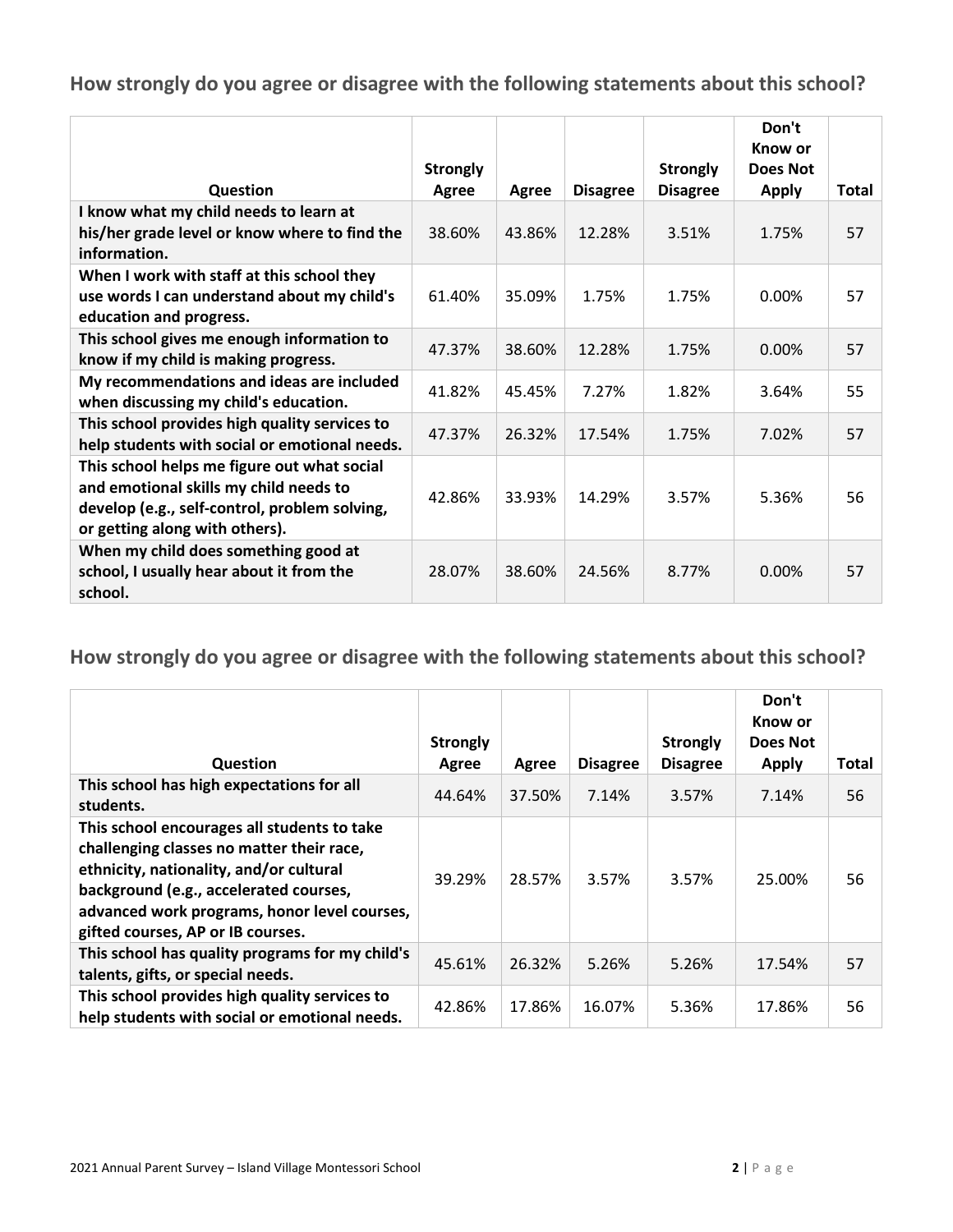| Question                                                                                                                                                                                                                 | <b>Strongly</b><br>Agree | Agree  | <b>Disagree</b> | <b>Strongly</b><br><b>Disagree</b> | Don't<br>Know or<br>Does Not<br><b>Apply</b> | Total |
|--------------------------------------------------------------------------------------------------------------------------------------------------------------------------------------------------------------------------|--------------------------|--------|-----------------|------------------------------------|----------------------------------------------|-------|
| This school takes effective measures to<br>ensure the safety of students.                                                                                                                                                | 61.40%                   | 35.09% | 1.75%           | $0.00\%$                           | 1.75%                                        | 57    |
| This school has made it clear to my child what<br>he/she should do if there is an emergency,<br>natural disaster (tornado, flood) or a<br>dangerous situation (e.g., violent person on<br>campus) during the school day. | 64.91%                   | 28.07% | 1.75%           | 1.75%                              | 3.51%                                        | 57    |
| I feel my child is safe going to or from this<br>school.                                                                                                                                                                 | 64.91%                   | 29.82% | 3.51%           | $0.00\%$                           | 1.75%                                        | 57    |

**How strongly do you agree or disagree with the following statements about this school?**

| <b>Question</b>                                                          | <b>Strongly</b><br>Agree | Agree  | <b>Disagree</b> | <b>Strongly</b><br><b>Disagree</b> | Don't Know or<br><b>Does Not Apply</b> | Total |
|--------------------------------------------------------------------------|--------------------------|--------|-----------------|------------------------------------|----------------------------------------|-------|
| The school building is clean and<br>well-maintained.                     | 63.16%                   | 29.82% | $0.00\%$        | 0.00%                              | 7.02%                                  | 57    |
| <b>Adequate COVID safety</b><br>precautions are taken at this<br>school. | 67.86%                   | 21.43% | 3.57%           | 0.00%                              | 7.14%                                  | 56    |

**This question is about bullying. Bullying happens when one or more students tease, threaten, spread rumors about, hit, shove or hurt another student. It is not bullying when students of about the same strength or power argue or fight or tease each other in a friendly way. Bullies are usually stronger, or have more friends or money, or some other power over the student being bullied. Usually, bullying happens over and over, or the student being bullied thinks it might happen over and over. How much of a problem is bullying at this school? Mark one response.**

| Response                     | Percentage |
|------------------------------|------------|
| Serious problem              | 5.45%      |
| Somewhat of a problem        | 27.27%     |
| Not a problem at all         | 38.18%     |
| Don't know or does not apply | 29.09%     |
| <b>Total</b>                 | 55         |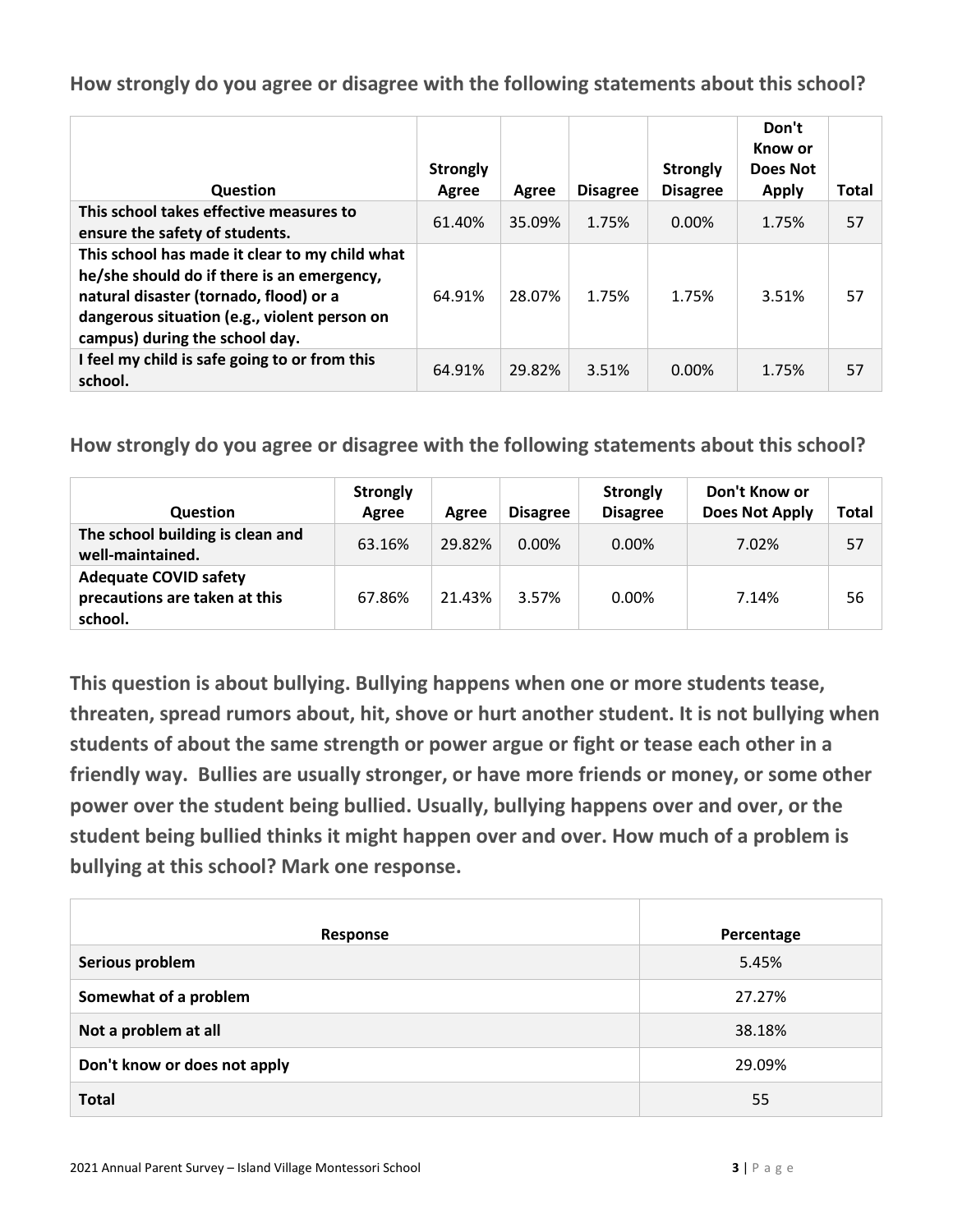**This question is about cyberbullying. Cyberbullying is bullying that takes place using electronic technology. Examples of cyberbullying include mean text messages or e-mails, rumors sent by e-mail or posted on social networking sites, and embarrassing pictures, videos, websites or fake profiles. How much of a problem is cyberbullying at this school? Mark one response.**

| Response                     | Percentage |
|------------------------------|------------|
| Serious problem              | 3.64%      |
| Somewhat of a problem        | 7.27%      |
| Not a problem at all         | 34.55%     |
| Don't know or does not apply | 54.55%     |
| <b>Total</b>                 | 55         |

**How much of a problem is the following at this school? Mark one response.**

| <b>Question</b>                                                           | <b>Serious</b><br>problem | Somewhat of a<br>problem | Not a<br>problem at<br>all | Don't know or<br>does not apply | Total |
|---------------------------------------------------------------------------|---------------------------|--------------------------|----------------------------|---------------------------------|-------|
| Racial/ethnic conflict among<br>students is a problem at this<br>school.  | $0.00\%$                  | 9.09%                    | 61.82%                     | 29.09%                          | 55    |
| <b>Physical fighting between students</b><br>is a problem at this school. | $0.00\%$                  | 10.91%                   | 56.36%                     | 32.73%                          | 55    |

**How strongly do you agree or disagree with the following statements?**

| <b>Question</b>                                                                                                                                                          | <b>Strongly</b><br>Agree | Agree  | <b>Disagree</b> | <b>Strongly</b><br><b>Disagree</b> | Don't Know<br>or Does Not<br><b>Apply</b> | <b>Total</b> |
|--------------------------------------------------------------------------------------------------------------------------------------------------------------------------|--------------------------|--------|-----------------|------------------------------------|-------------------------------------------|--------------|
| This school makes frequent contact with<br>parents (e.g., athletic events, open house).                                                                                  | 40.74%                   | 38.89% | 12.96%          | 5.56%                              | 1.85%                                     | 54           |
| This school notifies parents or guardians<br>effectively in the case of a school-wide<br>emergency.                                                                      | 50.00%                   | 33.33% | 3.70%           | $0.00\%$                           | 12.96%                                    | 54           |
| This school communicates policies and<br>procedures clearly to parents or guardians.                                                                                     | 52.83%                   | 35.85% | 7.55%           | 1.89%                              | 1.89%                                     | 53           |
| This school gives me information about how<br>to get other services (i.e., childcare, parent<br>support, respite, WIC, food stamps,<br>emergency cash assistance, etc.). | 31.48%                   | 18.52% | 12.96%          | 3.70%                              | 33.33%                                    | 54           |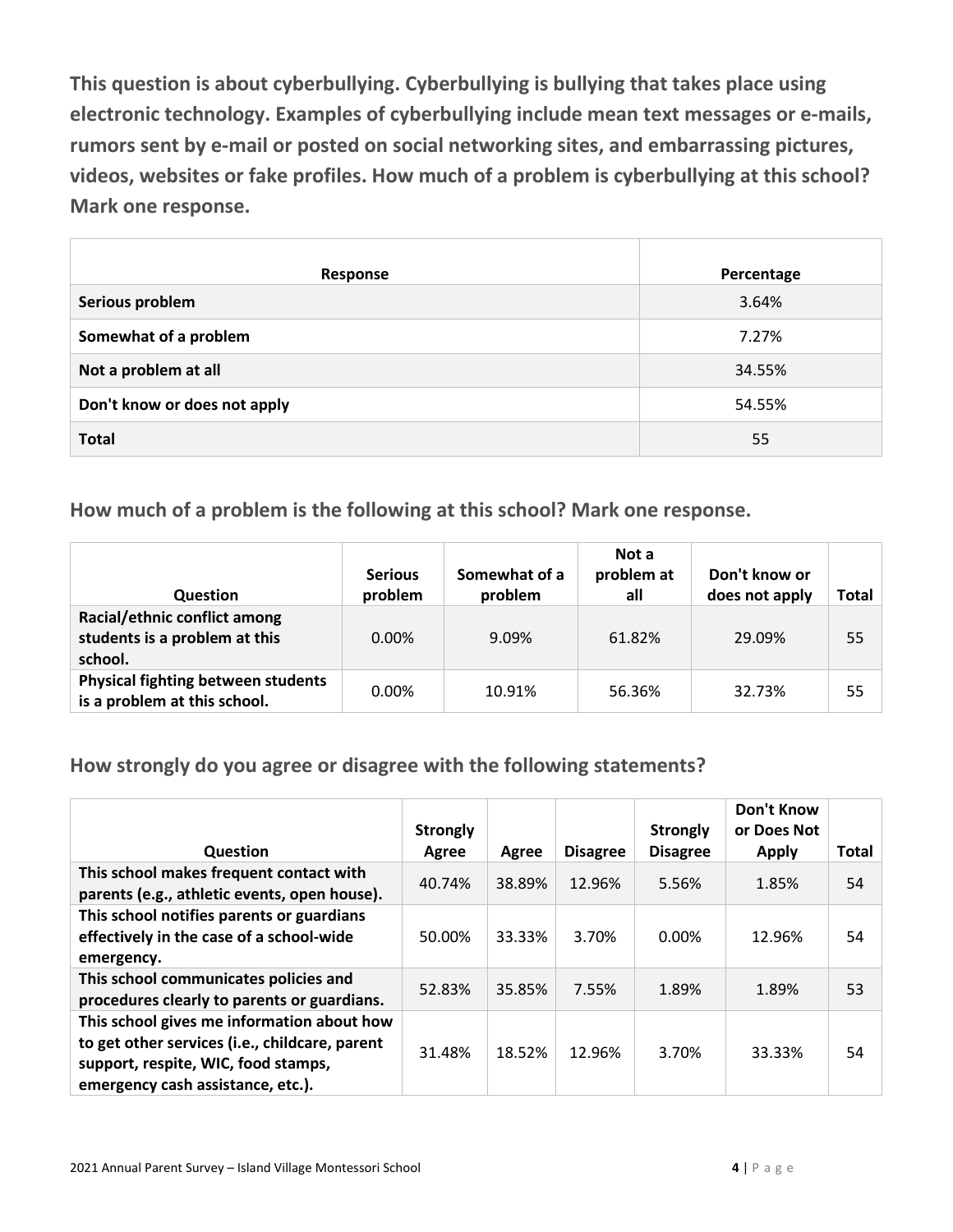**Where do you get general information about this school? Check all that apply.**

| Response                           | Percentage |
|------------------------------------|------------|
| Website                            | 23.86%     |
| Newsletter (print or electronic)   | 20.45%     |
| <b>Outbound phone call</b>         | 10.23%     |
| <b>Text messages</b>               | 15.91%     |
| <b>E-mail messages</b>             | 24.43%     |
| <b>Marquee</b>                     | 1.14%      |
| Remind or other communications app | 3.98%      |
| Other                              | 0.00%      |
| <b>Total</b>                       | 176        |

**Where do you get information about your child's performance in school? Check all that apply.**

| Response                      | Percentage |
|-------------------------------|------------|
| <b>Teacher conference</b>     | 13.77%     |
| <b>Parent portal</b>          | 13.77%     |
| <b>Report cards</b>           | 25.15%     |
| <b>Progress report</b>        | 13.77%     |
| <b>Test score reports</b>     | 7.19%      |
| The teacher/school calls me   | 2.40%      |
| The teacher/school e-mails me | 22.75%     |
| Other                         | 1.20%      |
| <b>Total</b>                  | 167        |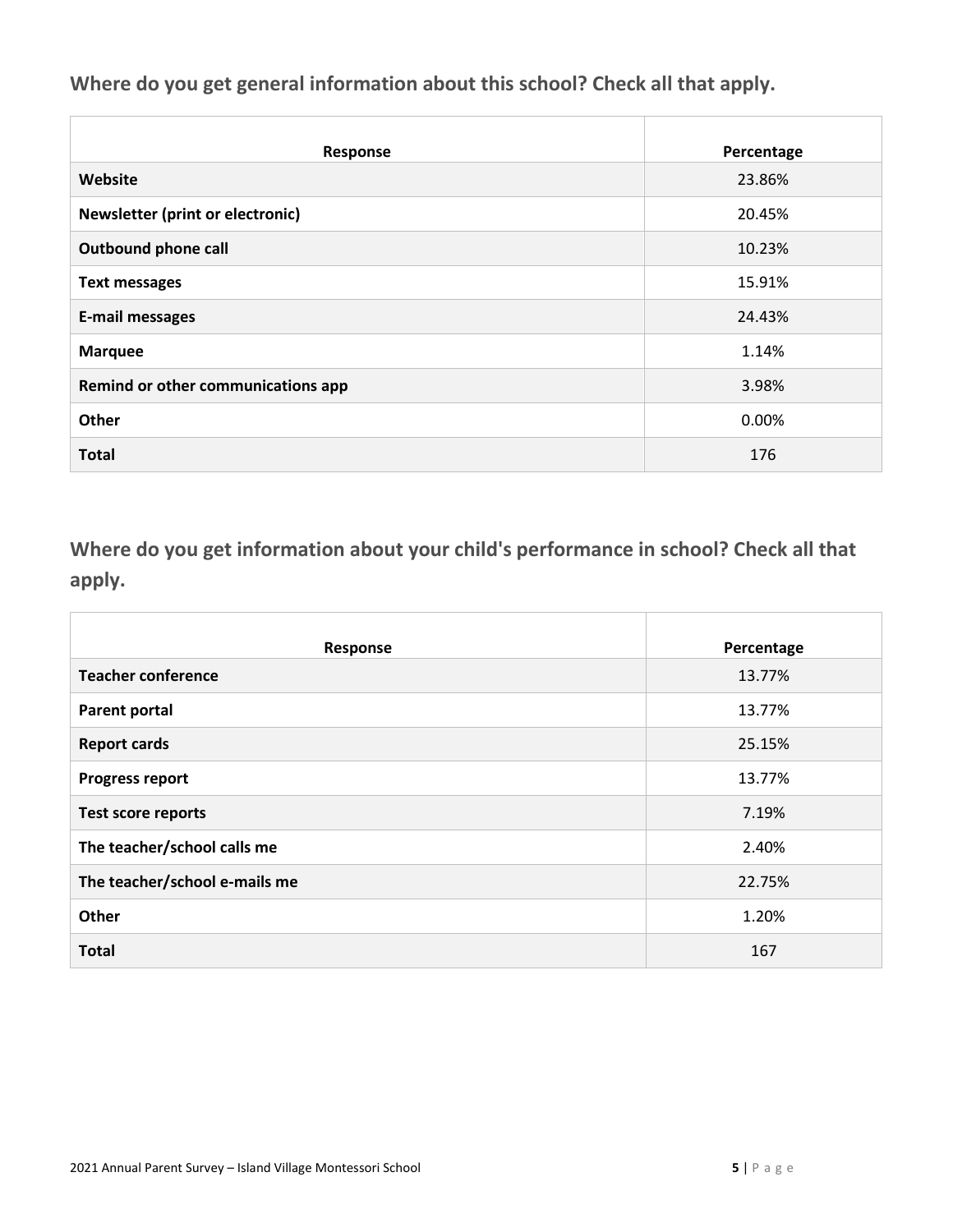### **How would you PREFER to receive information from your child's school?**

| <b>Response</b>                         | Percentage |
|-----------------------------------------|------------|
| To find it on the school website        | 9.92%      |
| <b>Outbound recorded call</b>           | 8.26%      |
| <b>Text message</b>                     | 23.14%     |
| E-mail                                  | 34.71%     |
| <b>Newsletter (print or electronic)</b> | 16.53%     |
| Remind or other communications app      | 6.61%      |
| <b>Other</b>                            | 0.83%      |
| <b>Total</b>                            | 121        |

### **How can this school help you help your child do better in school?**

| Response                   | Percentage |
|----------------------------|------------|
| <b>Homework strategies</b> | 17.05%     |
| <b>Behavior management</b> | 6.82%      |
| <b>Time management</b>     | 18.18%     |
| <b>Reading strategies</b>  | 14.77%     |
| <b>Strengthening focus</b> | 19.32%     |
| <b>Writing strategies</b>  | 10.23%     |
| <b>Math strategies</b>     | 13.64%     |
| <b>Total</b>               | 88         |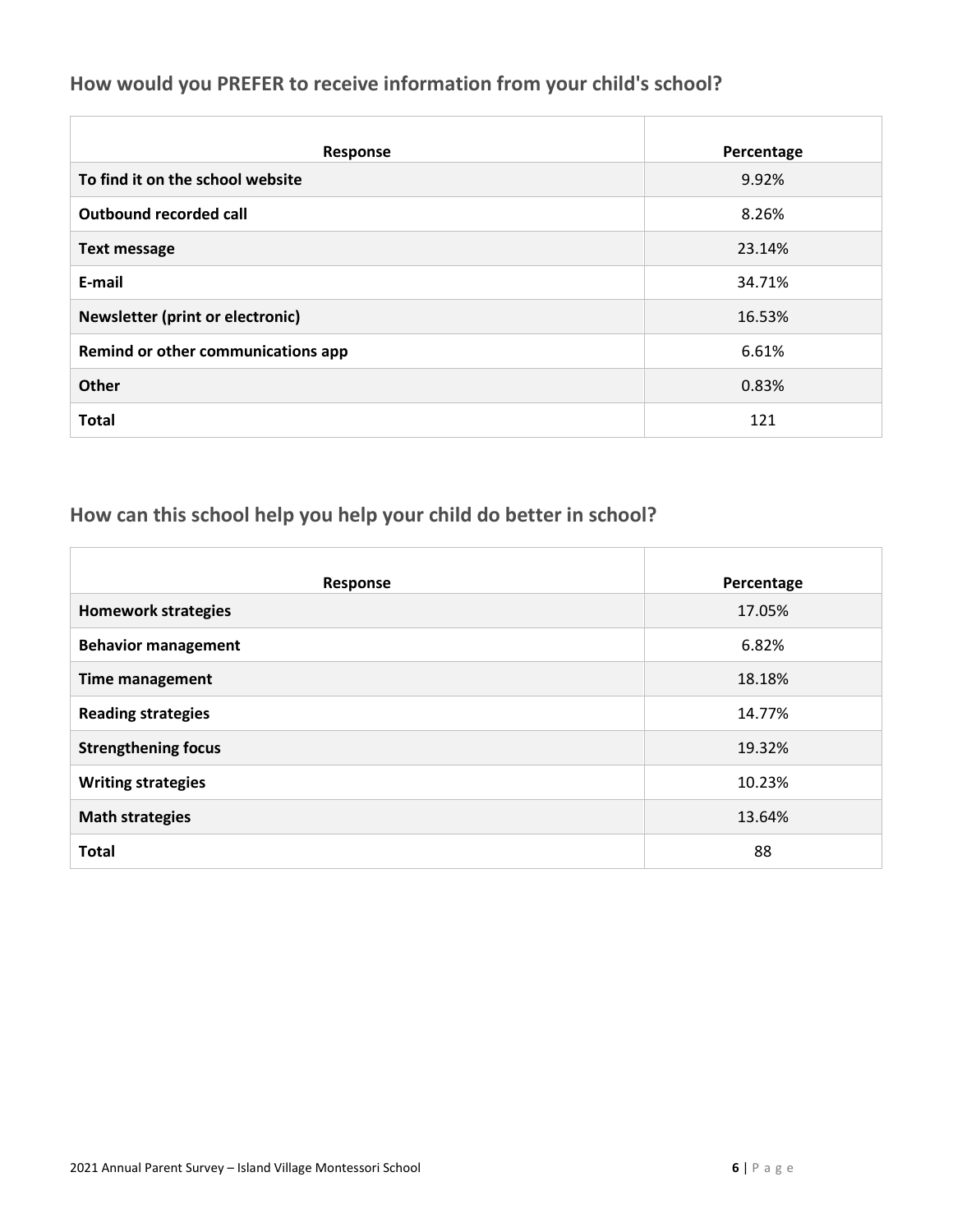# Sarasota Academy of the Arts Parent Report

*2021 Annual PARENT Survey*

**How strongly do you agree or disagree with the following statements about this school?**

| <b>Question</b>                                                            | <b>Strongly</b><br>Agree | Agree  | <b>Disagree</b> | <b>Strongly</b><br><b>Disagree</b> | Don't Know or<br>Does Not Apply | Total |
|----------------------------------------------------------------------------|--------------------------|--------|-----------------|------------------------------------|---------------------------------|-------|
| This school promptly responds to<br>my phone call, messages, or e-mails.   | 56.52%                   | 34.78% | 6.52%           | 2.17%                              | $0.00\%$                        | 46    |
| This school is a friendly place<br>overall.                                | 54.35%                   | 34.78% | 4.35%           | 2.17%                              | 4.35%                           | 46    |
| My child's teachers make<br>themselves available to me.                    | 58.70%                   | 30.43% | 6.52%           | 2.17%                              | 2.17%                           | 46    |
| I feel comfortable talking to<br>someone at this school about my<br>child. | 67.39%                   | 21.74% | 2.17%           | 8.70%                              | 0.00%                           | 46    |

| Question                                                                                     | <b>Strongly</b><br>Agree | Agree  | <b>Disagree</b> | <b>Strongly</b><br><b>Disagree</b> | Don't Know or<br>Does Not<br><b>Apply</b> | <b>Total</b> |
|----------------------------------------------------------------------------------------------|--------------------------|--------|-----------------|------------------------------------|-------------------------------------------|--------------|
| At this school, my child feels he/she<br>belongs.                                            | 43.18%                   | 40.91% | 9.09%           | 6.82%                              | 0.00%                                     | 44           |
| This school communicates how<br>important it is to respect the practices<br>of all cultures. | 50.00%                   | 34.09% | 9.09%           | 4.55%                              | 2.27%                                     | 44           |
| This school sees me as a partner in my<br>child's education.                                 | 50.00%                   | 34.09% | 4.55%           | 4.55%                              | 6.82%                                     | 44           |
| This school encourages me to be an<br>active partner in educating my child.                  | 47.73%                   | 36.36% | 9.09%           | 2.27%                              | 4.55%                                     | 44           |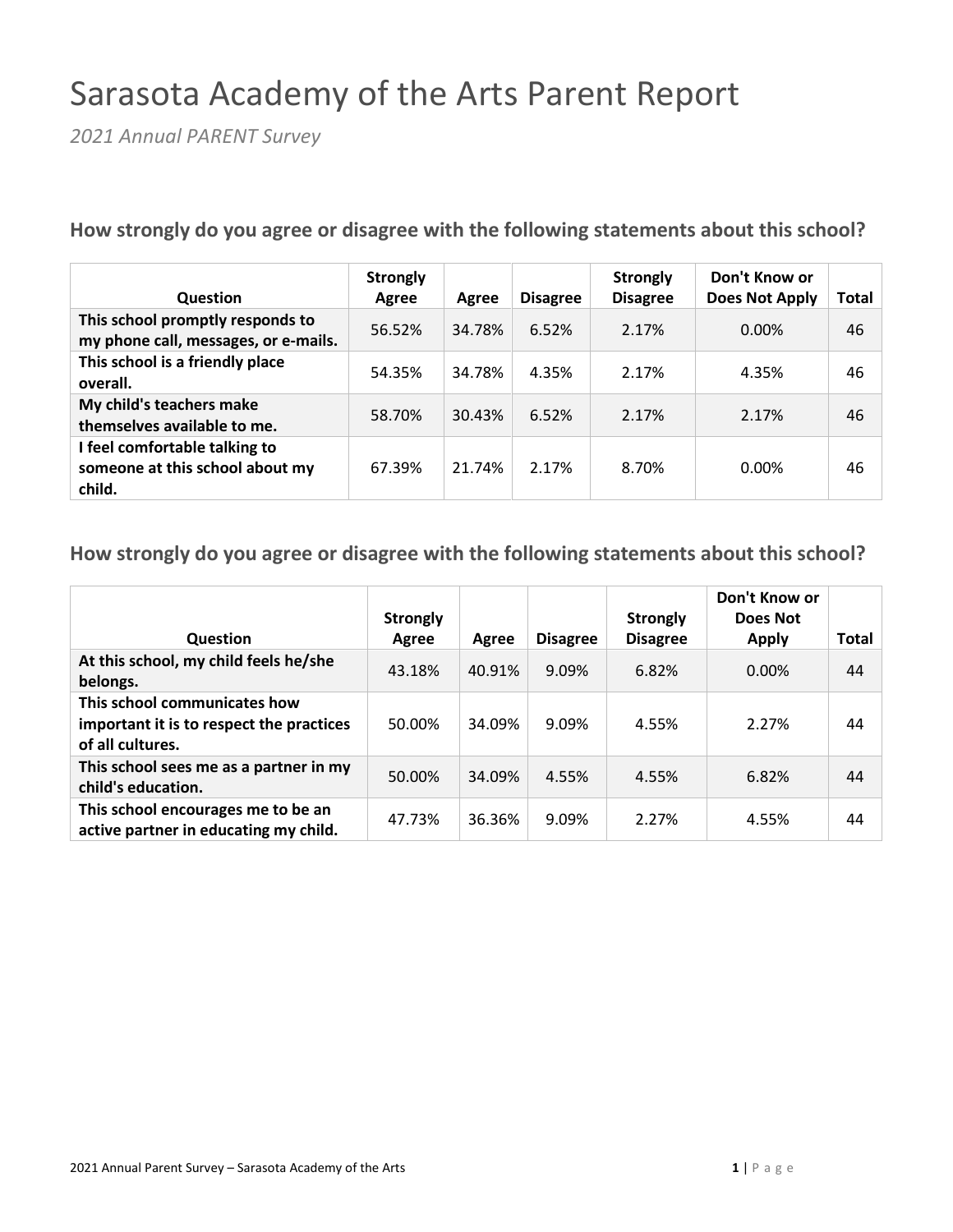|                                                                                                                                                                          | <b>Strongly</b> |        |                 | <b>Strongly</b> | <b>Don't Know</b><br>or Does |              |
|--------------------------------------------------------------------------------------------------------------------------------------------------------------------------|-----------------|--------|-----------------|-----------------|------------------------------|--------------|
| Question                                                                                                                                                                 | Agree           | Agree  | <b>Disagree</b> | <b>Disagree</b> | <b>Not Apply</b>             | <b>Total</b> |
| I know what my child needs to learn at<br>his/her grade level or know where to find<br>the information.                                                                  | 40.48%          | 45.24% | 9.52%           | 2.38%           | 2.38%                        | 42           |
| When I work with staff at this school they<br>use words I can understand about my child's<br>education and progress.                                                     | 55.81%          | 34.88% | 4.65%           | $0.00\%$        | 4.65%                        | 43           |
| This school gives me enough information to<br>know if my child is making progress.                                                                                       | 45.24%          | 45.24% | 4.76%           | 4.76%           | $0.00\%$                     | 42           |
| My recommendations and ideas are<br>included when discussing my child's<br>education.                                                                                    | 34.88%          | 34.88% | 6.98%           | 4.65%           | 18.60%                       | 43           |
| This school provides high quality services to<br>help students with social or emotional<br>needs.                                                                        | 30.23%          | 25.58% | 13.95%          | 16.28%          | 13.95%                       | 43           |
| This school helps me figure out what social<br>and emotional skills my child needs to<br>develop (e.g., self-control, problem solving,<br>or getting along with others). | 30.23%          | 30.23% | 18.60%          | 6.98%           | 13.95%                       | 43           |
| When my child does something good at<br>school, I usually hear about it from the<br>school.                                                                              | 32.56%          | 46.51% | 9.30%           | 9.30%           | 2.33%                        | 43           |

| Question                                                                                                                                                                                                                                                           | <b>Strongly</b><br>Agree | Agree  | <b>Disagree</b> | <b>Strongly</b><br><b>Disagree</b> | Don't<br>Know or<br>Does Not<br><b>Apply</b> | <b>Total</b> |
|--------------------------------------------------------------------------------------------------------------------------------------------------------------------------------------------------------------------------------------------------------------------|--------------------------|--------|-----------------|------------------------------------|----------------------------------------------|--------------|
| This school has high expectations for all<br>students.                                                                                                                                                                                                             | 42.86%                   | 33.33% | 9.52%           | 7.14%                              | 7.14%                                        | 42           |
| This school encourages all students to take<br>challenging classes no matter their race,<br>ethnicity, nationality, and/or cultural<br>background (e.g., accelerated courses,<br>advanced work programs, honor level courses,<br>gifted courses, AP or IB courses. | 38.10%                   | 30.95% | 4.76%           | 4.76%                              | 21.43%                                       | 42           |
| This school has quality programs for my child's<br>talents, gifts, or special needs.                                                                                                                                                                               | 38.10%                   | 28.57% | 11.90%          | 9.52%                              | 11.90%                                       | 42           |
| This school provides high quality services to<br>help students with social or emotional needs.                                                                                                                                                                     | 26.83%                   | 14.63% | 19.51%          | 9.76%                              | 29.27%                                       | 41           |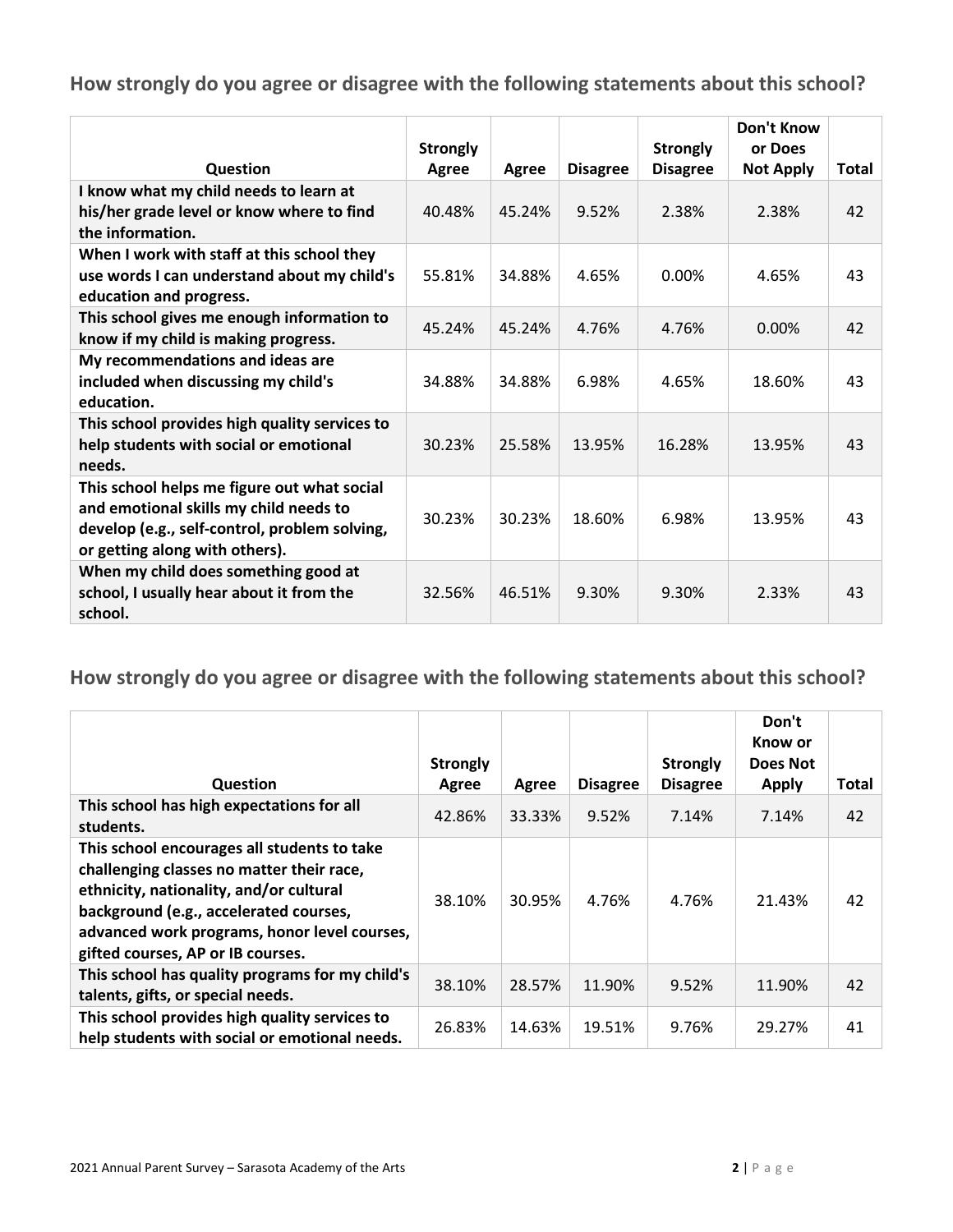| Question                                                                                                                                                                                                                 | <b>Strongly</b><br>Agree | Agree  | <b>Disagree</b> | <b>Strongly</b><br><b>Disagree</b> | Don't<br>Know or<br>Does Not<br><b>Apply</b> | Total |
|--------------------------------------------------------------------------------------------------------------------------------------------------------------------------------------------------------------------------|--------------------------|--------|-----------------|------------------------------------|----------------------------------------------|-------|
| This school takes effective measures to<br>ensure the safety of students.                                                                                                                                                | 54.76%                   | 35.71% | 4.76%           | 4.76%                              | $0.00\%$                                     | 42    |
| This school has made it clear to my child what<br>he/she should do if there is an emergency,<br>natural disaster (tornado, flood) or a<br>dangerous situation (e.g., violent person on<br>campus) during the school day. | 52.38%                   | 38.10% | $0.00\%$        | 2.38%                              | 7.14%                                        | 42    |
| I feel my child is safe going to or from this<br>school.                                                                                                                                                                 | 59.52%                   | 33.33% | 4.76%           | 2.38%                              | 0.00%                                        | 42    |

**How strongly do you agree or disagree with the following statements about this school?**

| <b>Question</b>                                                          | <b>Strongly</b><br>Agree | Agree  | <b>Disagree</b> | <b>Strongly</b><br><b>Disagree</b> | Don't Know or<br><b>Does Not Apply</b> | Total |
|--------------------------------------------------------------------------|--------------------------|--------|-----------------|------------------------------------|----------------------------------------|-------|
| The school building is clean and<br>well-maintained.                     | 40.48%                   | 26.19% | 14.29%          | 9.52%                              | 9.52%                                  | 42    |
| <b>Adequate COVID safety</b><br>precautions are taken at this<br>school. | 50.00%                   | 42.86% | 2.38%           | 2.38%                              | 2.38%                                  | 42    |

**This question is about bullying. Bullying happens when one or more students tease, threaten, spread rumors about, hit, shove or hurt another student. It is not bullying when students of about the same strength or power argue or fight or tease each other in a friendly way. Bullies are usually stronger, or have more friends or money, or some other power over the student being bullied. Usually, bullying happens over and over, or the student being bullied thinks it might happen over and over. How much of a problem is bullying at this school? Mark one response.**

| Response                     | Percentage |
|------------------------------|------------|
| Serious problem              | 14.29%     |
| Somewhat of a problem        | 26.19%     |
| Not a problem at all         | 38.10%     |
| Don't know or does not apply | 21.43%     |
| <b>Total</b>                 | 42         |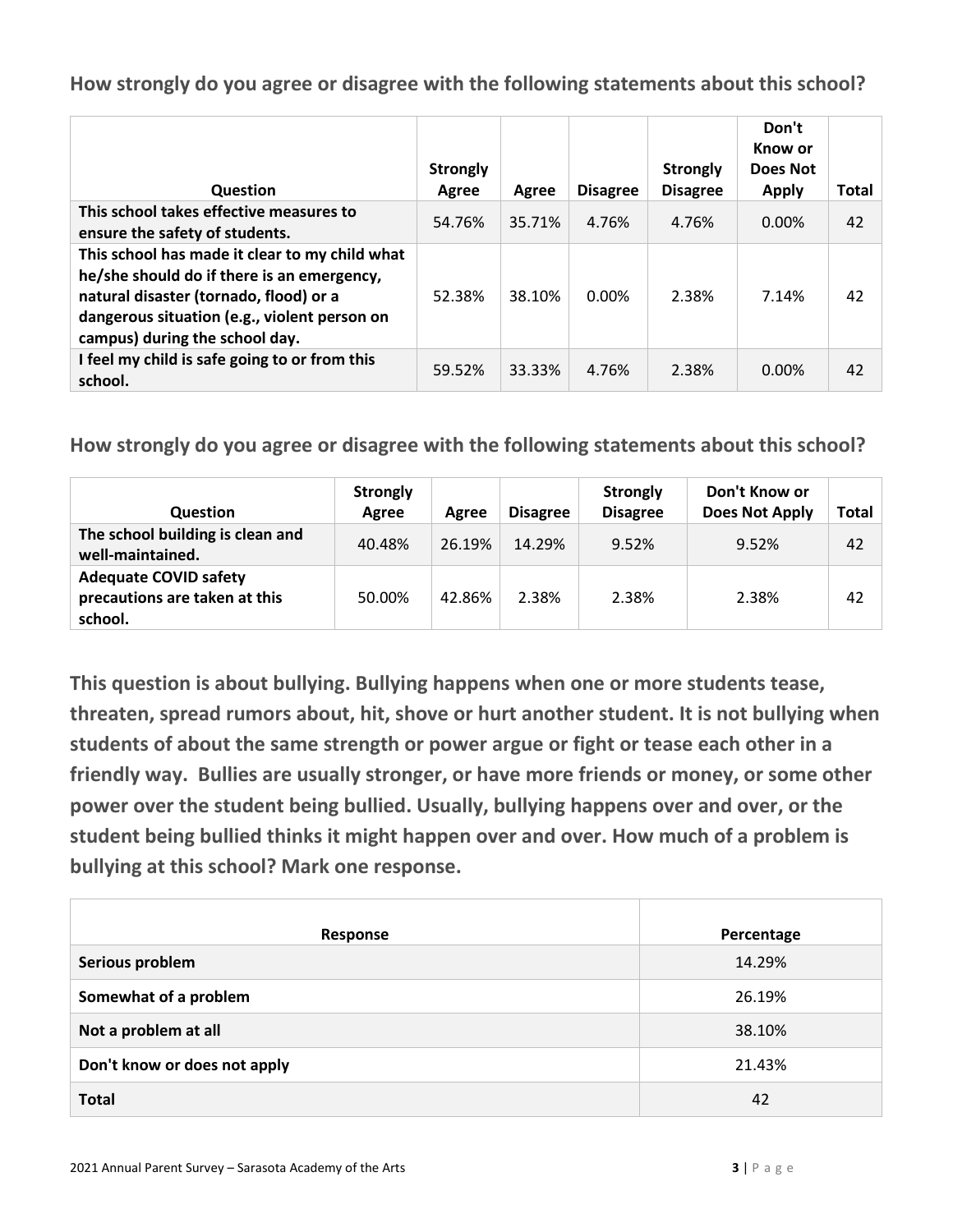**This question is about cyberbullying. Cyberbullying is bullying that takes place using electronic technology. Examples of cyberbullying include mean text messages or e-mails, rumors sent by e-mail or posted on social networking sites, and embarrassing pictures, videos, websites or fake profiles. How much of a problem is cyberbullying at this school? Mark one response.**

| Response                     | Percentage |
|------------------------------|------------|
| Serious problem              | 2.38%      |
| Somewhat of a problem        | 7.14%      |
| Not a problem at all         | 47.62%     |
| Don't know or does not apply | 42.86%     |
| <b>Total</b>                 | 42         |

**How much of a problem is the following at this school? Mark one response.**

| <b>Question</b>                                                           | <b>Serious</b><br>problem | Somewhat of a<br>problem | Not a<br>problem at<br>all | Don't know or<br>does not apply | Total |
|---------------------------------------------------------------------------|---------------------------|--------------------------|----------------------------|---------------------------------|-------|
| Racial/ethnic conflict among<br>students is a problem at this<br>school.  | 2.38%                     | 9.52%                    | 57.14%                     | 30.95%                          | 42    |
| <b>Physical fighting between students</b><br>is a problem at this school. | 2.44%                     | 14.63%                   | 58.54%                     | 24.39%                          | 41    |

**How strongly do you agree or disagree with the following statements?**

| Question                                                                                                                                                                 | <b>Strongly</b><br>Agree | Agree  | <b>Disagree</b> | <b>Strongly</b><br><b>Disagree</b> | Don't Know<br>or Does Not<br><b>Apply</b> | <b>Total</b> |
|--------------------------------------------------------------------------------------------------------------------------------------------------------------------------|--------------------------|--------|-----------------|------------------------------------|-------------------------------------------|--------------|
| This school makes frequent contact with<br>parents (e.g., athletic events, open house).                                                                                  | 40.48%                   | 42.86% | 7.14%           | 9.52%                              | $0.00\%$                                  | 42           |
| This school notifies parents or guardians<br>effectively in the case of a school-wide<br>emergency.                                                                      | 52.38%                   | 26.19% | 9.52%           | 2.38%                              | 9.52%                                     | 42           |
| This school communicates policies and<br>procedures clearly to parents or guardians.                                                                                     | 45.24%                   | 40.48% | 9.52%           | 2.38%                              | 2.38%                                     | 42           |
| This school gives me information about how<br>to get other services (i.e., childcare, parent<br>support, respite, WIC, food stamps,<br>emergency cash assistance, etc.). | 30.95%                   | 30.95% | 11.90%          | 7.14%                              | 19.05%                                    | 42           |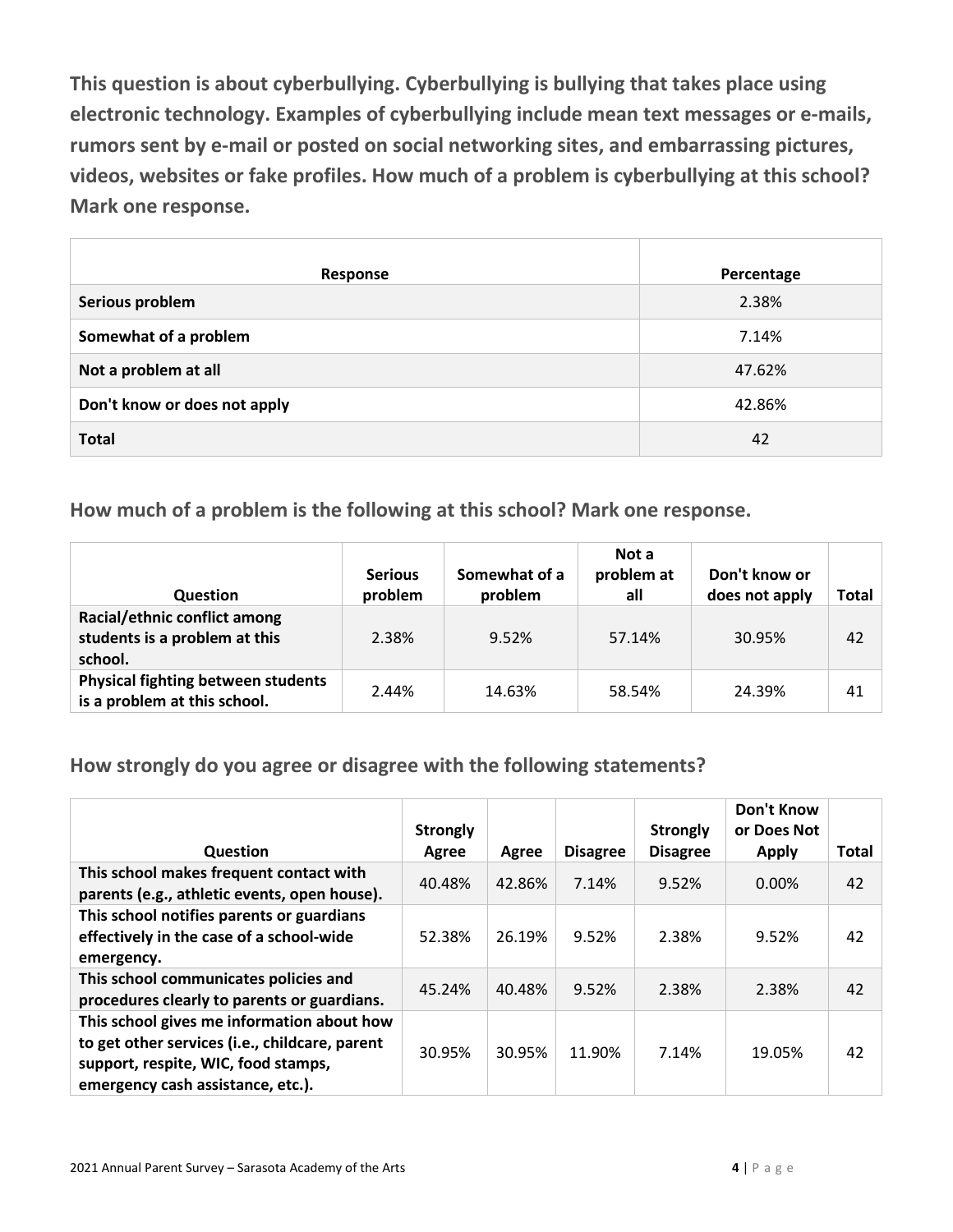**Where do you get general information about this school? Check all that apply.**

| Response                           | Percentage |
|------------------------------------|------------|
| Website                            | 25.96%     |
| Newsletter (print or electronic)   | 9.62%      |
| <b>Outbound phone call</b>         | 8.65%      |
| <b>Text messages</b>               | 14.42%     |
| <b>E-mail messages</b>             | 34.62%     |
| <b>Marquee</b>                     | 0.00%      |
| Remind or other communications app | 2.88%      |
| Other                              | 3.85%      |
| <b>Total</b>                       | 104        |

**Where do you get information about your child's performance in school? Check all that apply.**

| Response                      | Percentage |
|-------------------------------|------------|
| <b>Teacher conference</b>     | 6.98%      |
| <b>Parent portal</b>          | 18.60%     |
| <b>Report cards</b>           | 20.16%     |
| <b>Progress report</b>        | 18.60%     |
| <b>Test score reports</b>     | 6.98%      |
| The teacher/school calls me   | 3.10%      |
| The teacher/school e-mails me | 24.03%     |
| Other                         | 1.55%      |
| <b>Total</b>                  | 129        |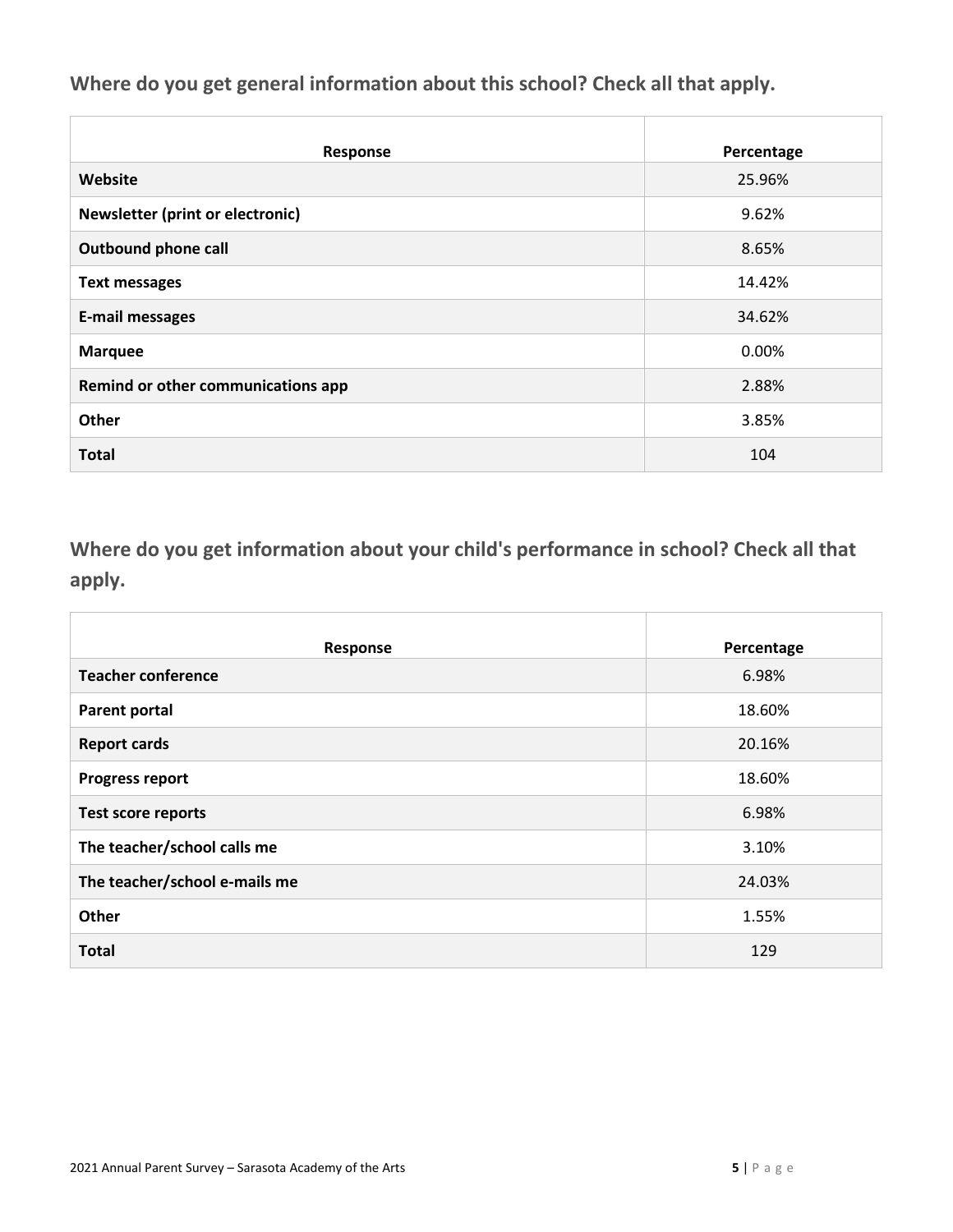### **How would you PREFER to receive information from your child's school?**

| <b>Response</b>                         | Percentage |
|-----------------------------------------|------------|
| To find it on the school website        | 8.24%      |
| <b>Outbound recorded call</b>           | 3.53%      |
| <b>Text message</b>                     | 21.18%     |
| E-mail                                  | 43.53%     |
| <b>Newsletter (print or electronic)</b> | 16.47%     |
| Remind or other communications app      | 4.71%      |
| <b>Other</b>                            | 2.35%      |
| <b>Total</b>                            | 85         |

### **How can this school help you help your child do better in school?**

| Response                   | Percentage |
|----------------------------|------------|
| <b>Homework strategies</b> | 22.22%     |
| <b>Behavior management</b> | 12.35%     |
| <b>Time management</b>     | 22.22%     |
| <b>Reading strategies</b>  | 8.64%      |
| <b>Strengthening focus</b> | 14.81%     |
| <b>Writing strategies</b>  | 11.11%     |
| <b>Math strategies</b>     | 8.64%      |
| <b>Total</b>               | 81         |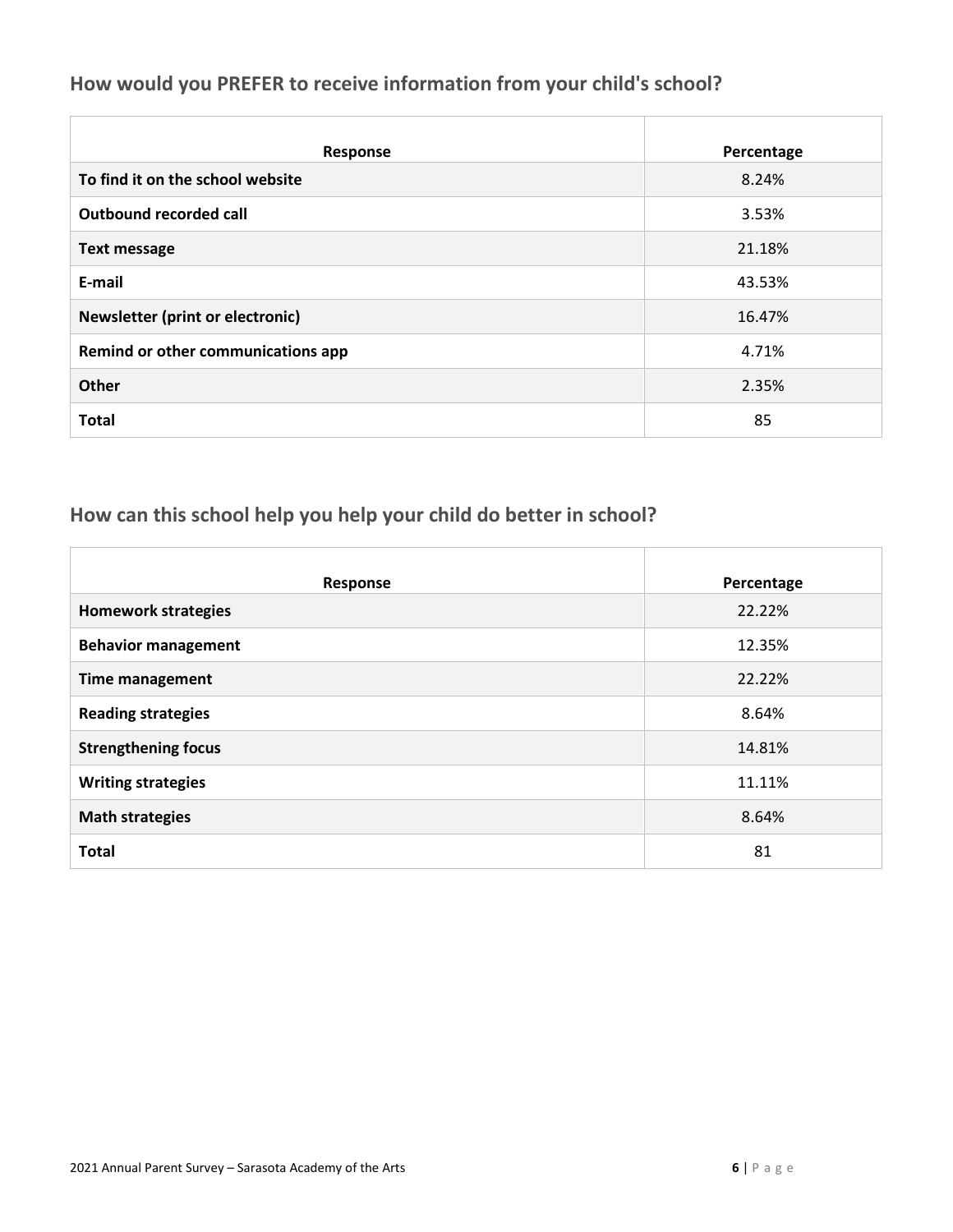**PARENT RESULTS – Sarasota Acceleration Academy**

*Please note that a report was not generated for your school if fewer than 3 individuals responded.*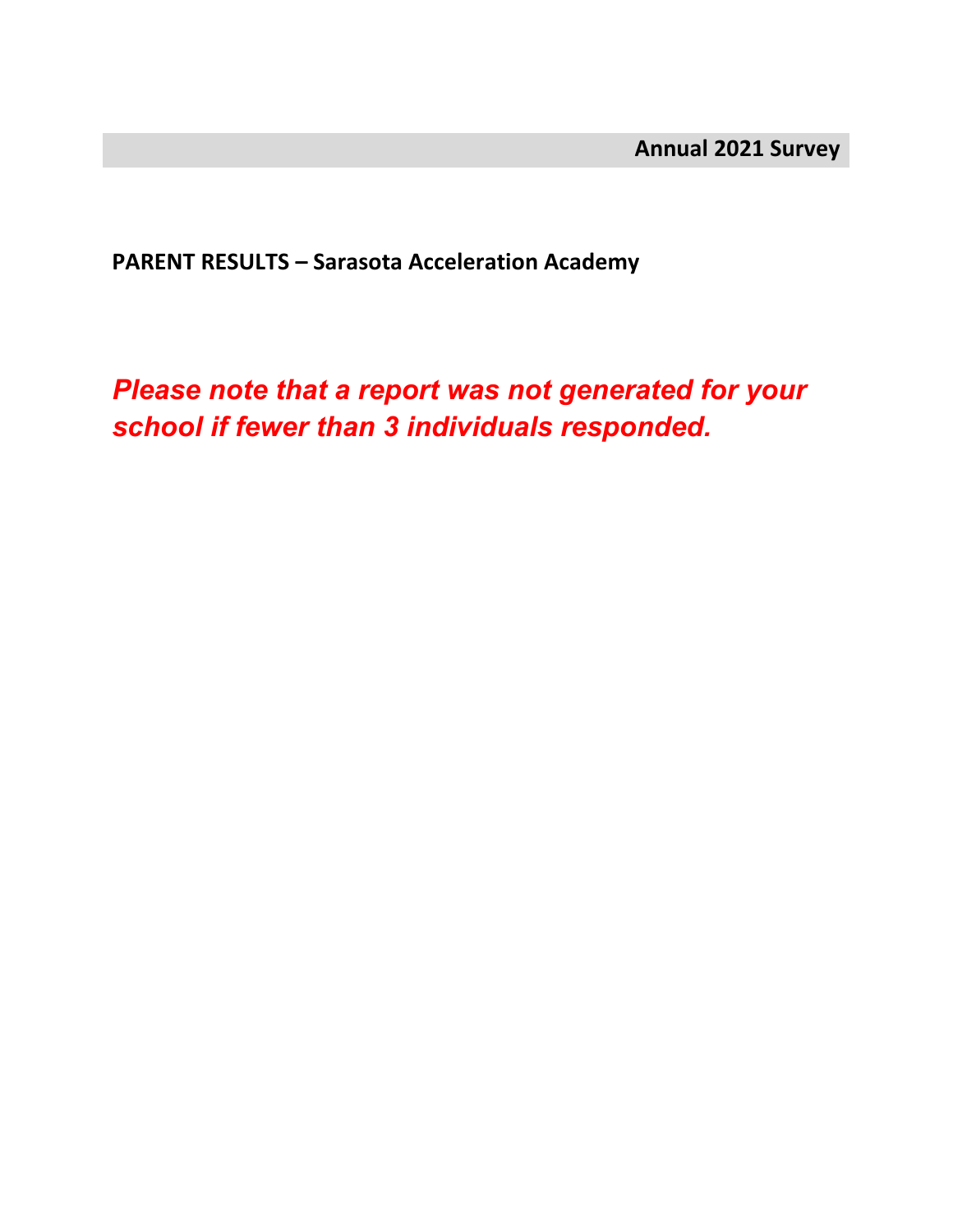## Sarasota Military Academy Parent Report

*2021 Annual PARENT Survey*

**How strongly do you agree or disagree with the following statements about this school?**

| <b>Question</b>                                                            | <b>Strongly</b><br>Agree | Agree  | <b>Disagree</b> | <b>Strongly</b><br><b>Disagree</b> | Don't Know or<br><b>Does Not Apply</b> | Total |
|----------------------------------------------------------------------------|--------------------------|--------|-----------------|------------------------------------|----------------------------------------|-------|
| This school promptly responds to<br>my phone call, messages, or e-mails.   | 50.00%                   | 37.93% | 6.03%           | 5.17%                              | 0.86%                                  | 116   |
| This school is a friendly place<br>overall.                                | 50.43%                   | 39.32% | 6.84%           | 2.56%                              | 0.85%                                  | 117   |
| My child's teachers make<br>themselves available to me.                    | 45.69%                   | 41.38% | 6.03%           | 5.17%                              | 1.72%                                  | 116   |
| I feel comfortable talking to<br>someone at this school about my<br>child. | 52.59%                   | 32.76% | 7.76%           | 6.03%                              | 0.86%                                  | 116   |

| <b>Question</b>                                                                              | <b>Strongly</b><br>Agree | Agree  | <b>Disagree</b> | <b>Strongly</b><br><b>Disagree</b> | Don't Know or<br>Does Not<br><b>Apply</b> | <b>Total</b> |
|----------------------------------------------------------------------------------------------|--------------------------|--------|-----------------|------------------------------------|-------------------------------------------|--------------|
| At this school, my child feels he/she<br>belongs.                                            | 41.74%                   | 41.74% | 8.70%           | 6.96%                              | 0.87%                                     | 115          |
| This school communicates how<br>important it is to respect the practices<br>of all cultures. | 47.83%                   | 40.00% | 0.87%           | 5.22%                              | 6.09%                                     | 115          |
| This school sees me as a partner in my<br>child's education.                                 | 38.26%                   | 43.48% | 6.09%           | 6.09%                              | 6.09%                                     | 115          |
| This school encourages me to be an<br>active partner in educating my child.                  | 32.46%                   | 49.12% | 8.77%           | 6.14%                              | 3.51%                                     | 114          |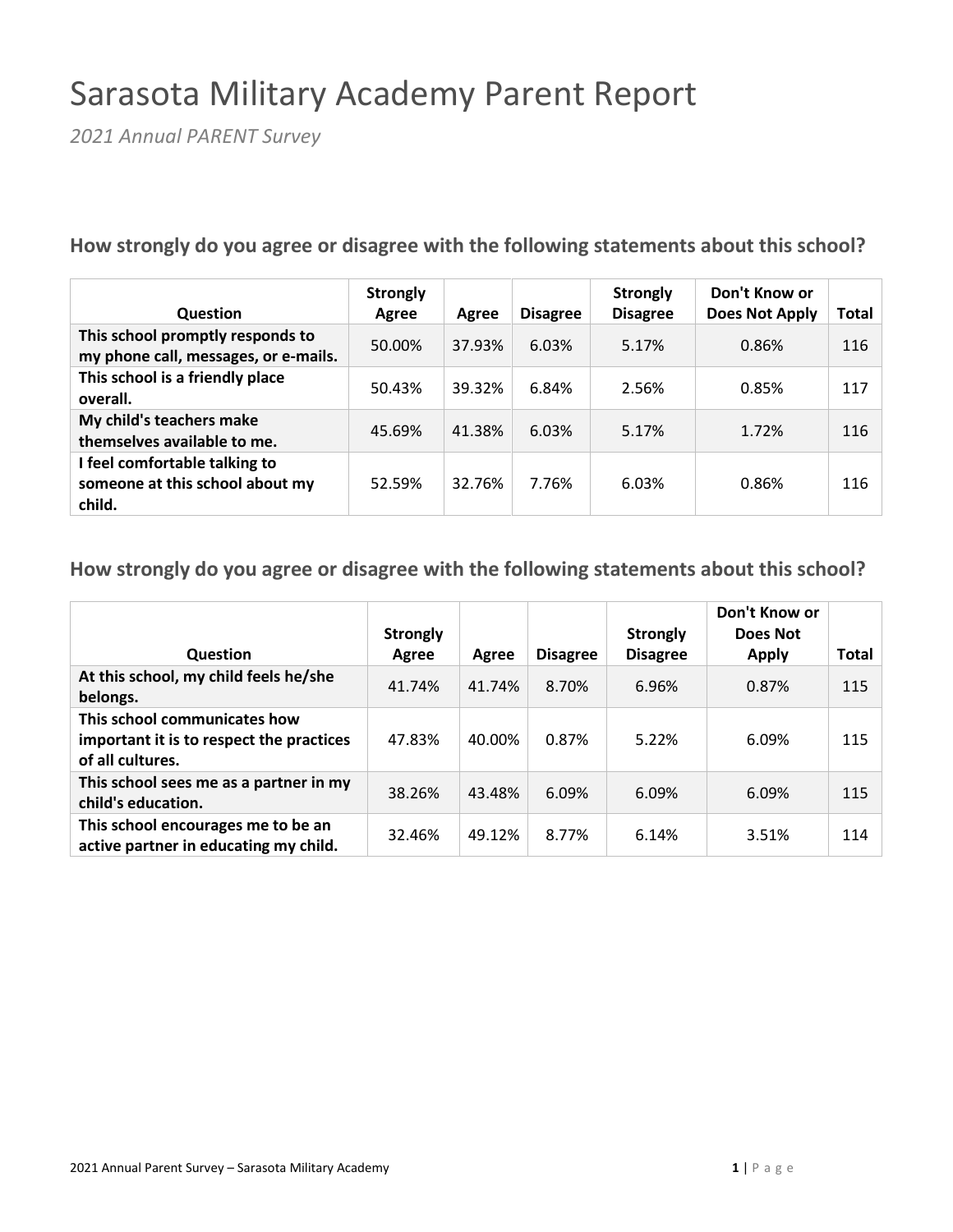|                                                                                                                                                                          | <b>Strongly</b> |        |                 | <b>Strongly</b> | Don't Know<br>or Does |       |
|--------------------------------------------------------------------------------------------------------------------------------------------------------------------------|-----------------|--------|-----------------|-----------------|-----------------------|-------|
| <b>Question</b>                                                                                                                                                          | Agree           | Agree  | <b>Disagree</b> | <b>Disagree</b> | <b>Not Apply</b>      | Total |
| I know what my child needs to learn at<br>his/her grade level or know where to find<br>the information.                                                                  | 31.82%          | 44.55% | 15.45%          | 8.18%           | 0.00%                 | 110   |
| When I work with staff at this school they<br>use words I can understand about my child's<br>education and progress.                                                     | 42.73%          | 48.18% | 0.91%           | 2.73%           | 5.45%                 | 110   |
| This school gives me enough information to<br>know if my child is making progress.                                                                                       | 40.91%          | 37.27% | 11.82%          | 8.18%           | 1.82%                 | 110   |
| My recommendations and ideas are<br>included when discussing my child's<br>education.                                                                                    | 31.19%          | 35.78% | 9.17%           | 5.50%           | 18.35%                | 109   |
| This school provides high quality services to<br>help students with social or emotional<br>needs.                                                                        | 33.03%          | 25.69% | 11.01%          | 8.26%           | 22.02%                | 109   |
| This school helps me figure out what social<br>and emotional skills my child needs to<br>develop (e.g., self-control, problem solving,<br>or getting along with others). | 26.85%          | 26.85% | 20.37%          | 7.41%           | 18.52%                | 108   |
| When my child does something good at<br>school, I usually hear about it from the<br>school.                                                                              | 25.93%          | 25.93% | 36.11%          | 9.26%           | 2.78%                 | 108   |

|                                                                                                                                                                                                                                                                    | <b>Strongly</b> |        |                 | <b>Strongly</b> | Don't<br>Know or<br>Does Not |       |
|--------------------------------------------------------------------------------------------------------------------------------------------------------------------------------------------------------------------------------------------------------------------|-----------------|--------|-----------------|-----------------|------------------------------|-------|
| <b>Question</b>                                                                                                                                                                                                                                                    | Agree           | Agree  | <b>Disagree</b> | <b>Disagree</b> | Apply                        | Total |
| This school has high expectations for all<br>students.                                                                                                                                                                                                             | 45.87%          | 37.61% | 7.34%           | 6.42%           | 2.75%                        | 109   |
| This school encourages all students to take<br>challenging classes no matter their race,<br>ethnicity, nationality, and/or cultural<br>background (e.g., accelerated courses,<br>advanced work programs, honor level courses,<br>gifted courses, AP or IB courses. | 41.82%          | 31.82% | 7.27%           | 6.36%           | 12.73%                       | 110   |
| This school has quality programs for my child's<br>talents, gifts, or special needs.                                                                                                                                                                               | 38.18%          | 39.09% | 11.82%          | 7.27%           | 3.64%                        | 110   |
| This school provides high quality services to<br>help students with social or emotional needs.                                                                                                                                                                     | 29.63%          | 25.93% | 12.96%          | 6.48%           | 25.00%                       | 108   |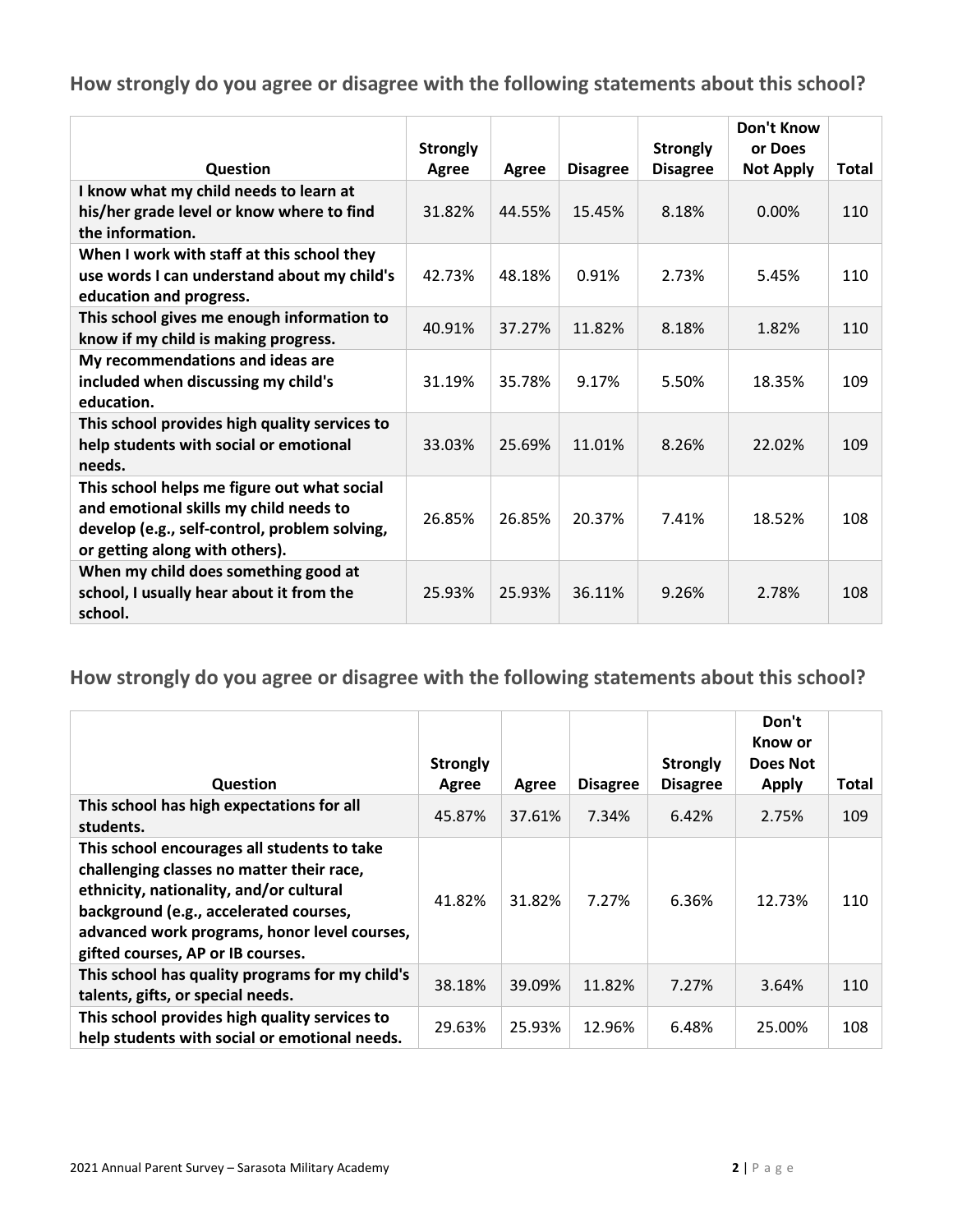| Question                                                                                                                                                                                                                 | <b>Strongly</b><br>Agree | Agree  | <b>Disagree</b> | <b>Strongly</b><br><b>Disagree</b> | Don't<br>Know or<br>Does Not<br><b>Apply</b> | Total |
|--------------------------------------------------------------------------------------------------------------------------------------------------------------------------------------------------------------------------|--------------------------|--------|-----------------|------------------------------------|----------------------------------------------|-------|
| This school takes effective measures to<br>ensure the safety of students.                                                                                                                                                | 51.38%                   | 44.04% | 1.83%           | 2.75%                              | $0.00\%$                                     | 109   |
| This school has made it clear to my child what<br>he/she should do if there is an emergency,<br>natural disaster (tornado, flood) or a<br>dangerous situation (e.g., violent person on<br>campus) during the school day. | 46.79%                   | 42.20% | $0.00\%$        | 2.75%                              | 8.26%                                        | 109   |
| I feel my child is safe going to or from this<br>school.                                                                                                                                                                 | 48.62%                   | 44.04% | 1.83%           | 3.67%                              | 1.83%                                        | 109   |

**How strongly do you agree or disagree with the following statements about this school?**

| <b>Question</b>                                                          | <b>Strongly</b><br>Agree | Agree  | <b>Disagree</b> | <b>Strongly</b><br><b>Disagree</b> | Don't Know or<br><b>Does Not Apply</b> | Total |
|--------------------------------------------------------------------------|--------------------------|--------|-----------------|------------------------------------|----------------------------------------|-------|
| The school building is clean and<br>well-maintained.                     | 48.15%                   | 37.04% | 7.41%           | 3.70%                              | 3.70%                                  | 108   |
| <b>Adequate COVID safety</b><br>precautions are taken at this<br>school. | 56.88%                   | 39.45% | 0.92%           | 0.92%                              | 1.83%                                  | 109   |

**This question is about bullying. Bullying happens when one or more students tease, threaten, spread rumors about, hit, shove or hurt another student. It is not bullying when students of about the same strength or power argue or fight or tease each other in a friendly way. Bullies are usually stronger, or have more friends or money, or some other power over the student being bullied. Usually, bullying happens over and over, or the student being bullied thinks it might happen over and over. How much of a problem is bullying at this school? Mark one response.**

| Response                     | Percentage |
|------------------------------|------------|
| Serious problem              | 9.17%      |
| Somewhat of a problem        | 32.11%     |
| Not a problem at all         | 23.85%     |
| Don't know or does not apply | 34.86%     |
| <b>Total</b>                 | 109        |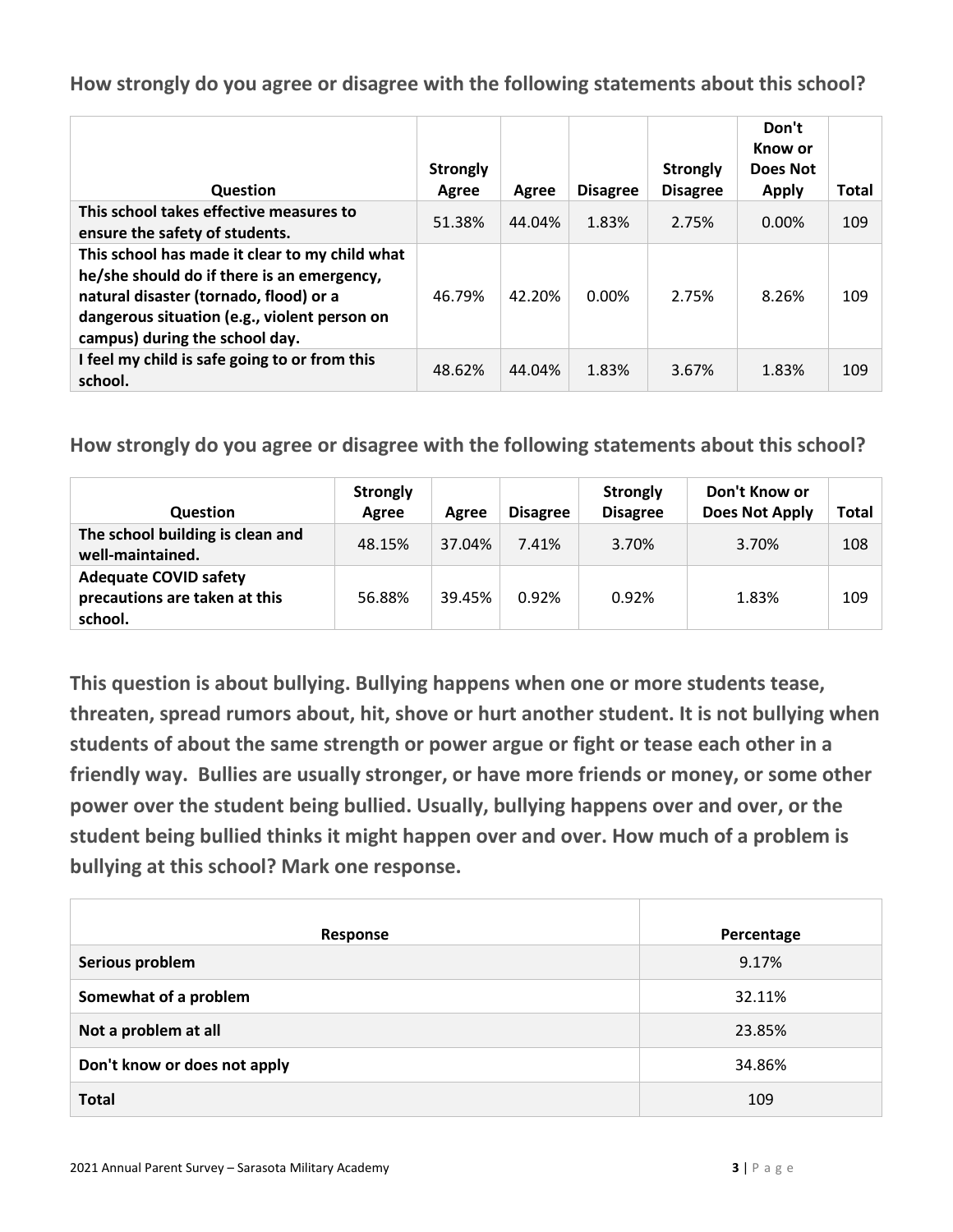**This question is about cyberbullying. Cyberbullying is bullying that takes place using electronic technology. Examples of cyberbullying include mean text messages or e-mails, rumors sent by e-mail or posted on social networking sites, and embarrassing pictures, videos, websites or fake profiles. How much of a problem is cyberbullying at this school? Mark one response.**

| Response                     | Percentage |
|------------------------------|------------|
| Serious problem              | 7.41%      |
| Somewhat of a problem        | 15.74%     |
| Not a problem at all         | 20.37%     |
| Don't know or does not apply | 56.48%     |
| <b>Total</b>                 | 108        |

**How much of a problem is the following at this school? Mark one response.**

| <b>Question</b>                                                           | <b>Serious</b><br>problem | Somewhat of a<br>problem | Not a<br>problem at<br>all | Don't know or<br>does not apply | Total |
|---------------------------------------------------------------------------|---------------------------|--------------------------|----------------------------|---------------------------------|-------|
| Racial/ethnic conflict among<br>students is a problem at this<br>school.  | 1.87%                     | 15.89%                   | 42.06%                     | 40.19%                          | 107   |
| <b>Physical fighting between students</b><br>is a problem at this school. | 3.77%                     | 15.09%                   | 45.28%                     | 35.85%                          | 106   |

**How strongly do you agree or disagree with the following statements?**

|                                                                                                                                                                          | <b>Strongly</b> |        |                 | <b>Strongly</b> | <b>Don't Know</b><br>or Does Not |              |
|--------------------------------------------------------------------------------------------------------------------------------------------------------------------------|-----------------|--------|-----------------|-----------------|----------------------------------|--------------|
| <b>Question</b>                                                                                                                                                          | Agree           | Agree  | <b>Disagree</b> | <b>Disagree</b> | <b>Apply</b>                     | <b>Total</b> |
| This school makes frequent contact with<br>parents (e.g., athletic events, open house).                                                                                  | 36.54%          | 42.31% | 15.38%          | 4.81%           | 0.96%                            | 104          |
| This school notifies parents or guardians<br>effectively in the case of a school-wide<br>emergency.                                                                      | 47.12%          | 44.23% | 2.88%           | 1.92%           | 3.85%                            | 104          |
| This school communicates policies and<br>procedures clearly to parents or guardians.                                                                                     | 51.43%          | 34.29% | 9.52%           | 2.86%           | 1.90%                            | 105          |
| This school gives me information about how<br>to get other services (i.e., childcare, parent<br>support, respite, WIC, food stamps,<br>emergency cash assistance, etc.). | 28.57%          | 26.67% | 8.57%           | 6.67%           | 29.52%                           | 105          |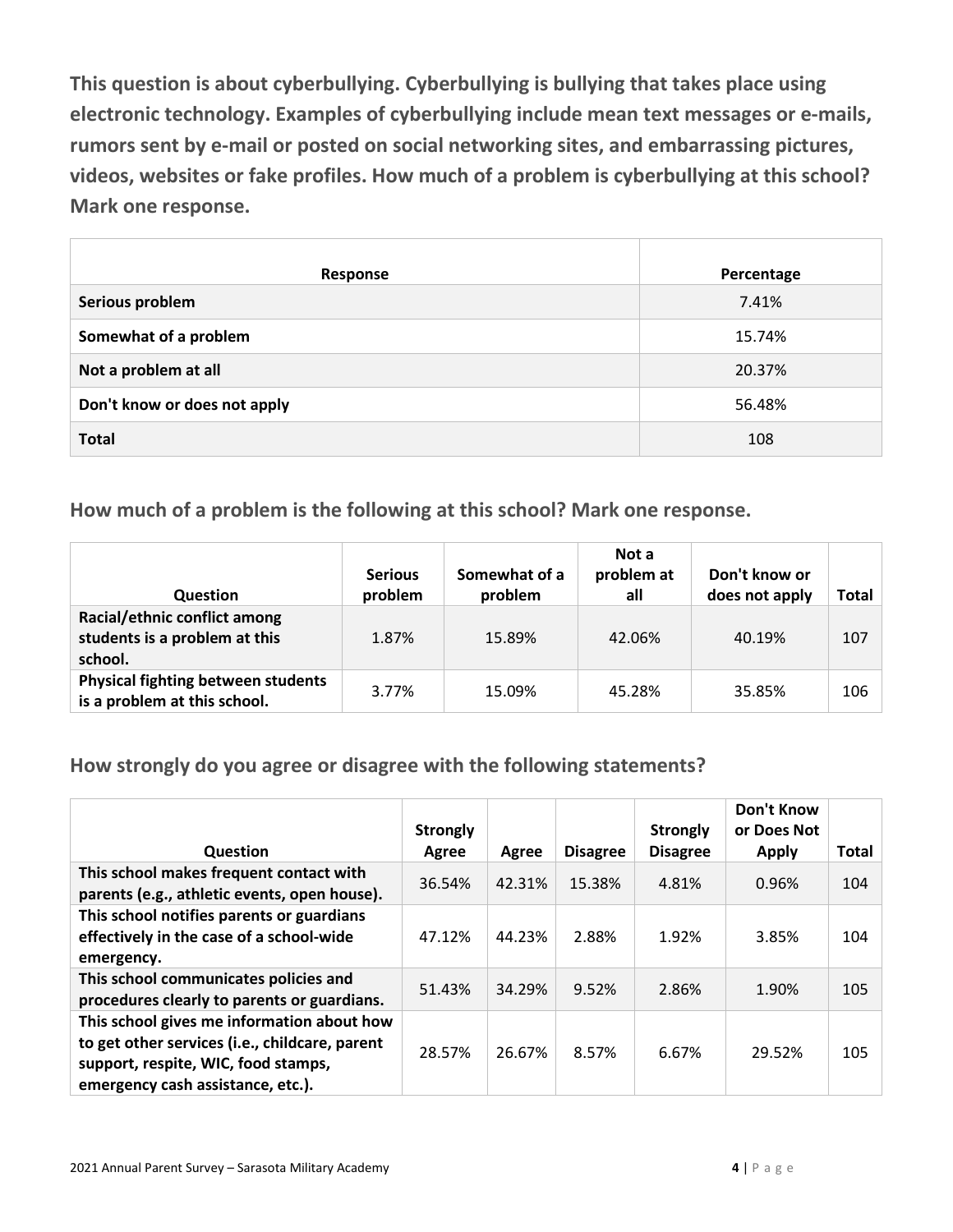**Where do you get general information about this school? Check all that apply.**

| <b>Response</b>                    | Percentage |
|------------------------------------|------------|
| Website                            | 22.80%     |
| Newsletter (print or electronic)   | 17.59%     |
| <b>Outbound phone call</b>         | 18.57%     |
| <b>Text messages</b>               | 10.10%     |
| <b>E-mail messages</b>             | 20.85%     |
| <b>Marquee</b>                     | 0.98%      |
| Remind or other communications app | 5.86%      |
| Other                              | 3.26%      |
| <b>Total</b>                       | 307        |

**Where do you get information about your child's performance in school? Check all that apply.**

| Response                      | Percentage |
|-------------------------------|------------|
| <b>Teacher conference</b>     | 3.18%      |
| <b>Parent portal</b>          | 33.22%     |
| <b>Report cards</b>           | 19.43%     |
| <b>Progress report</b>        | 13.78%     |
| <b>Test score reports</b>     | 6.71%      |
| The teacher/school calls me   | 5.30%      |
| The teacher/school e-mails me | 16.61%     |
| Other                         | 1.77%      |
| <b>Total</b>                  | 283        |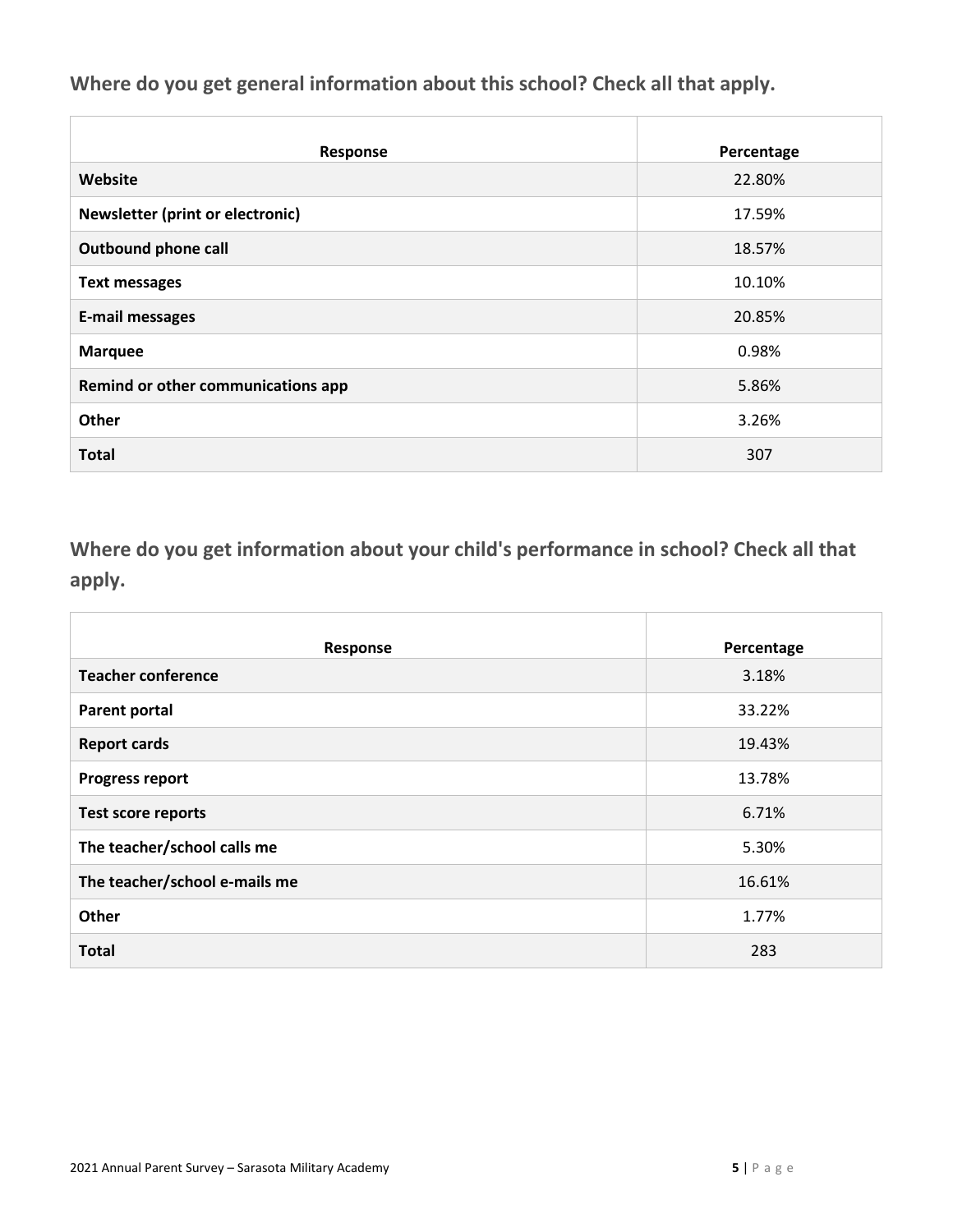### **How would you PREFER to receive information from your child's school?**

| <b>Response</b>                         | Percentage |
|-----------------------------------------|------------|
| To find it on the school website        | 11.16%     |
| <b>Outbound recorded call</b>           | 12.40%     |
| <b>Text message</b>                     | 19.83%     |
| E-mail                                  | 31.82%     |
| <b>Newsletter (print or electronic)</b> | 16.53%     |
| Remind or other communications app      | 7.02%      |
| <b>Other</b>                            | 1.24%      |
| <b>Total</b>                            | 242        |

### **How can this school help you help your child do better in school?**

| Response                   | Percentage |
|----------------------------|------------|
| <b>Homework strategies</b> | 18.59%     |
| <b>Behavior management</b> | 7.69%      |
| <b>Time management</b>     | 18.27%     |
| <b>Reading strategies</b>  | 11.86%     |
| <b>Strengthening focus</b> | 19.55%     |
| <b>Writing strategies</b>  | 10.90%     |
| <b>Math strategies</b>     | 13.14%     |
| <b>Total</b>               | 312        |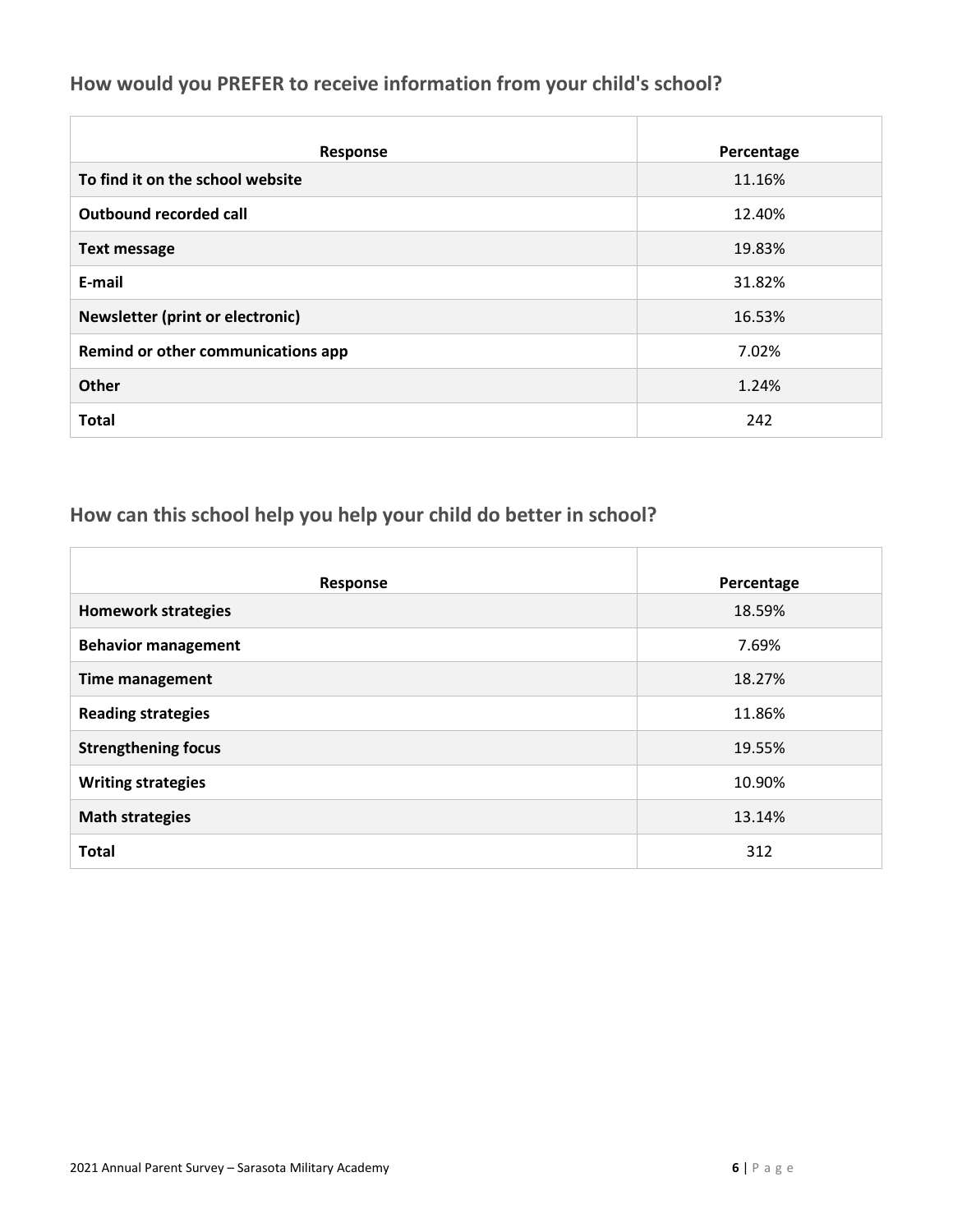# Sarasota School of Arts and Sciences Parent Report

*2021 Annual PARENT Survey*

#### **How strongly do you agree or disagree with the following statements about this school?**

| Question                                                                   | <b>Strongly</b><br>Agree | Agree  | <b>Disagree</b> | <b>Strongly</b><br><b>Disagree</b> | Don't Know or<br>Does Not Apply | Total |
|----------------------------------------------------------------------------|--------------------------|--------|-----------------|------------------------------------|---------------------------------|-------|
| This school promptly responds to<br>my phone call, messages, or e-mails.   | 61.99%                   | 31.22% | 4.07%           | 0.90%                              | 1.81%                           | 221   |
| This school is a friendly place<br>overall.                                | 61.26%                   | 33.78% | 1.80%           | 2.25%                              | 0.90%                           | 222   |
| My child's teachers make<br>themselves available to me.                    | 54.50%                   | 31.98% | 8.11%           | 1.35%                              | 4.05%                           | 222   |
| I feel comfortable talking to<br>someone at this school about my<br>child. | 65.32%                   | 27.03% | 4.95%           | 1.80%                              | 0.90%                           | 222   |

| <b>Question</b>                                                                              | <b>Strongly</b><br>Agree | Agree  | <b>Disagree</b> | <b>Strongly</b><br><b>Disagree</b> | Don't Know or<br>Does Not<br><b>Apply</b> | Total |
|----------------------------------------------------------------------------------------------|--------------------------|--------|-----------------|------------------------------------|-------------------------------------------|-------|
| At this school, my child feels he/she<br>belongs.                                            | 53.67%                   | 33.49% | 8.72%           | 3.21%                              | 0.92%                                     | 218   |
| This school communicates how<br>important it is to respect the practices<br>of all cultures. | 55.35%                   | 32.09% | 4.65%           | 2.79%                              | 5.12%                                     | 215   |
| This school sees me as a partner in my<br>child's education.                                 | 53.46%                   | 39.63% | 3.23%           | 1.84%                              | 1.84%                                     | 217   |
| This school encourages me to be an<br>active partner in educating my child.                  | 55.35%                   | 34.42% | 5.12%           | 2.33%                              | 2.79%                                     | 215   |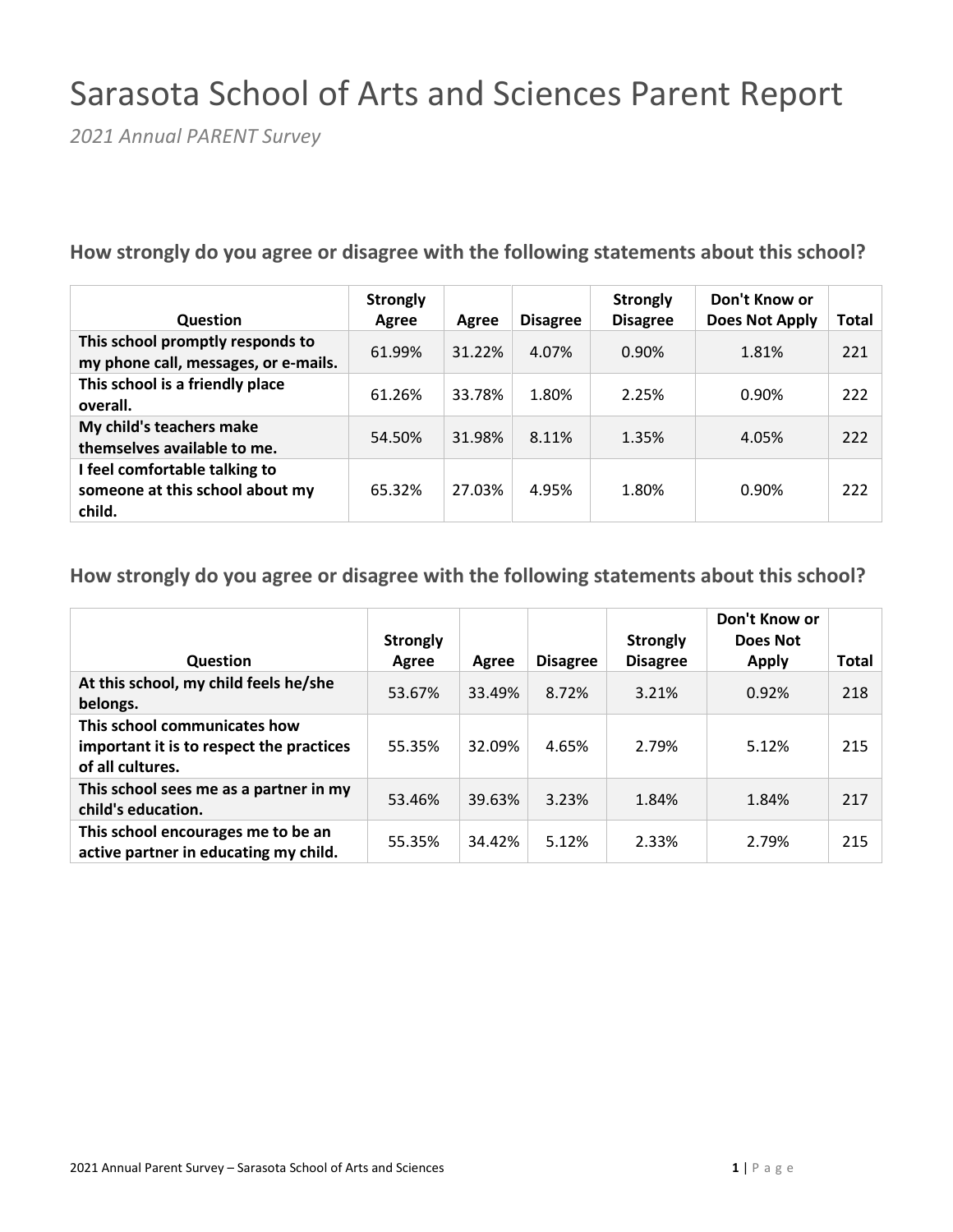|                                                                                                                                                                          | <b>Strongly</b> |        |                 | <b>Strongly</b> | Don't Know<br>or Does |       |
|--------------------------------------------------------------------------------------------------------------------------------------------------------------------------|-----------------|--------|-----------------|-----------------|-----------------------|-------|
| Question                                                                                                                                                                 | Agree           | Agree  | <b>Disagree</b> | <b>Disagree</b> | <b>Not Apply</b>      | Total |
| I know what my child needs to learn at<br>his/her grade level or know where to find<br>the information.                                                                  | 44.44%          | 43.06% | 10.19%          | 2.31%           | 0.00%                 | 216   |
| When I work with staff at this school they<br>use words I can understand about my child's<br>education and progress.                                                     | 60.75%          | 30.84% | 0.93%           | 0.93%           | 6.54%                 | 214   |
| This school gives me enough information to<br>know if my child is making progress.                                                                                       | 56.48%          | 34.72% | 6.94%           | 1.39%           | 0.46%                 | 216   |
| My recommendations and ideas are<br>included when discussing my child's<br>education.                                                                                    | 44.60%          | 28.17% | 8.45%           | 1.41%           | 17.37%                | 213   |
| This school provides high quality services to<br>help students with social or emotional<br>needs.                                                                        | 44.44%          | 22.69% | 6.48%           | 4.17%           | 22.22%                | 216   |
| This school helps me figure out what social<br>and emotional skills my child needs to<br>develop (e.g., self-control, problem solving,<br>or getting along with others). | 36.57%          | 26.39% | 12.96%          | 3.24%           | 20.83%                | 216   |
| When my child does something good at<br>school, I usually hear about it from the<br>school.                                                                              | 30.09%          | 32.41% | 21.30%          | 6.94%           | 9.26%                 | 216   |

|                                                                                                                                                                                                                                                                    | <b>Strongly</b> |        |                 | <b>Strongly</b> | Don't<br>Know or<br>Does Not |       |
|--------------------------------------------------------------------------------------------------------------------------------------------------------------------------------------------------------------------------------------------------------------------|-----------------|--------|-----------------|-----------------|------------------------------|-------|
| <b>Question</b>                                                                                                                                                                                                                                                    | Agree           | Agree  | <b>Disagree</b> | <b>Disagree</b> | <b>Apply</b>                 | Total |
| This school has high expectations for all<br>students.                                                                                                                                                                                                             | 54.88%          | 35.35% | 4.19%           | 2.79%           | 2.79%                        | 215   |
| This school encourages all students to take<br>challenging classes no matter their race,<br>ethnicity, nationality, and/or cultural<br>background (e.g., accelerated courses,<br>advanced work programs, honor level courses,<br>gifted courses, AP or IB courses. | 53.49%          | 32.09% | 3.26%           | 1.86%           | 9.30%                        | 215   |
| This school has quality programs for my child's<br>talents, gifts, or special needs.                                                                                                                                                                               | 52.34%          | 36.45% | 3.27%           | 1.87%           | 6.07%                        | 214   |
| This school provides high quality services to<br>help students with social or emotional needs.                                                                                                                                                                     | 39.15%          | 23.58% | 7.55%           | 3.30%           | 26.42%                       | 212   |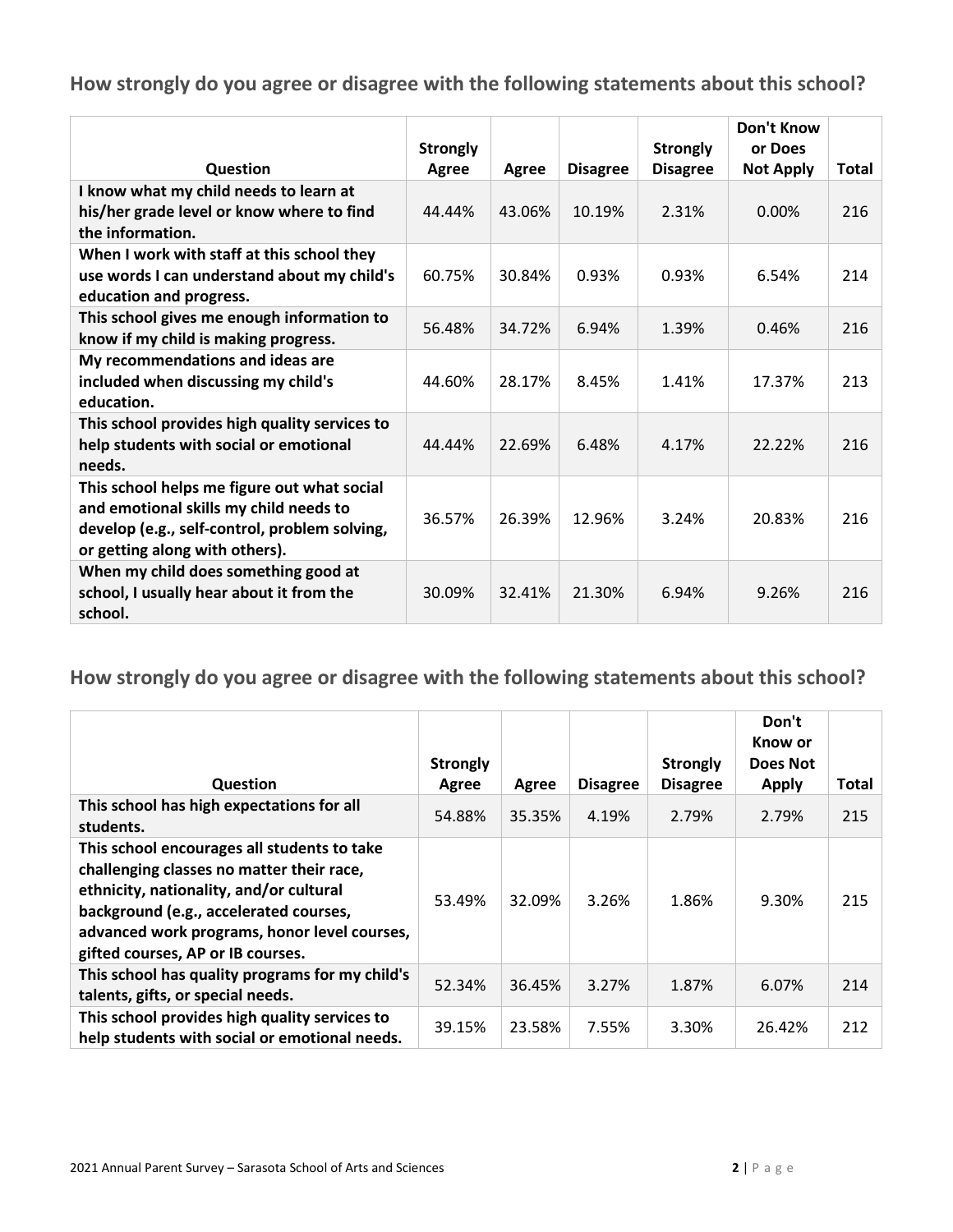| Question                                                                                                                                                                                                                 | <b>Strongly</b><br>Agree | Agree  | <b>Disagree</b> | <b>Strongly</b><br><b>Disagree</b> | Don't<br>Know or<br>Does Not<br><b>Apply</b> | Total |
|--------------------------------------------------------------------------------------------------------------------------------------------------------------------------------------------------------------------------|--------------------------|--------|-----------------|------------------------------------|----------------------------------------------|-------|
| This school takes effective measures to<br>ensure the safety of students.                                                                                                                                                | 72.17%                   | 23.11% | 2.83%           | 1.42%                              | 0.47%                                        | 212   |
| This school has made it clear to my child what<br>he/she should do if there is an emergency,<br>natural disaster (tornado, flood) or a<br>dangerous situation (e.g., violent person on<br>campus) during the school day. | 58.49%                   | 33.96% | $0.00\%$        | 1.42%                              | 6.13%                                        | 212   |
| I feel my child is safe going to or from this<br>school.                                                                                                                                                                 | 66.67%                   | 30.00% | 2.38%           | 0.48%                              | 0.48%                                        | 210   |

**How strongly do you agree or disagree with the following statements about this school?**

| <b>Question</b>                                                          | <b>Strongly</b><br>Agree | Agree  | <b>Disagree</b> | <b>Strongly</b><br><b>Disagree</b> | Don't Know or<br><b>Does Not Apply</b> | Total |
|--------------------------------------------------------------------------|--------------------------|--------|-----------------|------------------------------------|----------------------------------------|-------|
| The school building is clean and<br>well-maintained.                     | 65.71%                   | 26.19% | 0.95%           | 0.48%                              | 6.67%                                  | 210   |
| <b>Adequate COVID safety</b><br>precautions are taken at this<br>school. | 68.90%                   | 25.84% | 1.44%           | 1.91%                              | 1.91%                                  | 209   |

**This question is about bullying. Bullying happens when one or more students tease, threaten, spread rumors about, hit, shove or hurt another student. It is not bullying when students of about the same strength or power argue or fight or tease each other in a friendly way. Bullies are usually stronger, or have more friends or money, or some other power over the student being bullied. Usually, bullying happens over and over, or the student being bullied thinks it might happen over and over. How much of a problem is bullying at this school? Mark one response.**

| Response                     | Percentage |
|------------------------------|------------|
| Serious problem              | 4.76%      |
| Somewhat of a problem        | 20.95%     |
| Not a problem at all         | 39.05%     |
| Don't know or does not apply | 35.24%     |
| <b>Total</b>                 | 210        |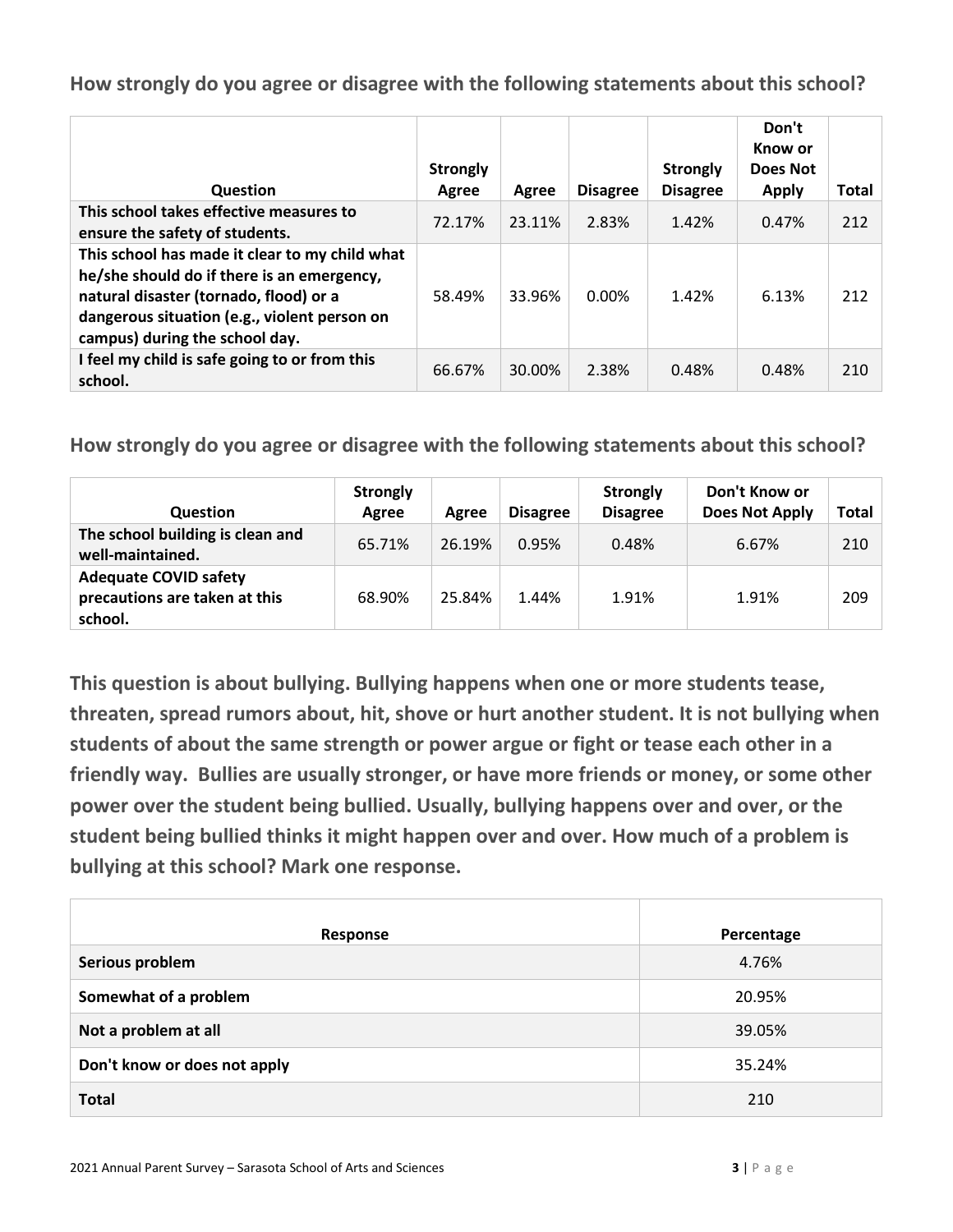**This question is about cyberbullying. Cyberbullying is bullying that takes place using electronic technology. Examples of cyberbullying include mean text messages or e-mails, rumors sent by e-mail or posted on social networking sites, and embarrassing pictures, videos, websites or fake profiles. How much of a problem is cyberbullying at this school? Mark one response.**

| Response                     | Percentage |
|------------------------------|------------|
| Serious problem              | 3.33%      |
| Somewhat of a problem        | 19.52%     |
| Not a problem at all         | 30.48%     |
| Don't know or does not apply | 46.67%     |
| <b>Total</b>                 | 210        |

**How much of a problem is the following at this school? Mark one response.**

| <b>Question</b>                                                           | <b>Serious</b><br>problem | Somewhat of a<br>problem | Not a<br>problem at<br>all | Don't know or<br>does not apply | Total |
|---------------------------------------------------------------------------|---------------------------|--------------------------|----------------------------|---------------------------------|-------|
| Racial/ethnic conflict among<br>students is a problem at this<br>school.  | 2.86%                     | 6.19%                    | 49.52%                     | 41.43%                          | 210   |
| <b>Physical fighting between students</b><br>is a problem at this school. | 1.44%                     | 12.92%                   | 53.11%                     | 32.54%                          | 209   |

**How strongly do you agree or disagree with the following statements?**

| Question                                                                                                                                                                 | <b>Strongly</b><br>Agree | Agree  | <b>Disagree</b> | <b>Strongly</b><br><b>Disagree</b> | Don't Know<br>or Does Not<br><b>Apply</b> | <b>Total</b> |
|--------------------------------------------------------------------------------------------------------------------------------------------------------------------------|--------------------------|--------|-----------------|------------------------------------|-------------------------------------------|--------------|
| This school makes frequent contact with<br>parents (e.g., athletic events, open house).                                                                                  | 51.92%                   | 37.98% | 6.73%           | 1.44%                              | 1.92%                                     | 208          |
| This school notifies parents or guardians<br>effectively in the case of a school-wide<br>emergency.                                                                      | 54.81%                   | 31.25% | 1.44%           | 0.48%                              | 12.02%                                    | 208          |
| This school communicates policies and<br>procedures clearly to parents or guardians.                                                                                     | 57.49%                   | 35.27% | 3.38%           | 1.45%                              | 2.42%                                     | 207          |
| This school gives me information about how<br>to get other services (i.e., childcare, parent<br>support, respite, WIC, food stamps,<br>emergency cash assistance, etc.). | 41.75%                   | 25.73% | 4.85%           | 1.94%                              | 25.73%                                    | 206          |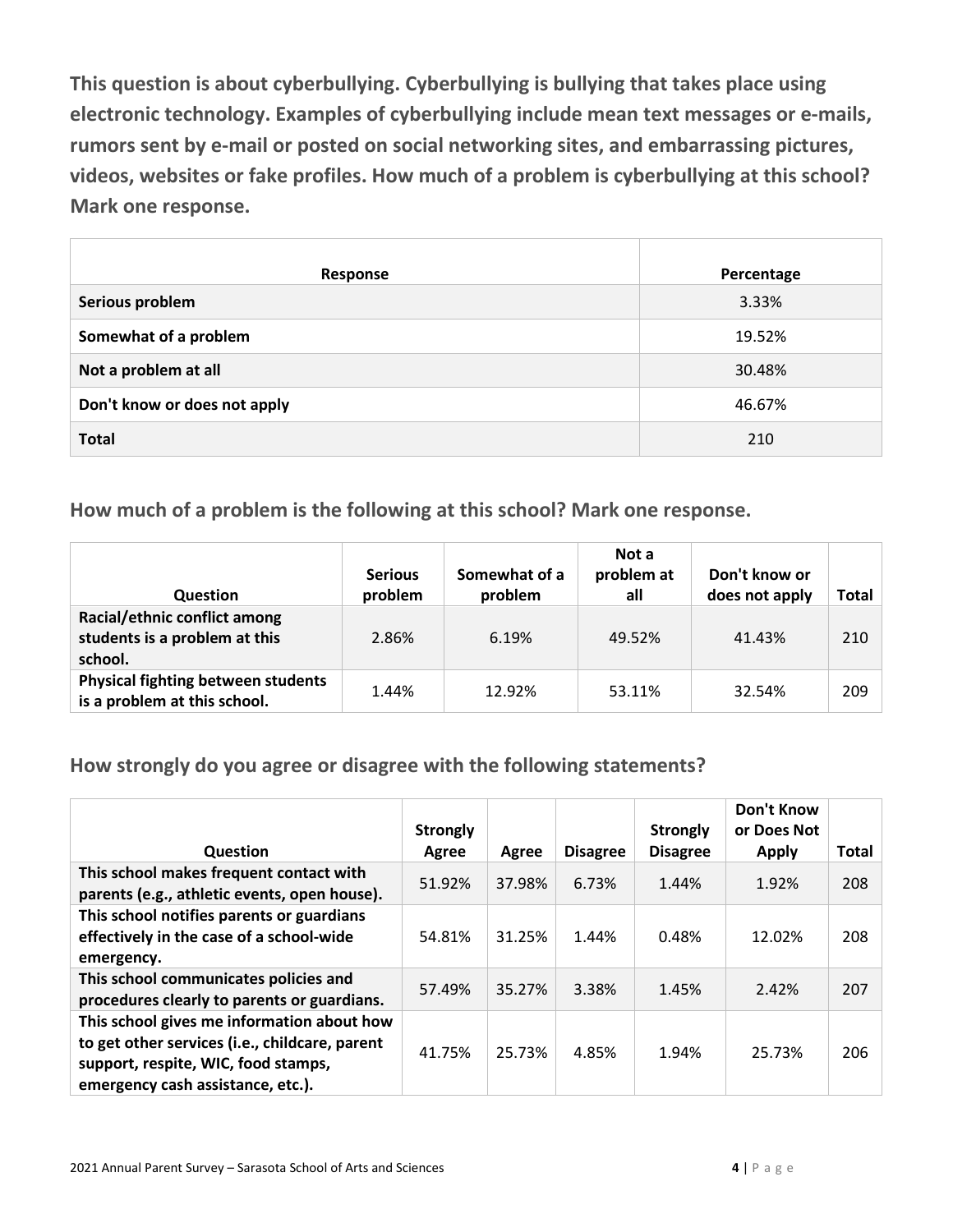**Where do you get general information about this school? Check all that apply.**

| <b>Response</b>                    | Percentage |
|------------------------------------|------------|
| Website                            | 21.07%     |
| Newsletter (print or electronic)   | 21.24%     |
| <b>Outbound phone call</b>         | 12.78%     |
| <b>Text messages</b>               | 9.67%      |
| <b>E-mail messages</b>             | 29.36%     |
| <b>Marquee</b>                     | 0.69%      |
| Remind or other communications app | 3.11%      |
| Other                              | 2.07%      |
| <b>Total</b>                       | 579        |

**Where do you get information about your child's performance in school? Check all that apply.**

| Response                      | Percentage |
|-------------------------------|------------|
| <b>Teacher conference</b>     | 3.80%      |
| <b>Parent portal</b>          | 30.03%     |
| <b>Report cards</b>           | 20.46%     |
| <b>Progress report</b>        | 13.20%     |
| <b>Test score reports</b>     | 7.26%      |
| The teacher/school calls me   | 2.64%      |
| The teacher/school e-mails me | 21.95%     |
| Other                         | 0.66%      |
| <b>Total</b>                  | 606        |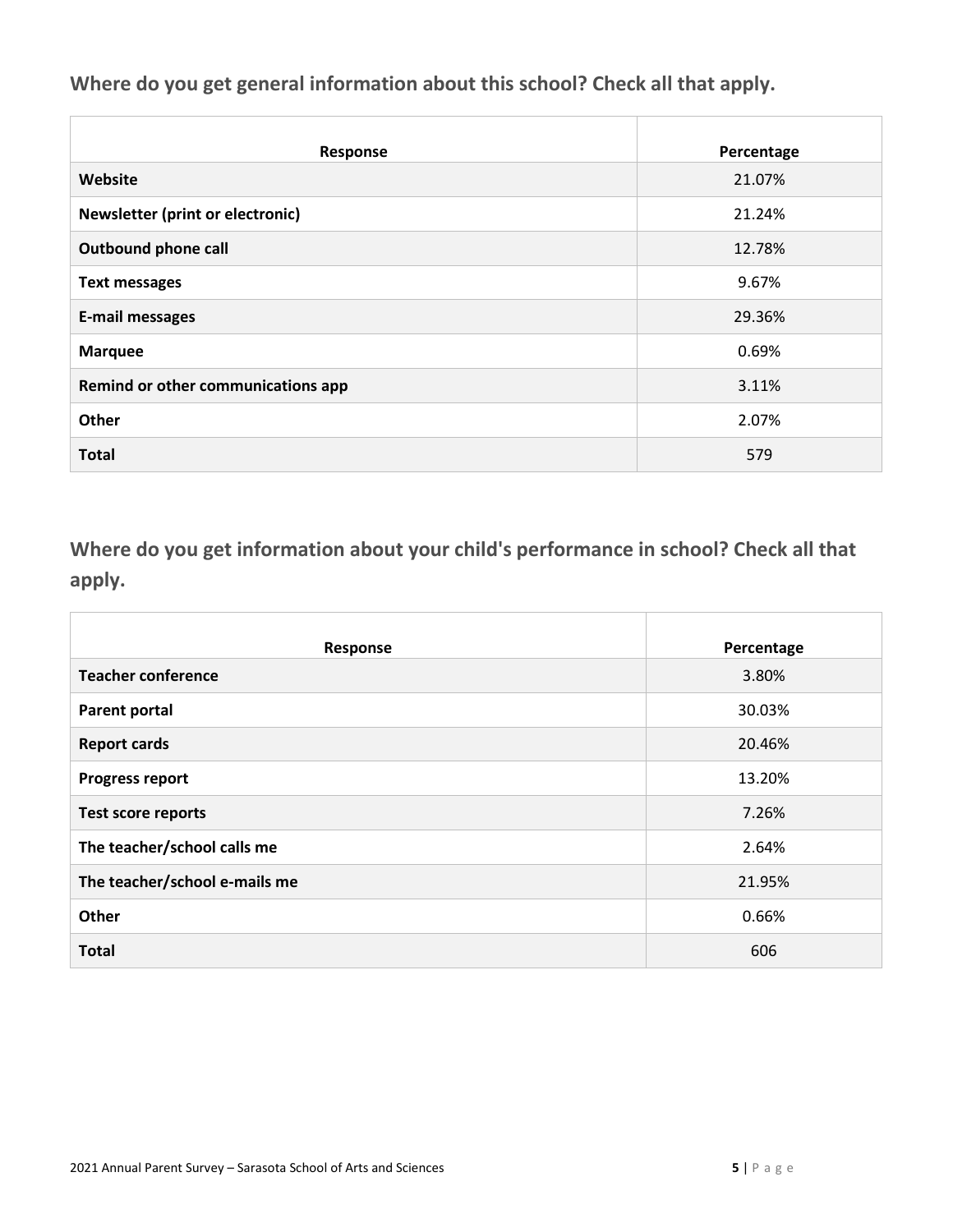#### **How would you PREFER to receive information from your child's school?**

| Response                                | Percentage |
|-----------------------------------------|------------|
| To find it on the school website        | 8.69%      |
| Outbound recorded call                  | 9.11%      |
| <b>Text message</b>                     | 18.86%     |
| E-mail                                  | 38.35%     |
| <b>Newsletter (print or electronic)</b> | 19.49%     |
| Remind or other communications app      | 4.87%      |
| <b>Other</b>                            | 0.64%      |
| <b>Total</b>                            | 472        |

## **How can this school help you help your child do better in school?**

| Response                   | Percentage |
|----------------------------|------------|
| <b>Homework strategies</b> | 19.01%     |
| <b>Behavior management</b> | 5.89%      |
| <b>Time management</b>     | 22.24%     |
| <b>Reading strategies</b>  | 12.36%     |
| <b>Strengthening focus</b> | 16.16%     |
| <b>Writing strategies</b>  | 10.65%     |
| <b>Math strategies</b>     | 13.69%     |
| <b>Total</b>               | 526        |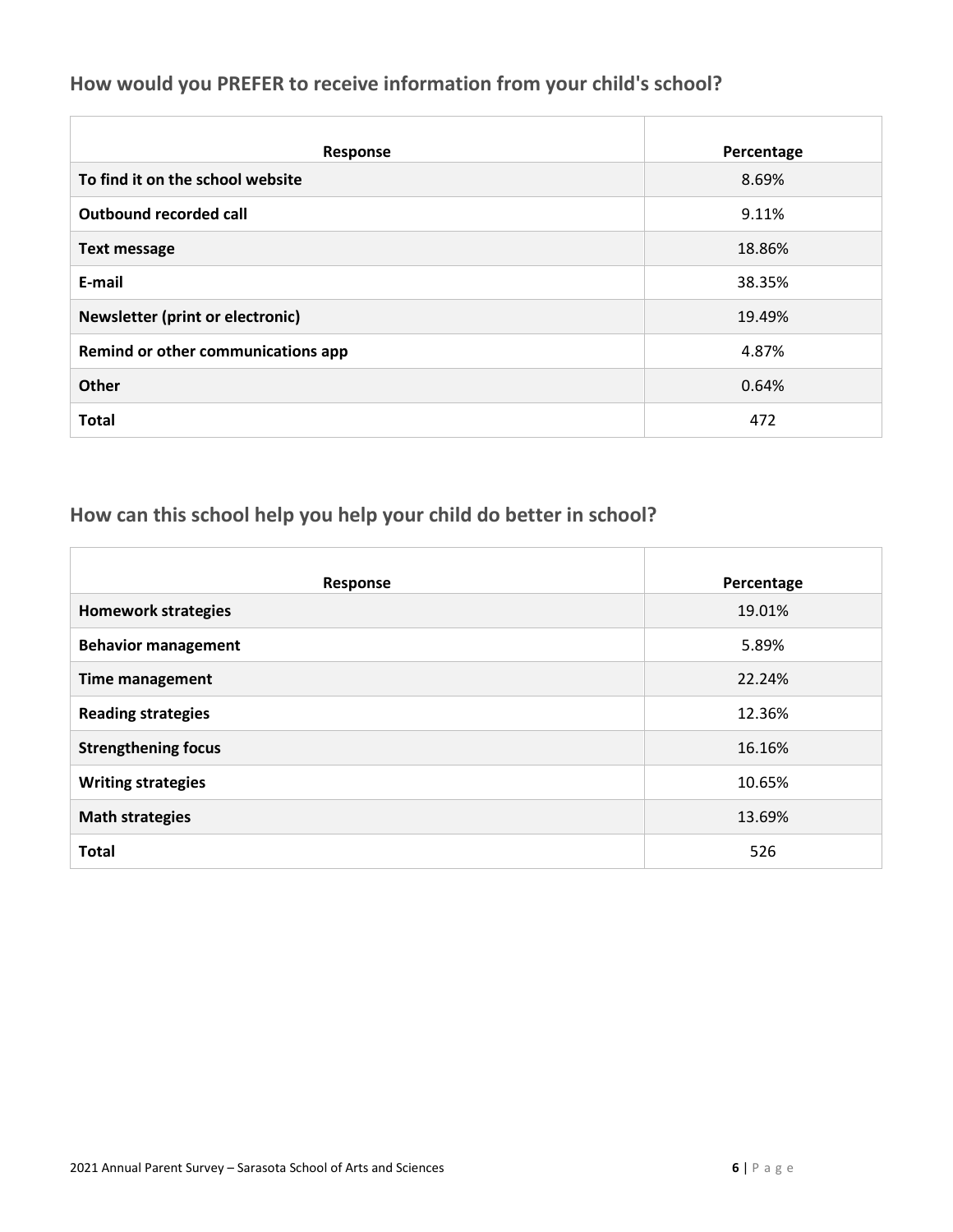## Sarasota Suncoast Academy Parent Report

*2021 Annual PARENT Survey*

**How strongly do you agree or disagree with the following statements about this school?**

| <b>Question</b>                                                            | <b>Strongly</b><br>Agree | Agree  | <b>Disagree</b> | <b>Strongly</b><br><b>Disagree</b> | Don't Know or<br><b>Does Not Apply</b> | Total |
|----------------------------------------------------------------------------|--------------------------|--------|-----------------|------------------------------------|----------------------------------------|-------|
| This school promptly responds to<br>my phone call, messages, or e-mails.   | 78.36%                   | 17.16% | 1.49%           | 2.24%                              | 0.75%                                  | 134   |
| This school is a friendly place<br>overall.                                | 74.07%                   | 19.26% | 5.19%           | 1.48%                              | 0.00%                                  | 135   |
| My child's teachers make<br>themselves available to me.                    | 73.88%                   | 20.90% | 2.99%           | 2.24%                              | $0.00\%$                               | 134   |
| I feel comfortable talking to<br>someone at this school about my<br>child. | 79.85%                   | 12.69% | 2.24%           | 5.22%                              | $0.00\%$                               | 134   |

| Question                                                                                     | <b>Strongly</b><br>Agree | Agree  | <b>Disagree</b> | <b>Strongly</b><br><b>Disagree</b> | Don't Know or<br>Does Not<br><b>Apply</b> | <b>Total</b> |
|----------------------------------------------------------------------------------------------|--------------------------|--------|-----------------|------------------------------------|-------------------------------------------|--------------|
| At this school, my child feels he/she<br>belongs.                                            | 67.18%                   | 25.95% | 1.53%           | 3.82%                              | 1.53%                                     | 131          |
| This school communicates how<br>important it is to respect the practices<br>of all cultures. | 69.47%                   | 16.03% | 3.82%           | 5.34%                              | 5.34%                                     | 131          |
| This school sees me as a partner in my<br>child's education.                                 | 67.94%                   | 24.43% | 3.82%           | 3.05%                              | 0.76%                                     | 131          |
| This school encourages me to be an<br>active partner in educating my child.                  | 69.47%                   | 22.90% | 2.29%           | 3.05%                              | 2.29%                                     | 131          |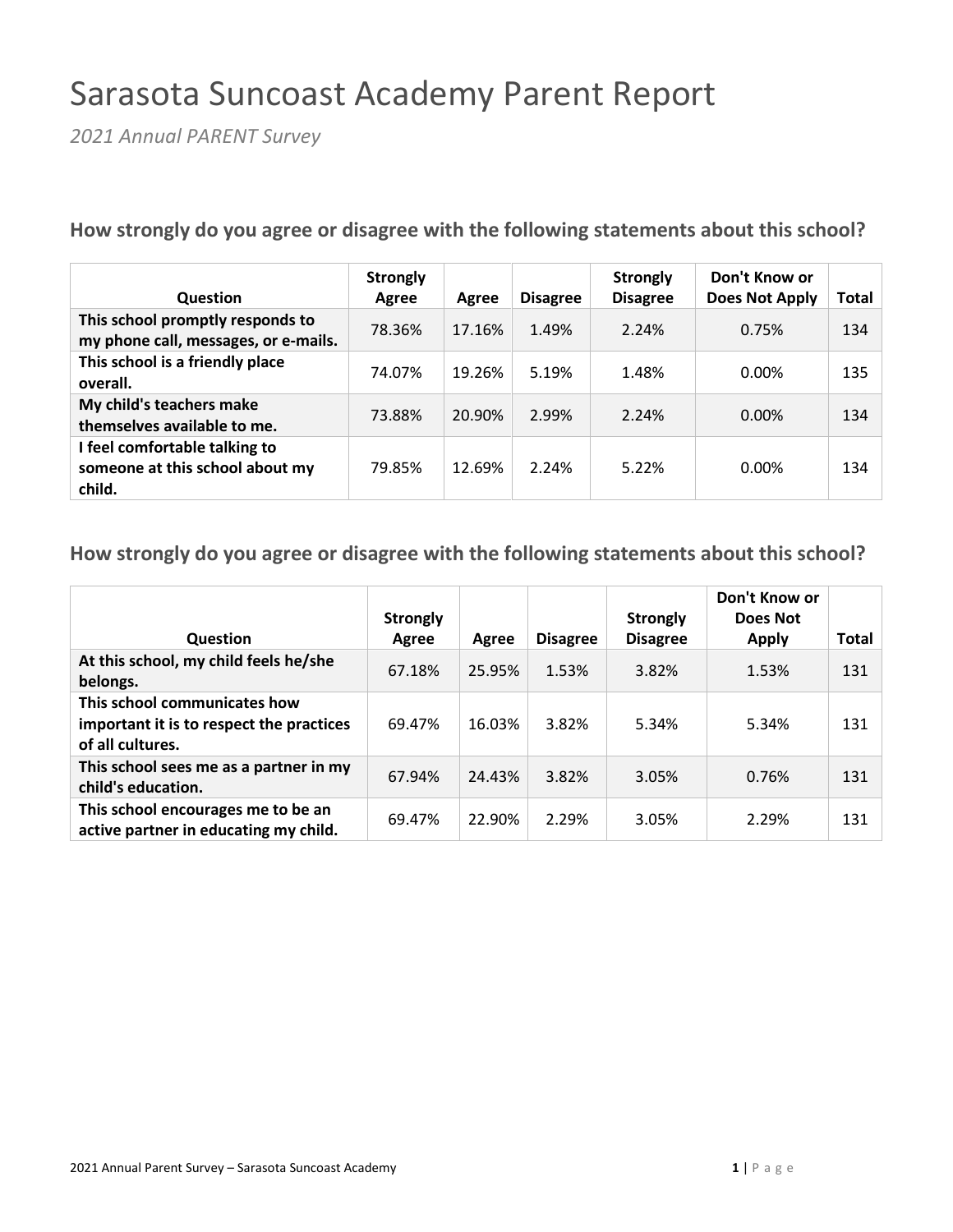|                                                                                                                                                                          | <b>Strongly</b> |        |                 | <b>Strongly</b> | Don't Know<br>or Does |       |
|--------------------------------------------------------------------------------------------------------------------------------------------------------------------------|-----------------|--------|-----------------|-----------------|-----------------------|-------|
| Question                                                                                                                                                                 | Agree           | Agree  | <b>Disagree</b> | <b>Disagree</b> | <b>Not Apply</b>      | Total |
| I know what my child needs to learn at<br>his/her grade level or know where to find<br>the information.                                                                  | 51.18%          | 37.01% | 8.66%           | 3.15%           | 0.00%                 | 127   |
| When I work with staff at this school they<br>use words I can understand about my child's<br>education and progress.                                                     | 72.22%          | 24.60% | 1.59%           | 1.59%           | 0.00%                 | 126   |
| This school gives me enough information to<br>know if my child is making progress.                                                                                       | 65.63%          | 23.44% | 7.03%           | 3.13%           | 0.78%                 | 128   |
| My recommendations and ideas are<br>included when discussing my child's<br>education.                                                                                    | 52.76%          | 33.07% | 3.94%           | 3.15%           | 7.09%                 | 127   |
| This school provides high quality services to<br>help students with social or emotional<br>needs.                                                                        | 54.33%          | 17.32% | 6.30%           | 5.51%           | 16.54%                | 127   |
| This school helps me figure out what social<br>and emotional skills my child needs to<br>develop (e.g., self-control, problem solving,<br>or getting along with others). | 58.27%          | 22.05% | 8.66%           | 3.94%           | 7.09%                 | 127   |
| When my child does something good at<br>school, I usually hear about it from the<br>school.                                                                              | 40.48%          | 38.89% | 10.32%          | 6.35%           | 3.97%                 | 126   |

|                                                                                                                                                                                                                                                                    | <b>Strongly</b> |        |                 | <b>Strongly</b> | Don't<br>Know or<br>Does Not |       |
|--------------------------------------------------------------------------------------------------------------------------------------------------------------------------------------------------------------------------------------------------------------------|-----------------|--------|-----------------|-----------------|------------------------------|-------|
| <b>Question</b>                                                                                                                                                                                                                                                    | Agree           | Agree  | <b>Disagree</b> | <b>Disagree</b> | <b>Apply</b>                 | Total |
| This school has high expectations for all<br>students.                                                                                                                                                                                                             | 62.99%          | 29.13% | 3.15%           | 2.36%           | 2.36%                        | 127   |
| This school encourages all students to take<br>challenging classes no matter their race,<br>ethnicity, nationality, and/or cultural<br>background (e.g., accelerated courses,<br>advanced work programs, honor level courses,<br>gifted courses, AP or IB courses. | 52.34%          | 20.31% | 5.47%           | 4.69%           | 17.19%                       | 128   |
| This school has quality programs for my child's<br>talents, gifts, or special needs.                                                                                                                                                                               | 36.72%          | 28.13% | 10.16%          | 6.25%           | 18.75%                       | 128   |
| This school provides high quality services to<br>help students with social or emotional needs.                                                                                                                                                                     | 43.31%          | 21.26% | 5.51%           | 7.09%           | 22.83%                       | 127   |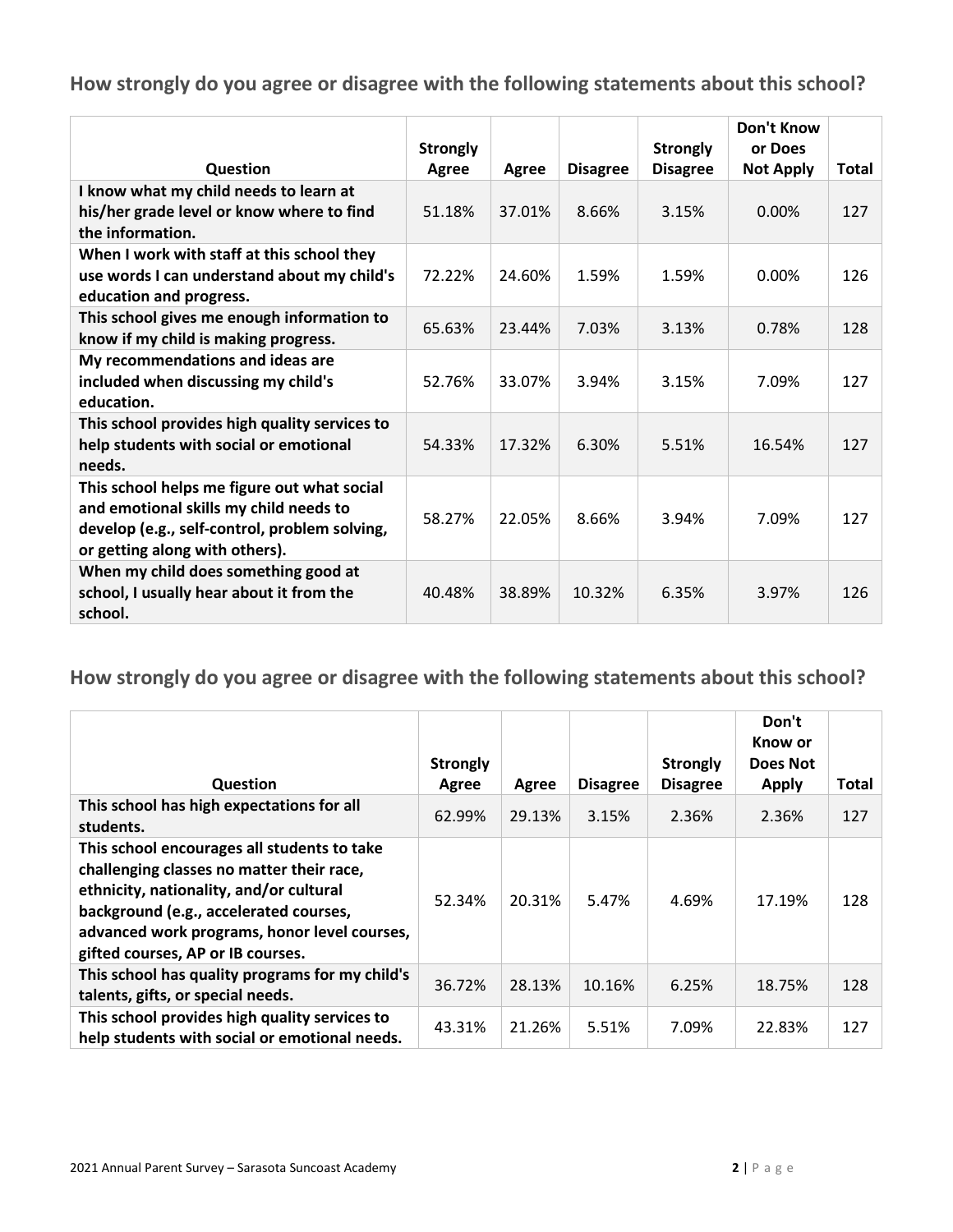| Question                                                                                                                                                                                                                 | <b>Strongly</b><br>Agree | Agree  | <b>Disagree</b> | <b>Strongly</b><br><b>Disagree</b> | Don't<br>Know or<br>Does Not<br><b>Apply</b> | Total |
|--------------------------------------------------------------------------------------------------------------------------------------------------------------------------------------------------------------------------|--------------------------|--------|-----------------|------------------------------------|----------------------------------------------|-------|
| This school takes effective measures to<br>ensure the safety of students.                                                                                                                                                | 69.05%                   | 23.81% | 1.59%           | 4.76%                              | 0.79%                                        | 126   |
| This school has made it clear to my child what<br>he/she should do if there is an emergency,<br>natural disaster (tornado, flood) or a<br>dangerous situation (e.g., violent person on<br>campus) during the school day. | 68.25%                   | 23.81% | 2.38%           | 1.59%                              | 3.97%                                        | 126   |
| I feel my child is safe going to or from this<br>school.                                                                                                                                                                 | 72.80%                   | 22.40% | 1.60%           | 1.60%                              | 1.60%                                        | 125   |

**How strongly do you agree or disagree with the following statements about this school?**

| <b>Question</b>                                                          | <b>Strongly</b><br>Agree | Agree  | <b>Disagree</b> | <b>Strongly</b><br><b>Disagree</b> | Don't Know or<br><b>Does Not Apply</b> | <b>Total</b> |
|--------------------------------------------------------------------------|--------------------------|--------|-----------------|------------------------------------|----------------------------------------|--------------|
| The school building is clean and<br>well-maintained.                     | 76.19%                   | 15.87% | 4.76%           | 1.59%                              | 1.59%                                  | 126          |
| <b>Adequate COVID safety</b><br>precautions are taken at this<br>school. | 71.20%                   | 17.60% | 5.60%           | 4.00%                              | 1.60%                                  | 125          |

**This question is about bullying. Bullying happens when one or more students tease, threaten, spread rumors about, hit, shove or hurt another student. It is not bullying when students of about the same strength or power argue or fight or tease each other in a friendly way. Bullies are usually stronger, or have more friends or money, or some other power over the student being bullied. Usually, bullying happens over and over, or the student being bullied thinks it might happen over and over. How much of a problem is bullying at this school? Mark one response.**

| Response                     | Percentage |
|------------------------------|------------|
| Serious problem              | 3.17%      |
| Somewhat of a problem        | 12.70%     |
| Not a problem at all         | 63.49%     |
| Don't know or does not apply | 20.63%     |
| <b>Total</b>                 | 126        |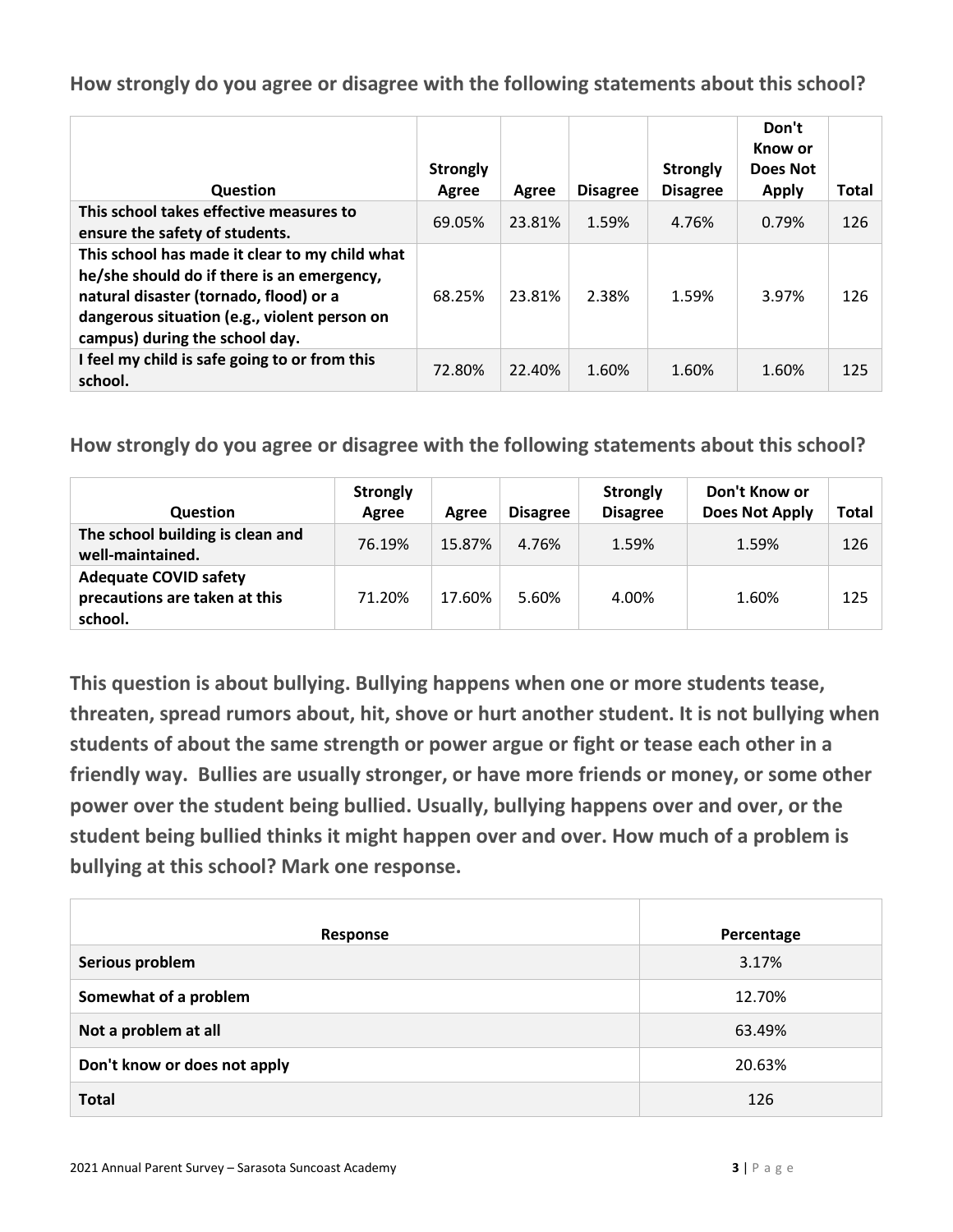**This question is about cyberbullying. Cyberbullying is bullying that takes place using electronic technology. Examples of cyberbullying include mean text messages or e-mails, rumors sent by e-mail or posted on social networking sites, and embarrassing pictures, videos, websites or fake profiles. How much of a problem is cyberbullying at this school? Mark one response.**

| Response                     | Percentage |
|------------------------------|------------|
| Serious problem              | 0.80%      |
| Somewhat of a problem        | 8.80%      |
| Not a problem at all         | 47.20%     |
| Don't know or does not apply | 43.20%     |
| <b>Total</b>                 | 125        |

**How much of a problem is the following at this school? Mark one response.**

| <b>Question</b>                                                           | <b>Serious</b><br>problem | Somewhat of a<br>problem | Not a<br>problem at<br>all | Don't know or<br>does not apply | Total |
|---------------------------------------------------------------------------|---------------------------|--------------------------|----------------------------|---------------------------------|-------|
| Racial/ethnic conflict among<br>students is a problem at this<br>school.  | 0.79%                     | 7.14%                    | 73.02%                     | 19.05%                          | 126   |
| <b>Physical fighting between students</b><br>is a problem at this school. | 0.80%                     | 2.40%                    | 82.40%                     | 14.40%                          | 125   |

**How strongly do you agree or disagree with the following statements?**

|                                                                                                                                                                          | <b>Strongly</b> |        |                 | <b>Strongly</b> | <b>Don't Know</b><br>or Does Not |              |
|--------------------------------------------------------------------------------------------------------------------------------------------------------------------------|-----------------|--------|-----------------|-----------------|----------------------------------|--------------|
| <b>Question</b>                                                                                                                                                          | Agree           | Agree  | <b>Disagree</b> | <b>Disagree</b> | <b>Apply</b>                     | <b>Total</b> |
| This school makes frequent contact with<br>parents (e.g., athletic events, open house).                                                                                  | 62.40%          | 30.40% | 3.20%           | 4.00%           | $0.00\%$                         | 125          |
| This school notifies parents or guardians<br>effectively in the case of a school-wide<br>emergency.                                                                      | 76.98%          | 15.08% | 1.59%           | 2.38%           | 3.97%                            | 126          |
| This school communicates policies and<br>procedures clearly to parents or guardians.                                                                                     | 78.57%          | 16.67% | 3.17%           | 1.59%           | 0.00%                            | 126          |
| This school gives me information about how<br>to get other services (i.e., childcare, parent<br>support, respite, WIC, food stamps,<br>emergency cash assistance, etc.). | 42.06%          | 19.05% | 7.14%           | 6.35%           | 25.40%                           | 126          |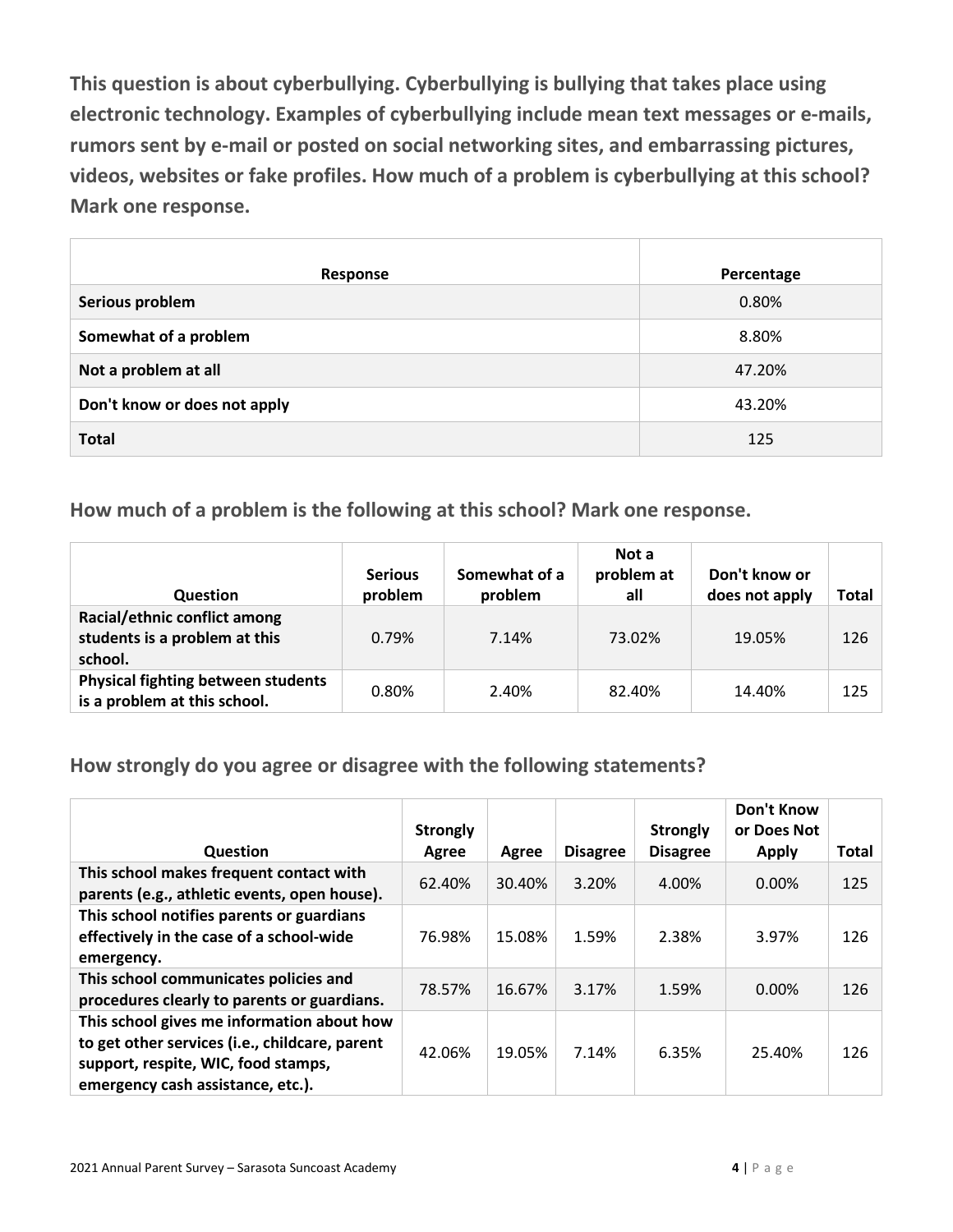**Where do you get general information about this school? Check all that apply.**

| Response                           | Percentage |
|------------------------------------|------------|
| Website                            | 11.28%     |
| Newsletter (print or electronic)   | 4.76%      |
| <b>Outbound phone call</b>         | 16.29%     |
| <b>Text messages</b>               | 23.06%     |
| <b>E-mail messages</b>             | 29.07%     |
| <b>Marquee</b>                     | 0.00%      |
| Remind or other communications app | 11.53%     |
| Other                              | 4.01%      |
| <b>Total</b>                       | 399        |

**Where do you get information about your child's performance in school? Check all that apply.**

| Response                      | Percentage |
|-------------------------------|------------|
| <b>Teacher conference</b>     | 10.67%     |
| <b>Parent portal</b>          | 19.67%     |
| <b>Report cards</b>           | 20.08%     |
| <b>Progress report</b>        | 20.29%     |
| <b>Test score reports</b>     | 7.32%      |
| The teacher/school calls me   | 6.69%      |
| The teacher/school e-mails me | 14.85%     |
| Other                         | 0.42%      |
| <b>Total</b>                  | 478        |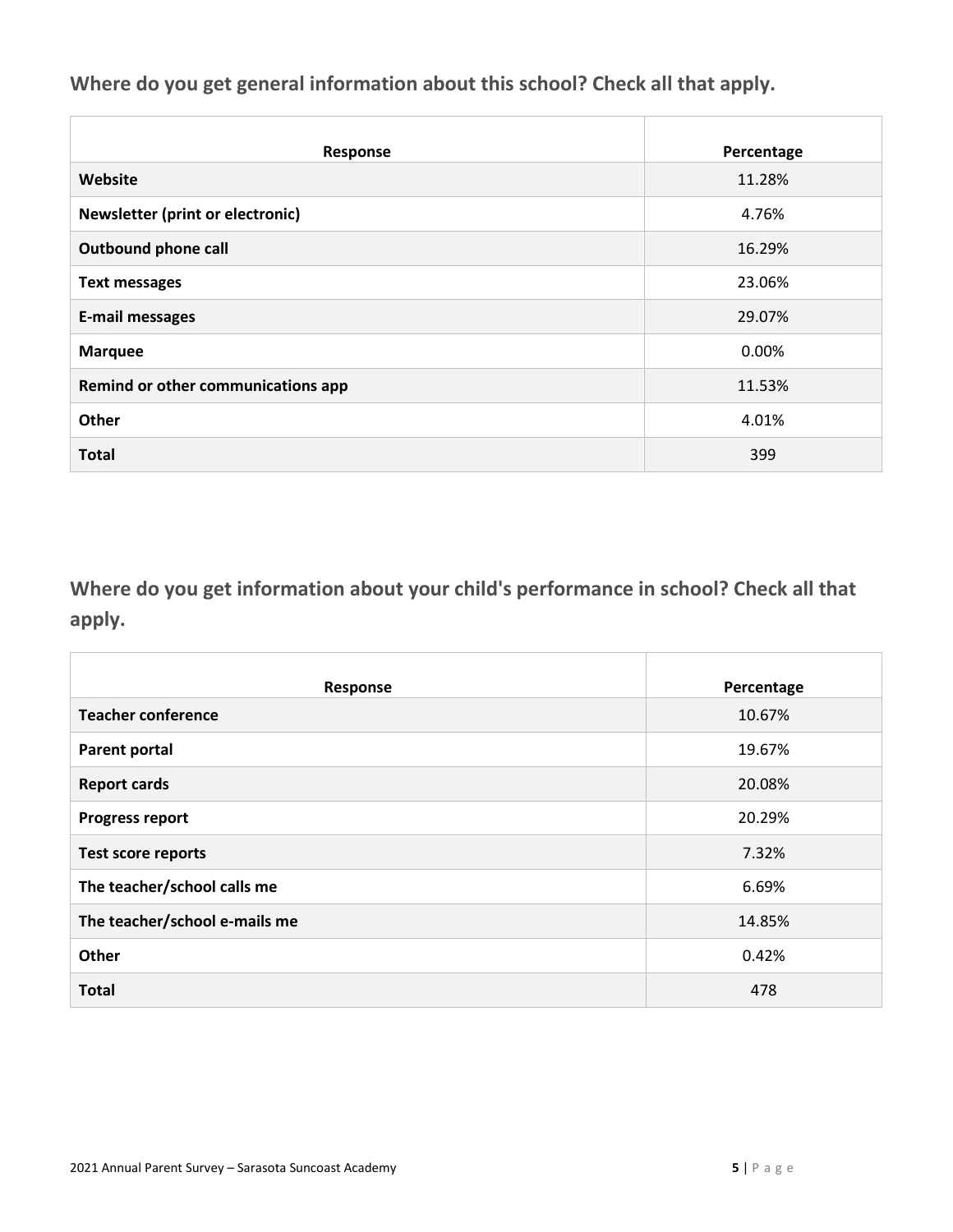#### **How would you PREFER to receive information from your child's school?**

| Response                                | Percentage |
|-----------------------------------------|------------|
| To find it on the school website        | 7.03%      |
| <b>Outbound recorded call</b>           | 10.86%     |
| <b>Text message</b>                     | 27.48%     |
| E-mail                                  | 35.78%     |
| <b>Newsletter (print or electronic)</b> | 8.63%      |
| Remind or other communications app      | 9.90%      |
| <b>Other</b>                            | 0.32%      |
| <b>Total</b>                            | 313        |

## **How can this school help you help your child do better in school?**

| Response                   | Percentage |
|----------------------------|------------|
| <b>Homework strategies</b> | 18.09%     |
| <b>Behavior management</b> | 6.25%      |
| <b>Time management</b>     | 15.13%     |
| <b>Reading stratagies</b>  | 15.46%     |
| <b>Strengthening focus</b> | 18.42%     |
| <b>Writing strategies</b>  | 14.14%     |
| <b>Math strategies</b>     | 12.50%     |
| <b>Total</b>               | 304        |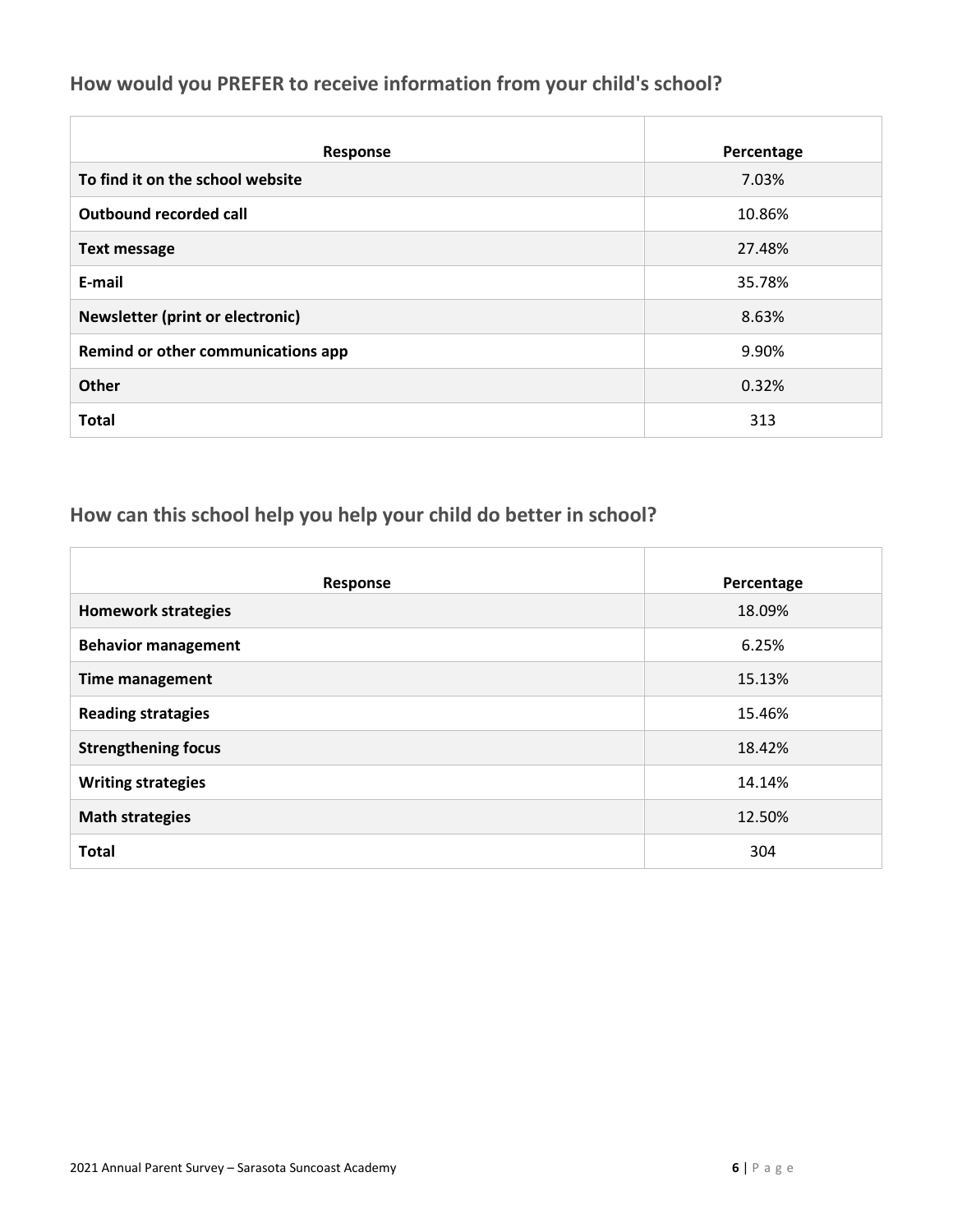# SCF Collegiate School Parent Report

*2021 Annual PARENT Survey*

**How strongly do you agree or disagree with the following statements about this school?**

| Question                                                                     | <b>Strongly</b><br>Agree | Agree  | <b>Disagree</b> | <b>Strongly</b><br><b>Disagree</b> | Don't Know or<br>Does Not Apply | <b>Total</b> |
|------------------------------------------------------------------------------|--------------------------|--------|-----------------|------------------------------------|---------------------------------|--------------|
| This school promptly responds to<br>my phone call, messages, or e-<br>mails. | 66.67%                   | 33.33% | $0.00\%$        | 0.00%                              | $0.00\%$                        | 3            |
| This school is a friendly place<br>overall.                                  | 66.67%                   | 33.33% | 0.00%           | 0.00%                              | $0.00\%$                        | 3            |
| My child's teachers make<br>themselves available to me.                      | 33.33%                   | 33.33% | $0.00\%$        | $0.00\%$                           | 33.33%                          | 3            |
| I feel comfortable talking to<br>someone at this school about my<br>child.   | 66.67%                   | 33.33% | $0.00\%$        | 0.00%                              | $0.00\%$                        | 3            |

| Question                                                                                     | <b>Strongly</b><br>Agree | Agree  | <b>Disagree</b> | <b>Strongly</b><br><b>Disagree</b> | Don't Know or<br>Does Not<br><b>Apply</b> | Total |
|----------------------------------------------------------------------------------------------|--------------------------|--------|-----------------|------------------------------------|-------------------------------------------|-------|
| At this school, my child feels he/she<br>belongs.                                            | 33.33%                   | 66.67% | $0.00\%$        | 0.00%                              | $0.00\%$                                  | 3     |
| This school communicates how<br>important it is to respect the practices<br>of all cultures. | 33.33%                   | 66.67% | 0.00%           | 0.00%                              | $0.00\%$                                  | 3     |
| This school sees me as a partner in my<br>child's education.                                 | 33.33%                   | 33.33% | 33.33%          | 0.00%                              | $0.00\%$                                  | 3     |
| This school encourages me to be an<br>active partner in educating my child.                  | 33.33%                   | 33.33% | 33.33%          | 0.00%                              | $0.00\%$                                  | 3     |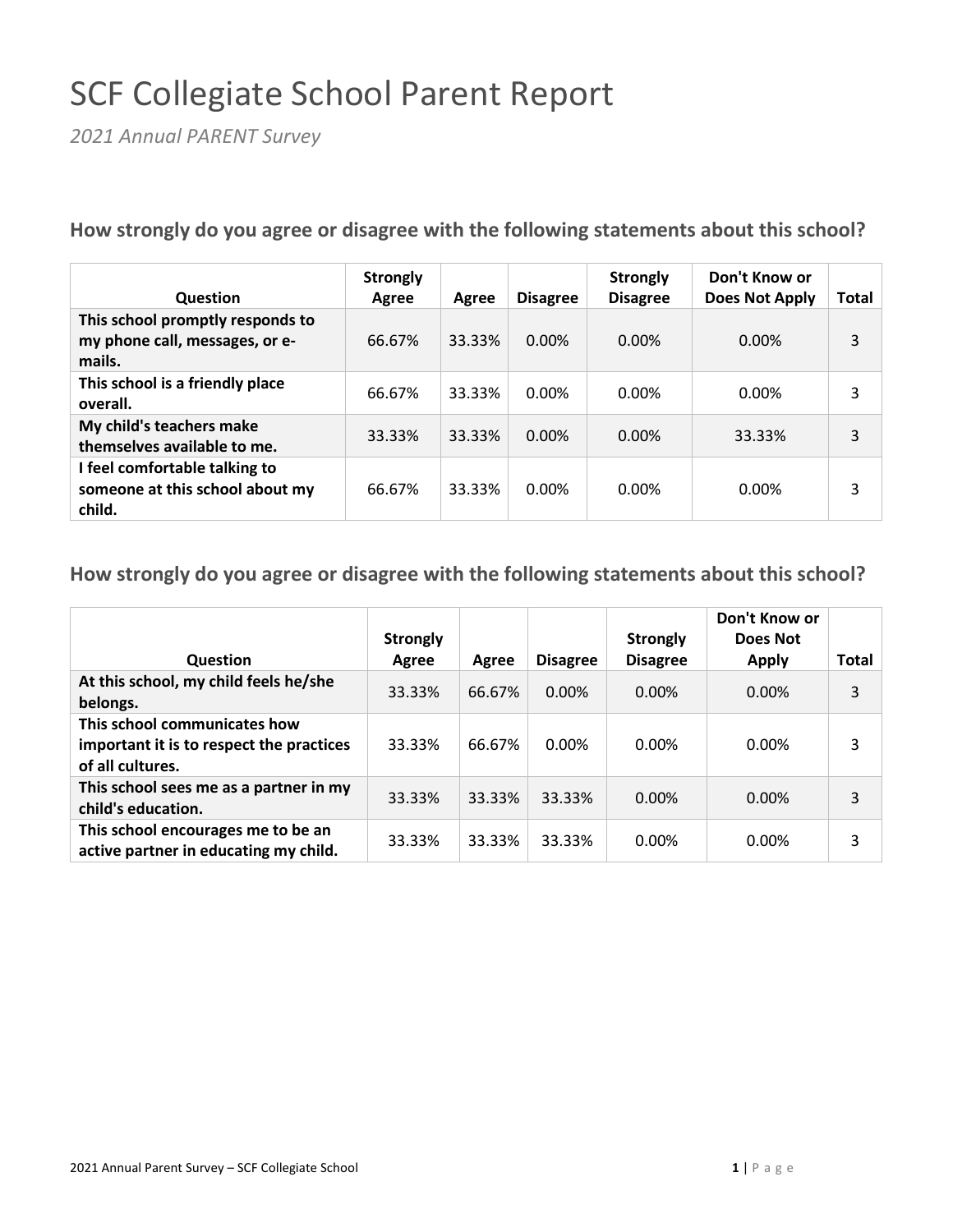|                                                                                                                                                                          | <b>Strongly</b> |         |                 | <b>Strongly</b> | Don't<br>Know or<br>Does Not |              |
|--------------------------------------------------------------------------------------------------------------------------------------------------------------------------|-----------------|---------|-----------------|-----------------|------------------------------|--------------|
| Question                                                                                                                                                                 | Agree           | Agree   | <b>Disagree</b> | <b>Disagree</b> | <b>Apply</b>                 | <b>Total</b> |
| I know what my child needs to learn at<br>his/her grade level or know where to find<br>the information.                                                                  | 33.33%          | 66.67%  | 0.00%           | 0.00%           | 0.00%                        | 3            |
| When I work with staff at this school they<br>use words I can understand about my<br>child's education and progress.                                                     | 33.33%          | 66.67%  | 0.00%           | 0.00%           | 0.00%                        | 3            |
| This school gives me enough information to<br>know if my child is making progress.                                                                                       | 33.33%          | 66.67%  | 0.00%           | 0.00%           | 0.00%                        | 3            |
| My recommendations and ideas are<br>included when discussing my child's<br>education.                                                                                    | 0.00%           | 100.00% | 0.00%           | 0.00%           | 0.00%                        | 3            |
| This school provides high quality services to<br>help students with social or emotional<br>needs.                                                                        | 0.00%           | 66.67%  | 0.00%           | 0.00%           | 33.33%                       | 3            |
| This school helps me figure out what social<br>and emotional skills my child needs to<br>develop (e.g., self-control, problem solving,<br>or getting along with others). | 0.00%           | 66.67%  | 0.00%           | 0.00%           | 33.33%                       | 3            |
| When my child does something good at<br>school, I usually hear about it from the<br>school.                                                                              | 0.00%           | 33.33%  | 0.00%           | 0.00%           | 66.67%                       | 3            |

| <b>Question</b>                                                                                                                                                                                                                                                    | <b>Strongly</b><br>Agree | Agree  | <b>Disagree</b> | <b>Strongly</b><br><b>Disagree</b> | Don't<br>Know or<br>Does Not<br><b>Apply</b> | Total |
|--------------------------------------------------------------------------------------------------------------------------------------------------------------------------------------------------------------------------------------------------------------------|--------------------------|--------|-----------------|------------------------------------|----------------------------------------------|-------|
| This school has high expectations for all<br>students.                                                                                                                                                                                                             | 66.67%                   | 33.33% | 0.00%           | 0.00%                              | 0.00%                                        | 3     |
| This school encourages all students to take<br>challenging classes no matter their race,<br>ethnicity, nationality, and/or cultural<br>background (e.g., accelerated courses,<br>advanced work programs, honor level courses,<br>gifted courses, AP or IB courses. | 66.67%                   | 33.33% | 0.00%           | $0.00\%$                           | 0.00%                                        | 3     |
| This school has quality programs for my child's<br>talents, gifts, or special needs.                                                                                                                                                                               | 33.33%                   | 33.33% | 0.00%           | 0.00%                              | 33.33%                                       | 3     |
| This school provides high quality services to<br>help students with social or emotional needs.                                                                                                                                                                     | 66.67%                   | 33.33% | 0.00%           | 0.00%                              | 0.00%                                        | 3     |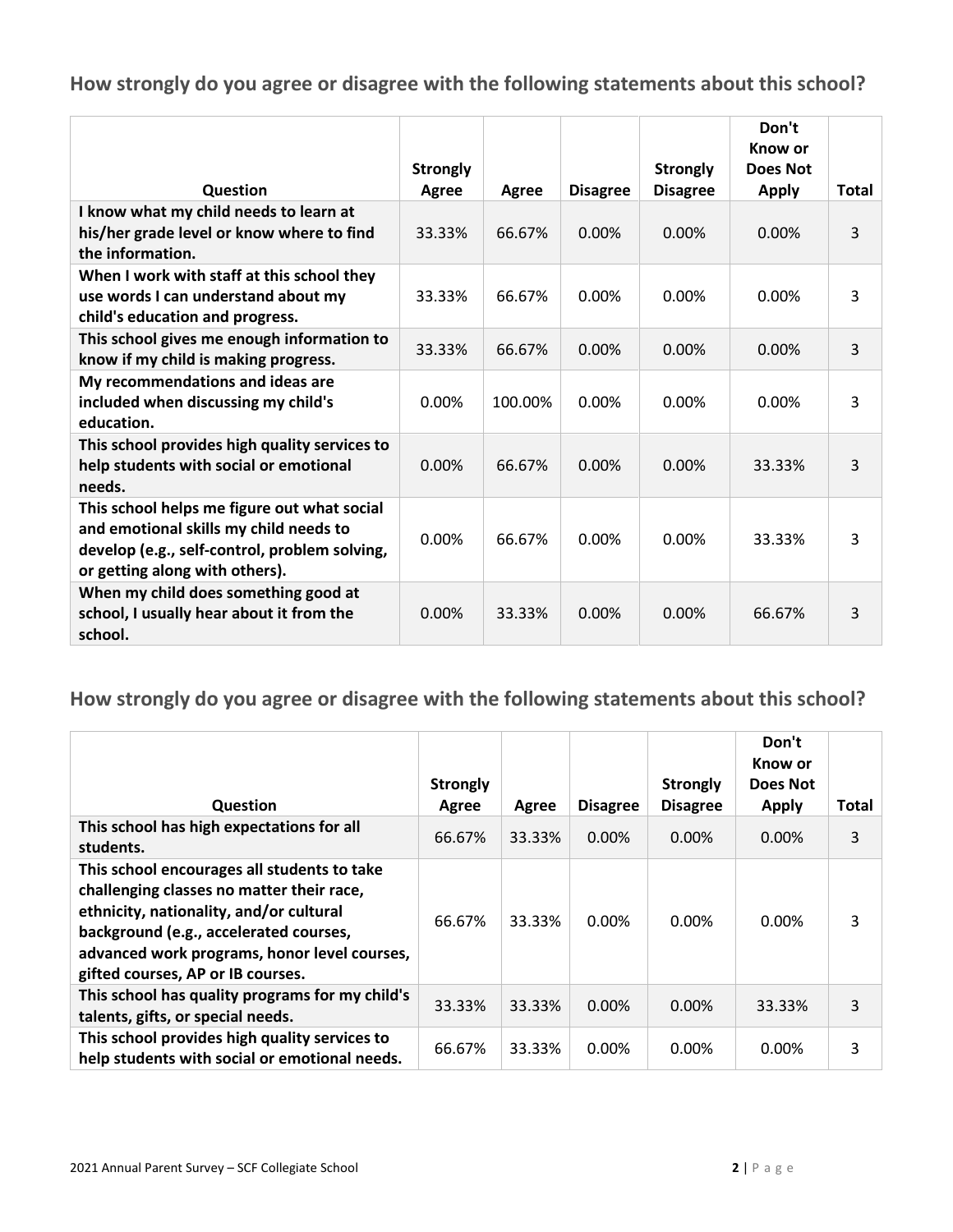| <b>Question</b>                                                                                                                                                                                                          | <b>Strongly</b><br>Agree | Agree  | <b>Disagree</b> | <b>Strongly</b><br><b>Disagree</b> | Don't<br>Know or<br>Does Not<br><b>Apply</b> | <b>Total</b> |
|--------------------------------------------------------------------------------------------------------------------------------------------------------------------------------------------------------------------------|--------------------------|--------|-----------------|------------------------------------|----------------------------------------------|--------------|
| This school takes effective measures to<br>ensure the safety of students.                                                                                                                                                | 66.67%                   | 0.00%  | 0.00%           | $0.00\%$                           | 33.33%                                       | 3            |
| This school has made it clear to my child<br>what he/she should do if there is an<br>emergency, natural disaster (tornado, flood)<br>or a dangerous situation (e.g., violent person<br>on campus) during the school day. | 66.67%                   | 0.00%  | 0.00%           | 0.00%                              | 33.33%                                       | 3            |
| I feel my child is safe going to or from this<br>school.                                                                                                                                                                 | 66.67%                   | 33.33% | 0.00%           | $0.00\%$                           | $0.00\%$                                     | 3            |

**How strongly do you agree or disagree with the following statements about this school?**

| Question                                                                 | <b>Strongly</b><br>Agree | Agree  | <b>Disagree</b> | <b>Strongly</b><br><b>Disagree</b> | Don't Know or<br>Does Not Apply | Total |
|--------------------------------------------------------------------------|--------------------------|--------|-----------------|------------------------------------|---------------------------------|-------|
| The school building is clean and<br>well-maintained.                     | 66.67%                   | 33.33% | $0.00\%$        | 0.00%                              | $0.00\%$                        |       |
| <b>Adequate COVID safety</b><br>precautions are taken at this<br>school. | 66.67%                   | 33.33% | $0.00\%$        | 0.00%                              | $0.00\%$                        |       |

**This question is about bullying. Bullying happens when one or more students tease, threaten, spread rumors about, hit, shove or hurt another student. It is not bullying when students of about the same strength or power argue or fight or tease each other in a friendly way. Bullies are usually stronger, or have more friends or money, or some other power over the student being bullied. Usually, bullying happens over and over, or the student being bullied thinks it might happen over and over. How much of a problem is bullying at this school? Mark one response.**

| Response                     | Percentage |
|------------------------------|------------|
| Serious problem              | 0.00%      |
| Somewhat of a problem        | 0.00%      |
| Not a problem at all         | 0.00%      |
| Don't know or does not apply | 100.00%    |
| <b>Total</b>                 | 3          |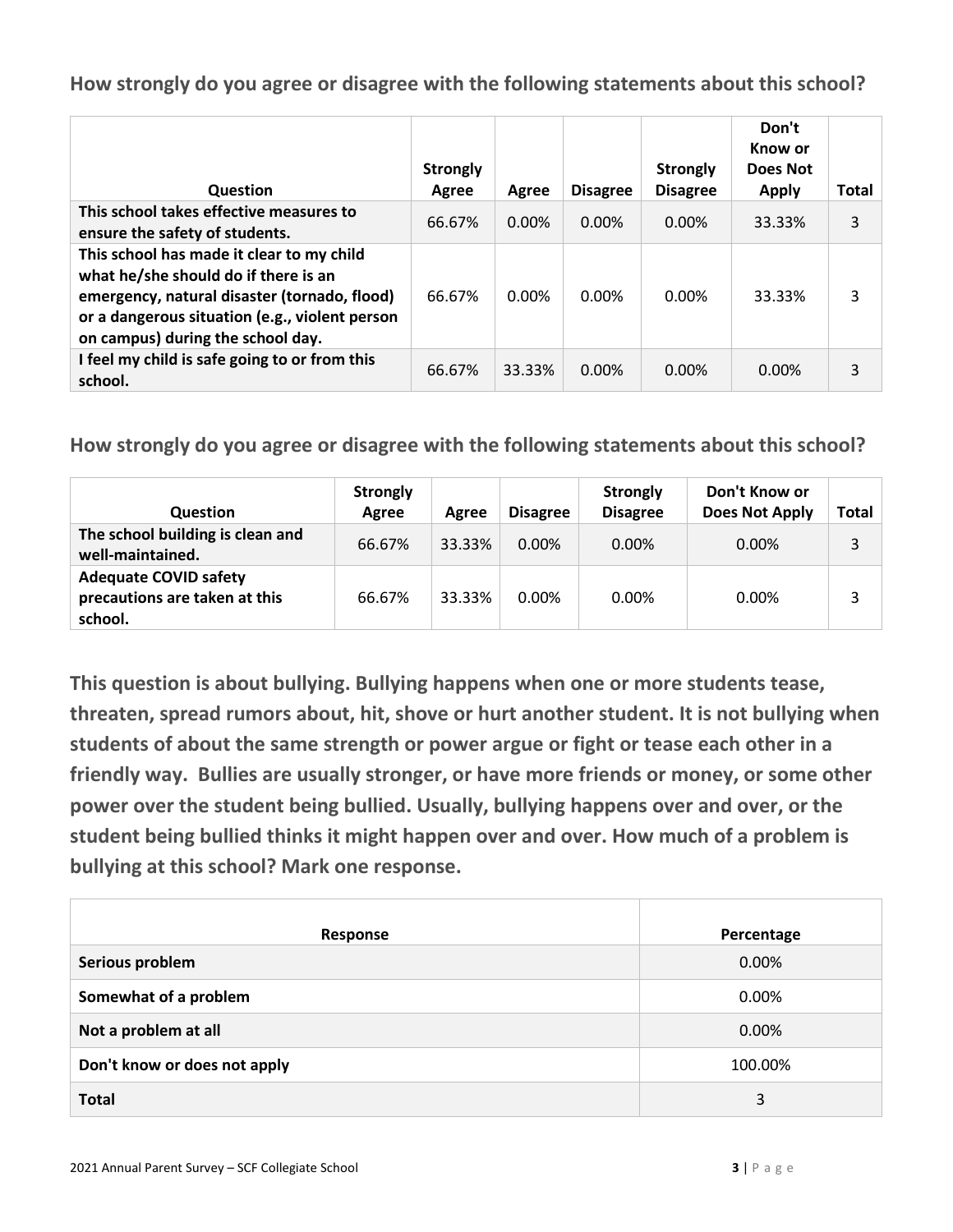**This question is about cyberbullying. Cyberbullying is bullying that takes place using electronic technology. Examples of cyberbullying include mean text messages or e-mails, rumors sent by e-mail or posted on social networking sites, and embarrassing pictures, videos, websites or fake profiles. How much of a problem is cyberbullying at this school? Mark one response.**

| Response                     | Percentage |
|------------------------------|------------|
| Serious problem              | 0.00%      |
| Somewhat of a problem        | 0.00%      |
| Not a problem at all         | 0.00%      |
| Don't know or does not apply | 100.00%    |
| <b>Total</b>                 | 3          |

**How much of a problem is the following at this school? Mark one response.**

| <b>Question</b>                                                           | <b>Serious</b><br>problem | Somewhat of a<br>problem | Not a<br>problem at<br>all | Don't know or<br>does not apply | Total |
|---------------------------------------------------------------------------|---------------------------|--------------------------|----------------------------|---------------------------------|-------|
| Racial/ethnic conflict among<br>students is a problem at this<br>school.  | $0.00\%$                  | 0.00%                    | 66.67%                     | 33.33%                          |       |
| <b>Physical fighting between students</b><br>is a problem at this school. | $0.00\%$                  | 0.00%                    | 66.67%                     | 33.33%                          |       |

**How strongly do you agree or disagree with the following statements?**

|                                                                                                                                                                          | <b>Strongly</b> |        |                 | <b>Strongly</b> | <b>Don't Know</b><br>or Does Not |              |
|--------------------------------------------------------------------------------------------------------------------------------------------------------------------------|-----------------|--------|-----------------|-----------------|----------------------------------|--------------|
| <b>Question</b>                                                                                                                                                          | Agree           | Agree  | <b>Disagree</b> | <b>Disagree</b> | <b>Apply</b>                     | <b>Total</b> |
| This school makes frequent contact with<br>parents (e.g., athletic events, open house).                                                                                  | 66.67%          | 33.33% | $0.00\%$        | $0.00\%$        | 0.00%                            | 3            |
| This school notifies parents or guardians<br>effectively in the case of a school-wide<br>emergency.                                                                      | 66.67%          | 0.00%  | 0.00%           | $0.00\%$        | 33.33%                           | 3            |
| This school communicates policies and<br>procedures clearly to parents or guardians.                                                                                     | 33.33%          | 66.67% | $0.00\%$        | $0.00\%$        | $0.00\%$                         | 3            |
| This school gives me information about how<br>to get other services (i.e., childcare, parent<br>support, respite, WIC, food stamps,<br>emergency cash assistance, etc.). | 0.00%           | 33.33% | 0.00%           | $0.00\%$        | 66.67%                           | 3            |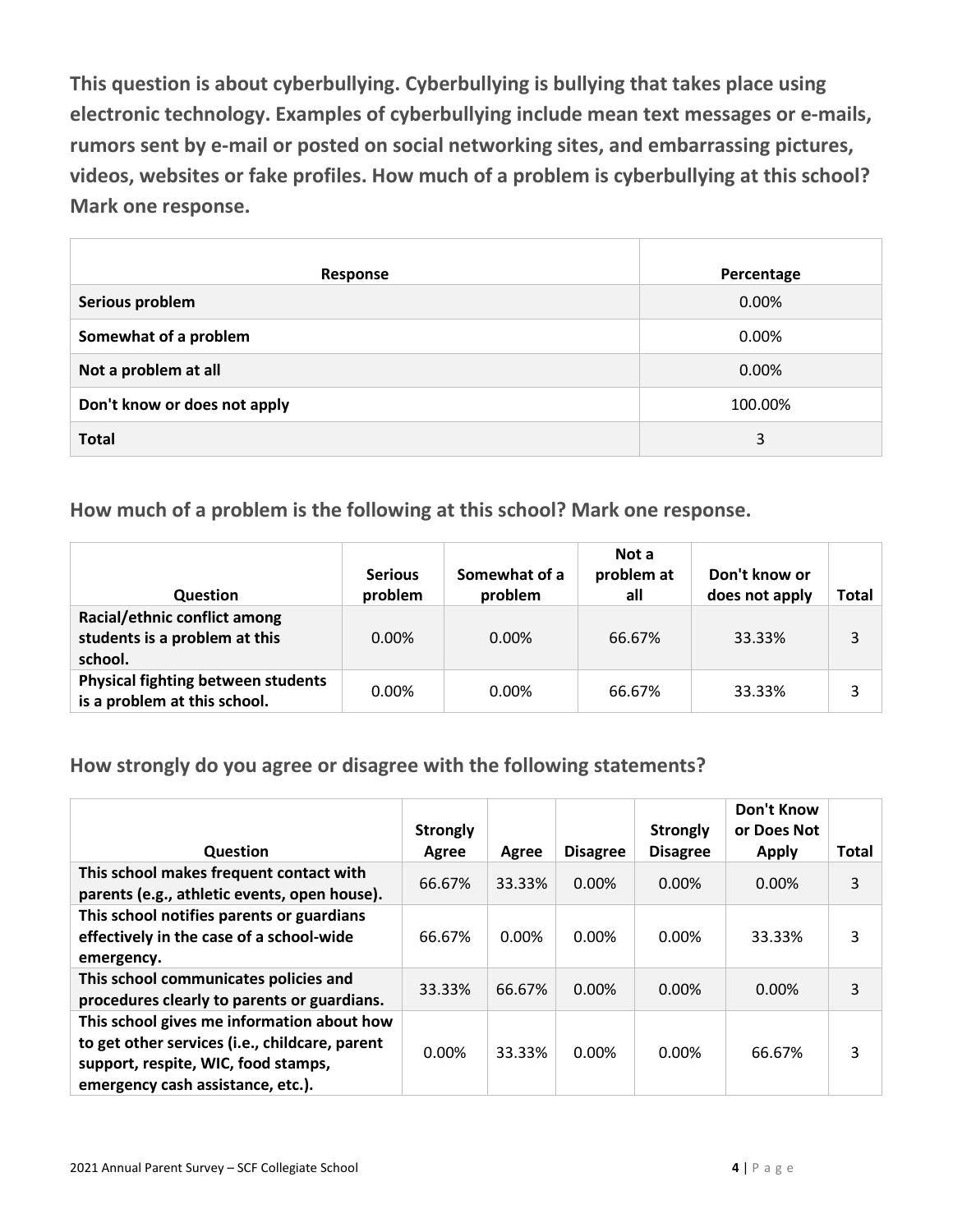**Where do you get general information about this school? Check all that apply.**

| Response                           | Percentage |
|------------------------------------|------------|
| Website                            | 11.11%     |
| Newsletter (print or electronic)   | 22.22%     |
| <b>Outbound phone call</b>         | 0.00%      |
| <b>Text messages</b>               | 11.11%     |
| <b>E-mail messages</b>             | 33.33%     |
| <b>Marquee</b>                     | 0.00%      |
| Remind or other communications app | 22.22%     |
| Other                              | 0.00%      |
| <b>Total</b>                       | 9          |

**Where do you get information about your child's performance in school? Check all that apply.**

| Response                      | Percentage |
|-------------------------------|------------|
| <b>Teacher conference</b>     | 0.00%      |
| <b>Parent portal</b>          | 33.33%     |
| <b>Report cards</b>           | 33.33%     |
| <b>Progress report</b>        | 33.33%     |
| <b>Test score reports</b>     | 0.00%      |
| The teacher/school calls me   | 0.00%      |
| The teacher/school e-mails me | 0.00%      |
| Other                         | 0.00%      |
| <b>Total</b>                  | 3          |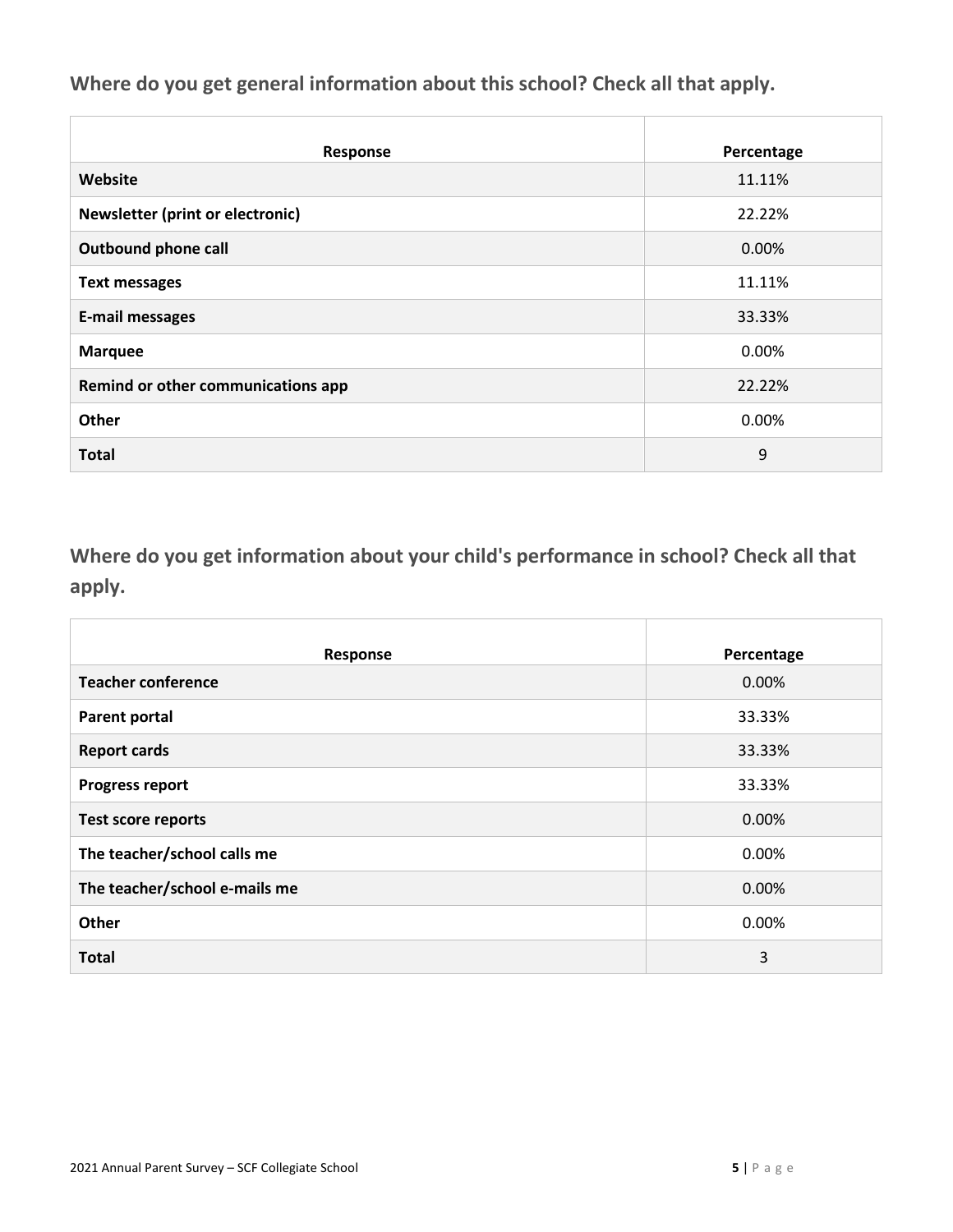#### **How would you PREFER to receive information from your child's school?**

| Response                                | Percentage |
|-----------------------------------------|------------|
| To find it on the school website        | 0.00%      |
| Outbound recorded call                  | 0.00%      |
| <b>Text message</b>                     | 20.00%     |
| E-mail                                  | 20.00%     |
| <b>Newsletter (print or electronic)</b> | 20.00%     |
| Remind or other communications app      | 40.00%     |
| <b>Other</b>                            | 0.00%      |
| <b>Total</b>                            | 5          |

## **How can this school help you help your child do better in school?**

| Response                   | Percentage |
|----------------------------|------------|
| <b>Homework strategies</b> | 30.00%     |
| <b>Behavior management</b> | 10.00%     |
| <b>Time management</b>     | 20.00%     |
| <b>Reading stratagies</b>  | 10.00%     |
| <b>Strengthening focus</b> | 10.00%     |
| <b>Writing strategies</b>  | 10.00%     |
| <b>Math strategies</b>     | 10.00%     |
| <b>Total</b>               | 10         |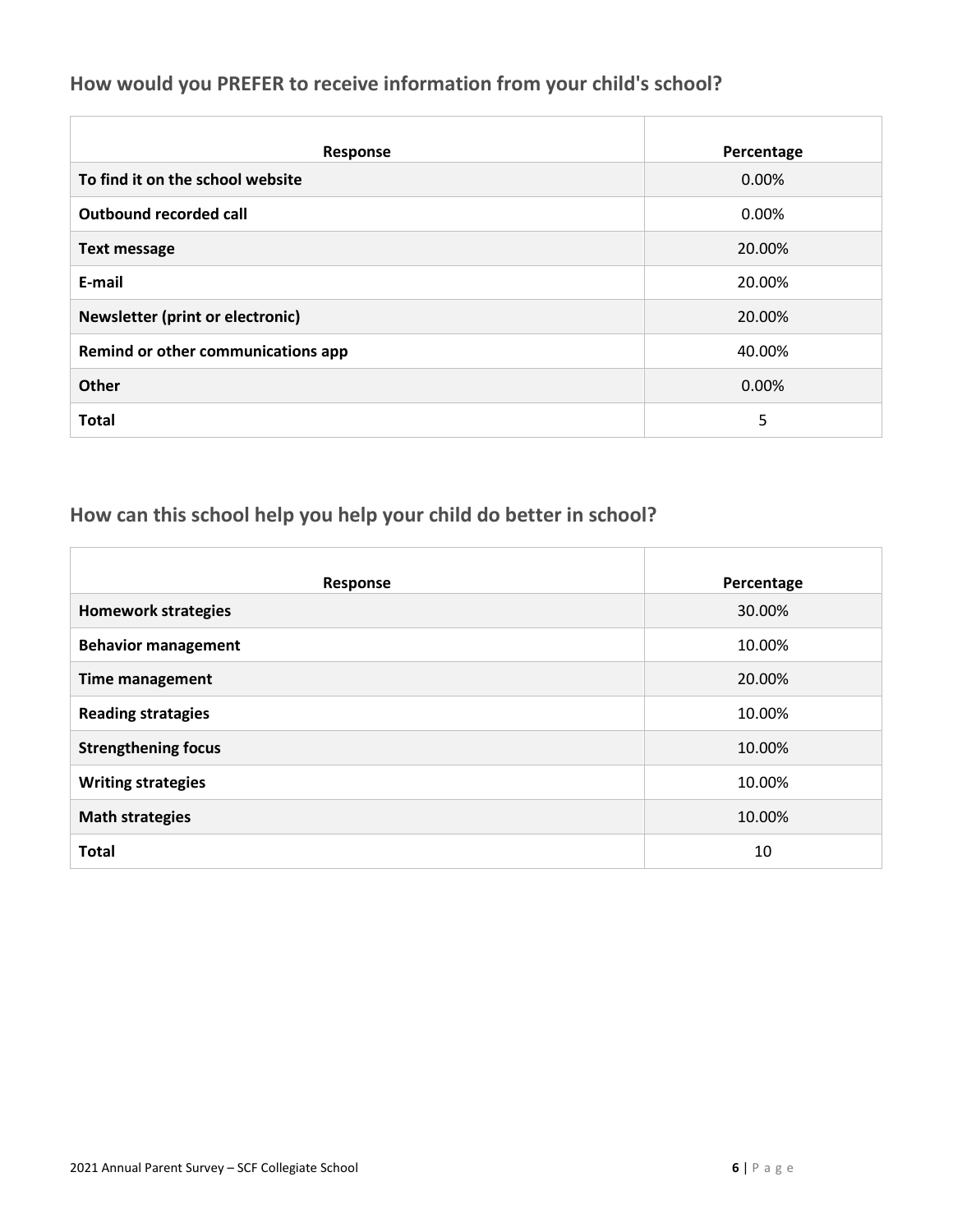# SKY Academy Englewood Parent Report

*2021 Annual PARENT Survey*

**How strongly do you agree or disagree with the following statements about this school?**

| <b>Question</b>                                                            | <b>Strongly</b><br>Agree | Agree  | <b>Disagree</b> | <b>Strongly</b><br><b>Disagree</b> | Don't Know or<br><b>Does Not Apply</b> | Total |
|----------------------------------------------------------------------------|--------------------------|--------|-----------------|------------------------------------|----------------------------------------|-------|
| This school promptly responds to<br>my phone call, messages, or e-mails.   | 52.94%                   | 35.29% | $0.00\%$        | 8.82%                              | 2.94%                                  | 34    |
| This school is a friendly place<br>overall.                                | 55.88%                   | 32.35% | 5.88%           | 5.88%                              | 0.00%                                  | 34    |
| My child's teachers make<br>themselves available to me.                    | 50.00%                   | 38.24% | 2.94%           | 5.88%                              | 2.94%                                  | 34    |
| I feel comfortable talking to<br>someone at this school about my<br>child. | 55.88%                   | 29.41% | 8.82%           | 2.94%                              | 2.94%                                  | 34    |

|                                                                                              | <b>Strongly</b> |        |                 | <b>Strongly</b> | Don't Know or<br>Does Not |              |
|----------------------------------------------------------------------------------------------|-----------------|--------|-----------------|-----------------|---------------------------|--------------|
| <b>Question</b>                                                                              | Agree           | Agree  | <b>Disagree</b> | <b>Disagree</b> | <b>Apply</b>              | <b>Total</b> |
| At this school, my child feels he/she<br>belongs.                                            | 41.18%          | 29.41% | 20.59%          | 8.82%           | 0.00%                     | 34           |
| This school communicates how<br>important it is to respect the practices<br>of all cultures. | 29.41%          | 44.12% | 5.88%           | 11.76%          | 8.82%                     | 34           |
| This school sees me as a partner in my<br>child's education.                                 | 38.24%          | 47.06% | 2.94%           | 8.82%           | 2.94%                     | 34           |
| This school encourages me to be an<br>active partner in educating my child.                  | 35.29%          | 41.18% | 11.76%          | 5.88%           | 5.88%                     | 34           |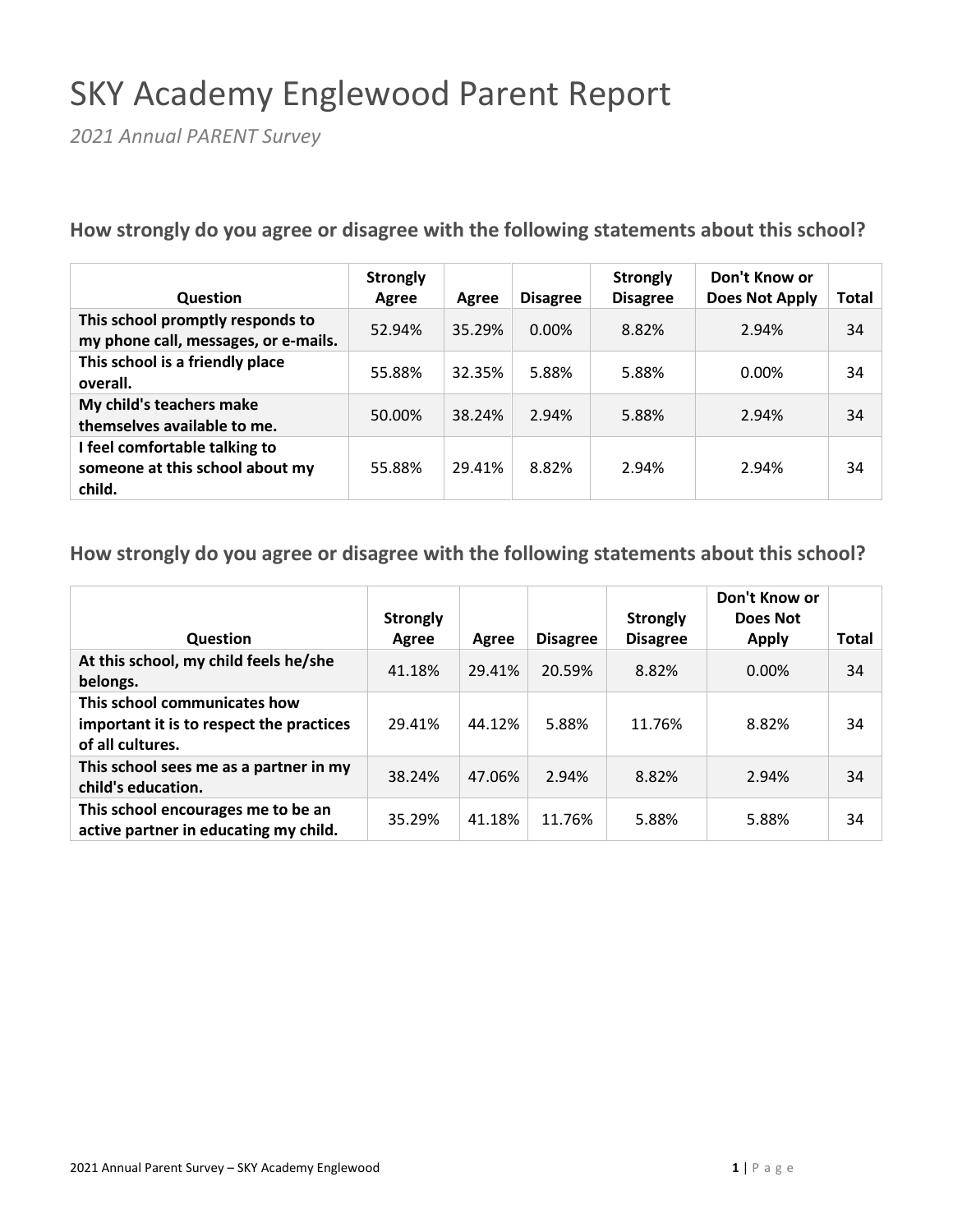|                                                                                                                                                                          | <b>Strongly</b> |        |                 | <b>Strongly</b> | <b>Don't Know</b><br>or Does |              |
|--------------------------------------------------------------------------------------------------------------------------------------------------------------------------|-----------------|--------|-----------------|-----------------|------------------------------|--------------|
| Question                                                                                                                                                                 | Agree           | Agree  | <b>Disagree</b> | <b>Disagree</b> | <b>Not Apply</b>             | <b>Total</b> |
| I know what my child needs to learn at<br>his/her grade level or know where to find<br>the information.                                                                  | 26.47%          | 50.00% | 17.65%          | 5.88%           | 0.00%                        | 34           |
| When I work with staff at this school they<br>use words I can understand about my child's<br>education and progress.                                                     | 38.24%          | 44.12% | 8.82%           | 5.88%           | 2.94%                        | 34           |
| This school gives me enough information to<br>know if my child is making progress.                                                                                       | 29.41%          | 47.06% | 8.82%           | 11.76%          | 2.94%                        | 34           |
| My recommendations and ideas are<br>included when discussing my child's<br>education.                                                                                    | 23.53%          | 32.35% | 11.76%          | 11.76%          | 20.59%                       | 34           |
| This school provides high quality services to<br>help students with social or emotional<br>needs.                                                                        | 20.59%          | 26.47% | 32.35%          | 11.76%          | 8.82%                        | 34           |
| This school helps me figure out what social<br>and emotional skills my child needs to<br>develop (e.g., self-control, problem solving,<br>or getting along with others). | 18.18%          | 30.30% | 24.24%          | 12.12%          | 15.15%                       | 33           |
| When my child does something good at<br>school, I usually hear about it from the<br>school.                                                                              | 17.65%          | 29.41% | 26.47%          | 11.76%          | 14.71%                       | 34           |

|                                                                                                                                                                                                                                                                    | <b>Strongly</b> |        |                 | <b>Strongly</b> | Don't<br>Know or<br>Does Not |       |
|--------------------------------------------------------------------------------------------------------------------------------------------------------------------------------------------------------------------------------------------------------------------|-----------------|--------|-----------------|-----------------|------------------------------|-------|
| <b>Question</b>                                                                                                                                                                                                                                                    | Agree           | Agree  | <b>Disagree</b> | <b>Disagree</b> | <b>Apply</b>                 | Total |
| This school has high expectations for all<br>students.                                                                                                                                                                                                             | 41.18%          | 32.35% | 11.76%          | 11.76%          | 2.94%                        | 34    |
| This school encourages all students to take<br>challenging classes no matter their race,<br>ethnicity, nationality, and/or cultural<br>background (e.g., accelerated courses,<br>advanced work programs, honor level courses,<br>gifted courses, AP or IB courses. | 32.35%          | 38.24% | 8.82%           | 8.82%           | 11.76%                       | 34    |
| This school has quality programs for my child's<br>talents, gifts, or special needs.                                                                                                                                                                               | 26.47%          | 29.41% | 26.47%          | 8.82%           | 8.82%                        | 34    |
| This school provides high quality services to<br>help students with social or emotional needs.                                                                                                                                                                     | 20.59%          | 23.53% | 23.53%          | 14.71%          | 17.65%                       | 34    |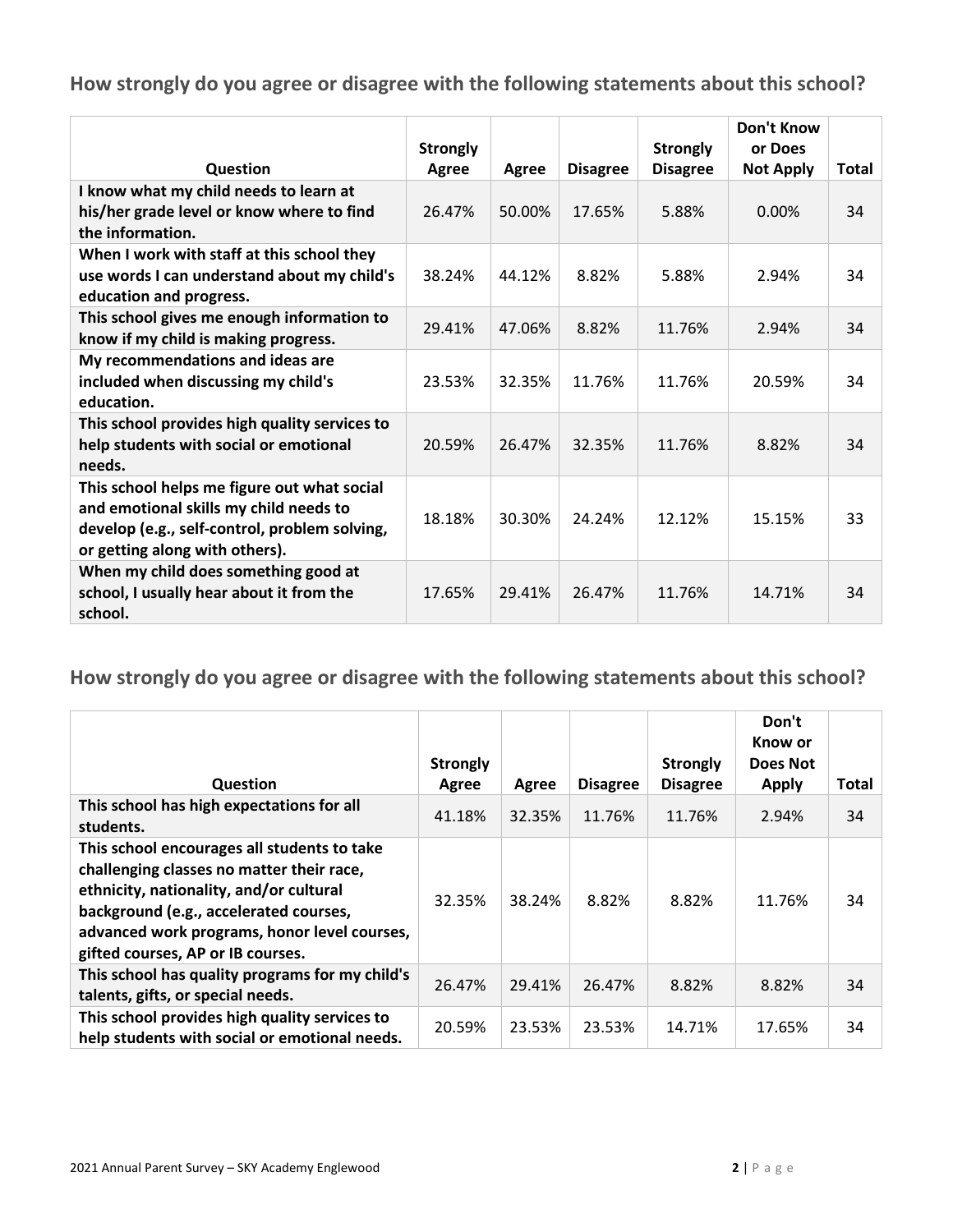| Question                                                                                                                                                                                                                 | <b>Strongly</b><br>Agree | Agree  | <b>Disagree</b> | <b>Strongly</b><br><b>Disagree</b> | Don't<br>Know or<br>Does Not<br><b>Apply</b> | Total |
|--------------------------------------------------------------------------------------------------------------------------------------------------------------------------------------------------------------------------|--------------------------|--------|-----------------|------------------------------------|----------------------------------------------|-------|
| This school takes effective measures to<br>ensure the safety of students.                                                                                                                                                | 29.41%                   | 44.12% | 11.76%          | 14.71%                             | $0.00\%$                                     | 34    |
| This school has made it clear to my child what<br>he/she should do if there is an emergency,<br>natural disaster (tornado, flood) or a<br>dangerous situation (e.g., violent person on<br>campus) during the school day. | 32.35%                   | 44.12% | 11.76%          | 2.94%                              | 8.82%                                        | 34    |
| I feel my child is safe going to or from this<br>school.                                                                                                                                                                 | 26.47%                   | 52.94% | 5.88%           | 8.82%                              | 5.88%                                        | 34    |

**How strongly do you agree or disagree with the following statements about this school?**

| <b>Question</b>                                                          | <b>Strongly</b><br>Agree | Agree  | <b>Disagree</b> | <b>Strongly</b><br><b>Disagree</b> | Don't Know or<br><b>Does Not Apply</b> | Total |
|--------------------------------------------------------------------------|--------------------------|--------|-----------------|------------------------------------|----------------------------------------|-------|
| The school building is clean and<br>well-maintained.                     | 32.35%                   | 29.41% | 20.59%          | 11.76%                             | 5.88%                                  | 34    |
| <b>Adequate COVID safety</b><br>precautions are taken at this<br>school. | 44.12%                   | 38.24% | $0.00\%$        | 8.82%                              | 8.82%                                  | 34    |

**This question is about bullying. Bullying happens when one or more students tease, threaten, spread rumors about, hit, shove or hurt another student. It is not bullying when students of about the same strength or power argue or fight or tease each other in a friendly way. Bullies are usually stronger, or have more friends or money, or some other power over the student being bullied. Usually, bullying happens over and over, or the student being bullied thinks it might happen over and over. How much of a problem is bullying at this school? Mark one response.**

| Response                     | Percentage |
|------------------------------|------------|
| Serious problem              | 14.71%     |
| Somewhat of a problem        | 44.12%     |
| Not a problem at all         | 32.35%     |
| Don't know or does not apply | 8.82%      |
| <b>Total</b>                 | 34         |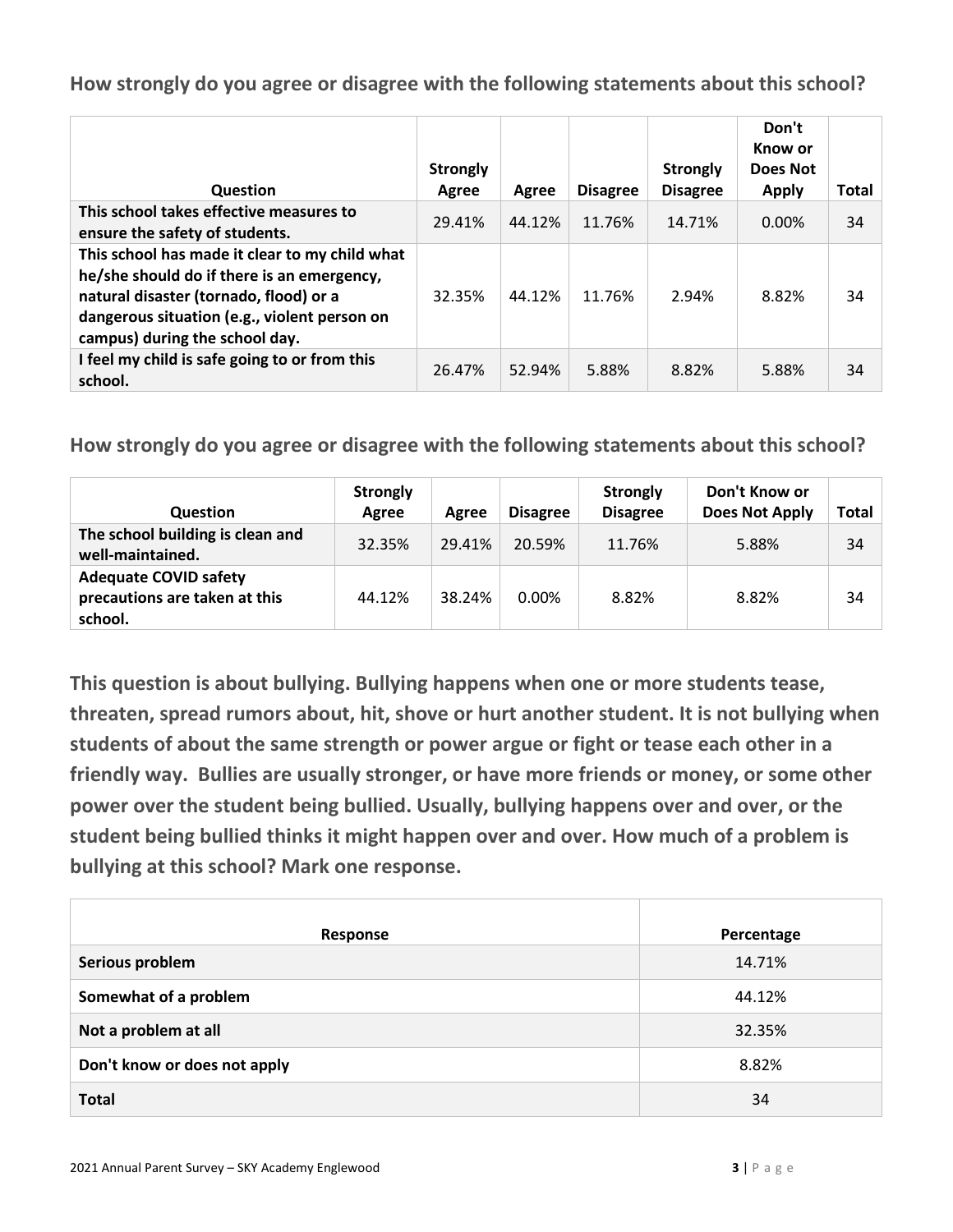**This question is about cyberbullying. Cyberbullying is bullying that takes place using electronic technology. Examples of cyberbullying include mean text messages or e-mails, rumors sent by e-mail or posted on social networking sites, and embarrassing pictures, videos, websites or fake profiles. How much of a problem is cyberbullying at this school? Mark one response.**

| Response                     | Percentage |
|------------------------------|------------|
| Serious problem              | 8.82%      |
| Somewhat of a problem        | 11.76%     |
| Not a problem at all         | 41.18%     |
| Don't know or does not apply | 38.24%     |
| <b>Total</b>                 | 34         |

**How much of a problem is the following at this school? Mark one response.**

| <b>Question</b>                                                           | <b>Serious</b><br>problem | Somewhat of a<br>problem | Not a<br>problem at<br>all | Don't know or<br>does not apply | Total |
|---------------------------------------------------------------------------|---------------------------|--------------------------|----------------------------|---------------------------------|-------|
| Racial/ethnic conflict among<br>students is a problem at this<br>school.  | 11.76%                    | 14.71%                   | 52.94%                     | 20.59%                          | 34    |
| <b>Physical fighting between students</b><br>is a problem at this school. | 5.88%                     | 26.47%                   | 41.18%                     | 26.47%                          | 34    |

**How strongly do you agree or disagree with the following statements?**

|                                                                                                                                                                          | <b>Strongly</b> |        |                 | <b>Strongly</b> | <b>Don't Know</b><br>or Does Not |              |
|--------------------------------------------------------------------------------------------------------------------------------------------------------------------------|-----------------|--------|-----------------|-----------------|----------------------------------|--------------|
| <b>Question</b>                                                                                                                                                          | Agree           | Agree  | <b>Disagree</b> | <b>Disagree</b> | <b>Apply</b>                     | <b>Total</b> |
| This school makes frequent contact with<br>parents (e.g., athletic events, open house).                                                                                  | 30.30%          | 48.48% | 9.09%           | 6.06%           | 6.06%                            | 33           |
| This school notifies parents or guardians<br>effectively in the case of a school-wide<br>emergency.                                                                      | 45.45%          | 39.39% | 0.00%           | 6.06%           | 9.09%                            | 33           |
| This school communicates policies and<br>procedures clearly to parents or guardians.                                                                                     | 51.52%          | 27.27% | 6.06%           | 9.09%           | 6.06%                            | 33           |
| This school gives me information about how<br>to get other services (i.e., childcare, parent<br>support, respite, WIC, food stamps,<br>emergency cash assistance, etc.). | 24.24%          | 24.24% | 12.12%          | 12.12%          | 27.27%                           | 33           |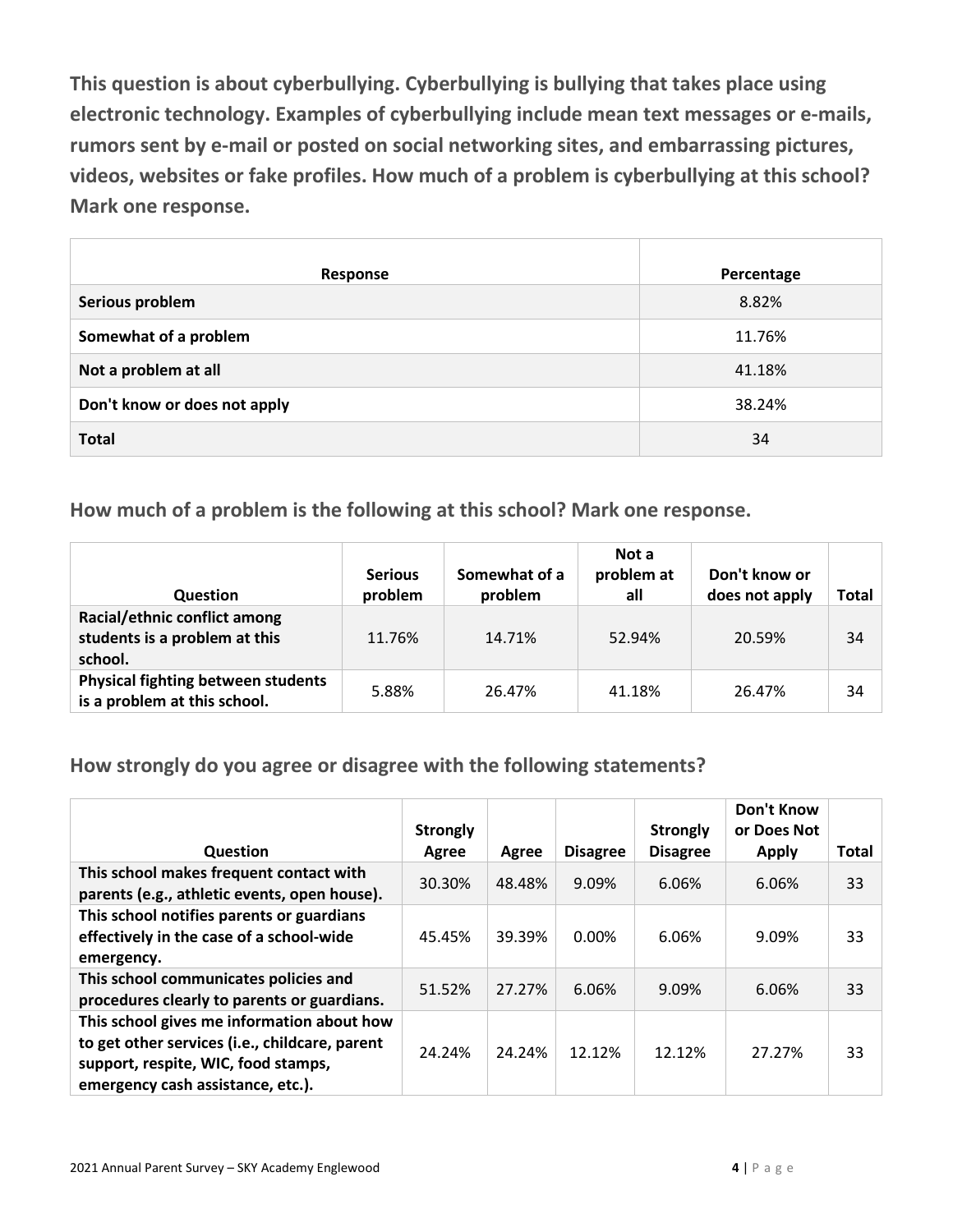**Where do you get general information about this school? Check all that apply.**

| Response                           | Percentage |
|------------------------------------|------------|
| Website                            | 15.00%     |
| Newsletter (print or electronic)   | 8.00%      |
| <b>Outbound phone call</b>         | 21.00%     |
| <b>Text messages</b>               | 19.00%     |
| <b>E-mail messages</b>             | 28.00%     |
| <b>Marquee</b>                     | 1.00%      |
| Remind or other communications app | 5.00%      |
| Other                              | 3.00%      |
| <b>Total</b>                       | 100        |

**Where do you get information about your child's performance in school? Check all that apply.**

| Response                      | Percentage |
|-------------------------------|------------|
| <b>Teacher conference</b>     | 4.71%      |
| <b>Parent portal</b>          | 38.82%     |
| <b>Report cards</b>           | 17.65%     |
| <b>Progress report</b>        | 11.76%     |
| <b>Test score reports</b>     | 1.18%      |
| The teacher/school calls me   | 3.53%      |
| The teacher/school e-mails me | 17.65%     |
| Other                         | 4.71%      |
| <b>Total</b>                  | 85         |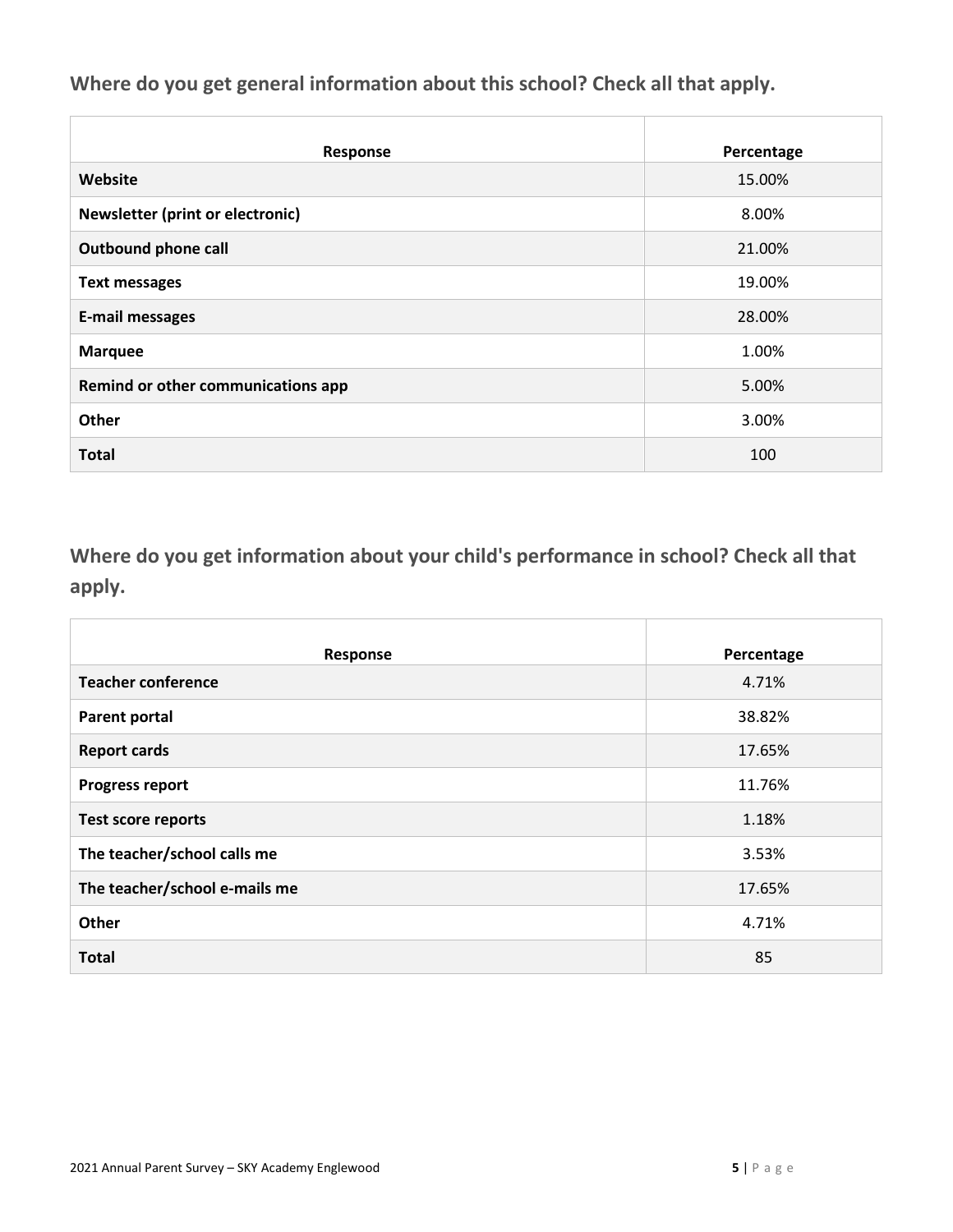#### **How would you PREFER to receive information from your child's school?**

| Response                                | Percentage |
|-----------------------------------------|------------|
| To find it on the school website        | 7.14%      |
| Outbound recorded call                  | 19.05%     |
| <b>Text message</b>                     | 25.00%     |
| E-mail                                  | 30.95%     |
| <b>Newsletter (print or electronic)</b> | 8.33%      |
| Remind or other communications app      | 8.33%      |
| <b>Other</b>                            | 1.19%      |
| <b>Total</b>                            | 84         |

## **How can this school help you help your child do better in school?**

| Response                   | Percentage |
|----------------------------|------------|
| <b>Homework strategies</b> | 14.71%     |
| <b>Behavior management</b> | 5.88%      |
| <b>Time management</b>     | 17.65%     |
| <b>Reading strategies</b>  | 11.76%     |
| <b>Strengthening focus</b> | 19.12%     |
| <b>Writing strategies</b>  | 10.29%     |
| <b>Math strategies</b>     | 20.59%     |
| <b>Total</b>               | 68         |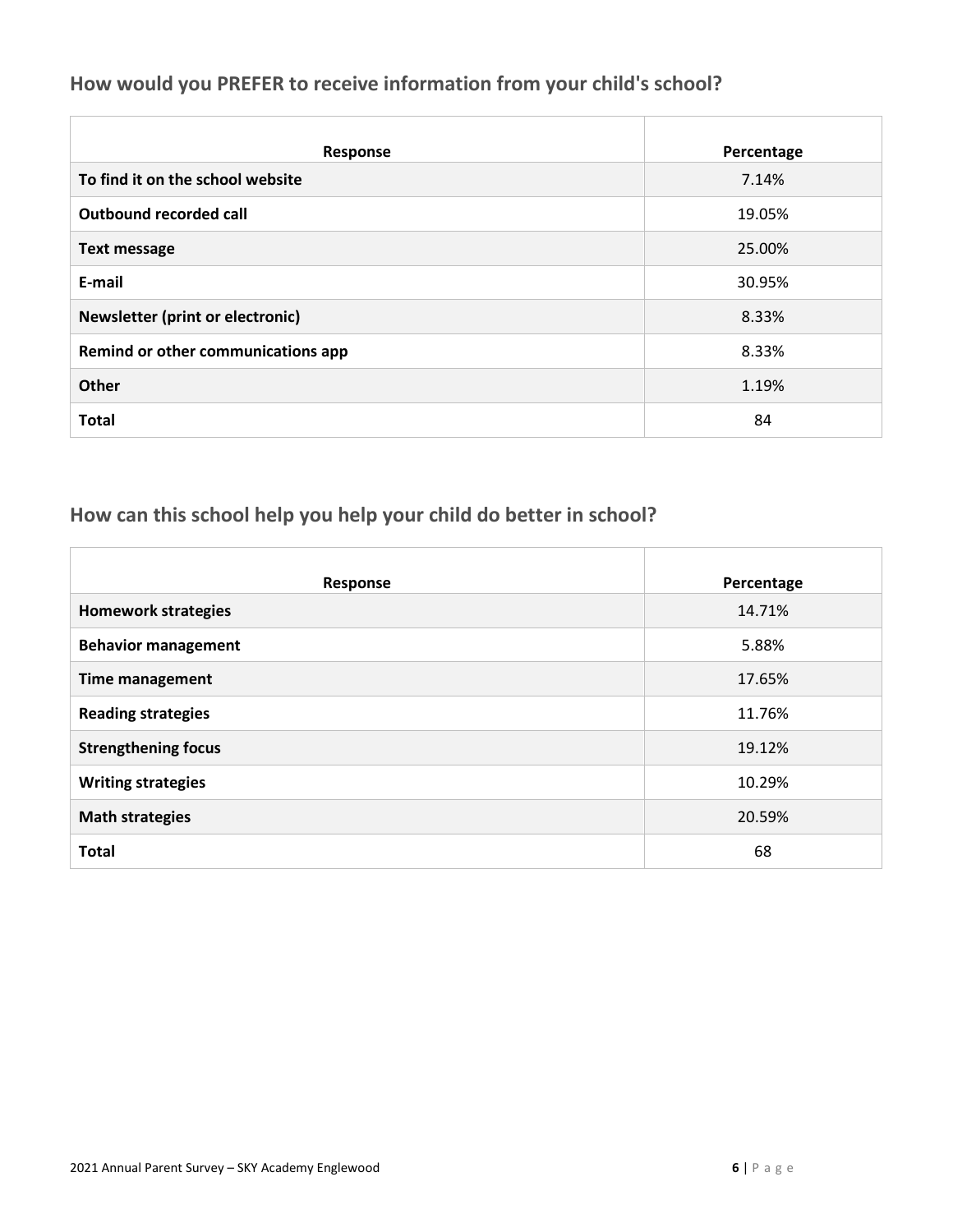## SKY Academy Venice Parent Report

*2021 Annual PARENT Survey*

**How strongly do you agree or disagree with the following statements about this school?**

| <b>Question</b>                                                            | <b>Strongly</b><br>Agree | Agree  | <b>Disagree</b> | <b>Strongly</b><br><b>Disagree</b> | Don't Know or<br><b>Does Not Apply</b> | Total |
|----------------------------------------------------------------------------|--------------------------|--------|-----------------|------------------------------------|----------------------------------------|-------|
| This school promptly responds to<br>my phone call, messages, or e-mails.   | 52.38%                   | 28.57% | 14.29%          | 4.76%                              | 0.00%                                  | 21    |
| This school is a friendly place<br>overall.                                | 47.62%                   | 38.10% | 9.52%           | 4.76%                              | 0.00%                                  | 21    |
| My child's teachers make<br>themselves available to me.                    | 42.86%                   | 38.10% | 9.52%           | 9.52%                              | 0.00%                                  | 21    |
| I feel comfortable talking to<br>someone at this school about my<br>child. | 42.86%                   | 52.38% | 0.00%           | 4.76%                              | 0.00%                                  | 21    |

|                                                                                              | <b>Strongly</b> |        |                 | <b>Strongly</b> | Don't Know or<br>Does Not |       |
|----------------------------------------------------------------------------------------------|-----------------|--------|-----------------|-----------------|---------------------------|-------|
| <b>Question</b>                                                                              | Agree           | Agree  | <b>Disagree</b> | <b>Disagree</b> | <b>Apply</b>              | Total |
| At this school, my child feels he/she<br>belongs.                                            | 38.10%          | 47.62% | 9.52%           | 4.76%           | 0.00%                     | 21    |
| This school communicates how<br>important it is to respect the practices<br>of all cultures. | 38.10%          | 28.57% | 4.76%           | 9.52%           | 19.05%                    | 21    |
| This school sees me as a partner in my<br>child's education.                                 | 38.10%          | 52.38% | 4.76%           | 4.76%           | 0.00%                     | 21    |
| This school encourages me to be an<br>active partner in educating my child.                  | 38.10%          | 42.86% | 9.52%           | 4.76%           | 4.76%                     | 21    |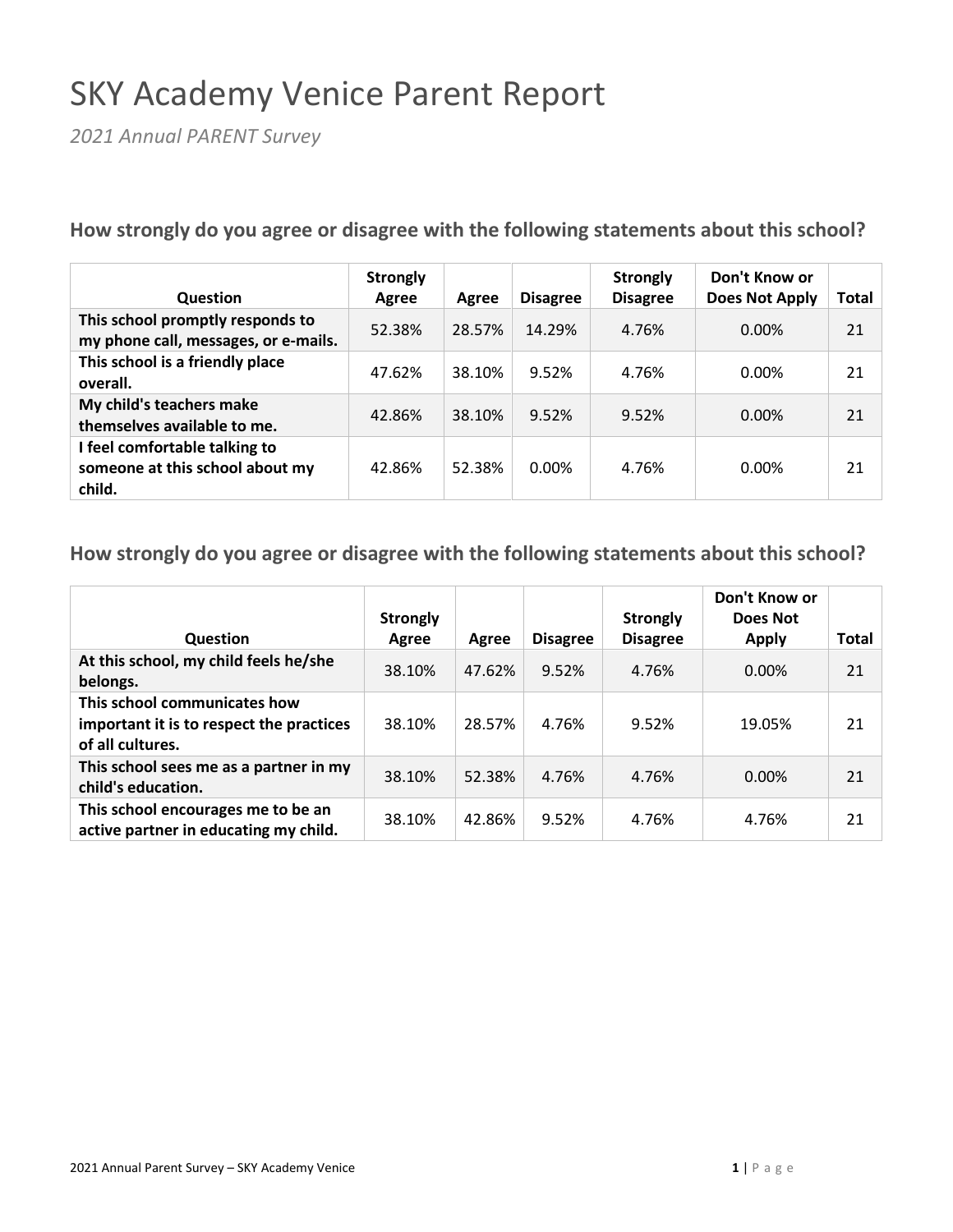|                                                                                                                                                                          | <b>Strongly</b> |        |                 | <b>Strongly</b> | <b>Don't Know</b><br>or Does |              |
|--------------------------------------------------------------------------------------------------------------------------------------------------------------------------|-----------------|--------|-----------------|-----------------|------------------------------|--------------|
| Question                                                                                                                                                                 | Agree           | Agree  | <b>Disagree</b> | <b>Disagree</b> | <b>Not Apply</b>             | <b>Total</b> |
| I know what my child needs to learn at<br>his/her grade level or know where to find<br>the information.                                                                  | 38.10%          | 33.33% | 19.05%          | 4.76%           | 4.76%                        | 21           |
| When I work with staff at this school they<br>use words I can understand about my child's<br>education and progress.                                                     | 47.62%          | 47.62% | 4.76%           | $0.00\%$        | 0.00%                        | 21           |
| This school gives me enough information to<br>know if my child is making progress.                                                                                       | 47.62%          | 28.57% | 19.05%          | 0.00%           | 4.76%                        | 21           |
| My recommendations and ideas are<br>included when discussing my child's<br>education.                                                                                    | 33.33%          | 42.86% | 9.52%           | 4.76%           | 9.52%                        | 21           |
| This school provides high quality services to<br>help students with social or emotional<br>needs.                                                                        | 28.57%          | 14.29% | 23.81%          | 9.52%           | 23.81%                       | 21           |
| This school helps me figure out what social<br>and emotional skills my child needs to<br>develop (e.g., self-control, problem solving,<br>or getting along with others). | 30.00%          | 10.00% | 20.00%          | 15.00%          | 25.00%                       | 20           |
| When my child does something good at<br>school, I usually hear about it from the<br>school.                                                                              | 38.10%          | 14.29% | 23.81%          | 19.05%          | 4.76%                        | 21           |

| Question                                                                                                                                                                                                                                                           | <b>Strongly</b><br>Agree | Agree  | <b>Disagree</b> | <b>Strongly</b><br><b>Disagree</b> | Don't<br>Know or<br>Does Not<br><b>Apply</b> | Total |
|--------------------------------------------------------------------------------------------------------------------------------------------------------------------------------------------------------------------------------------------------------------------|--------------------------|--------|-----------------|------------------------------------|----------------------------------------------|-------|
| This school has high expectations for all<br>students.                                                                                                                                                                                                             | 50.00%                   | 20.00% | 5.00%           | 5.00%                              | 20.00%                                       | 20    |
| This school encourages all students to take<br>challenging classes no matter their race,<br>ethnicity, nationality, and/or cultural<br>background (e.g., accelerated courses,<br>advanced work programs, honor level courses,<br>gifted courses, AP or IB courses. | 42.86%                   | 19.05% | 4.76%           | $0.00\%$                           | 33.33%                                       | 21    |
| This school has quality programs for my child's<br>talents, gifts, or special needs.                                                                                                                                                                               | 47.62%                   | 19.05% | 23.81%          | 4.76%                              | 4.76%                                        | 21    |
| This school provides high quality services to<br>help students with social or emotional needs.                                                                                                                                                                     | 33.33%                   | 9.52%  | 23.81%          | 9.52%                              | 23.81%                                       | 21    |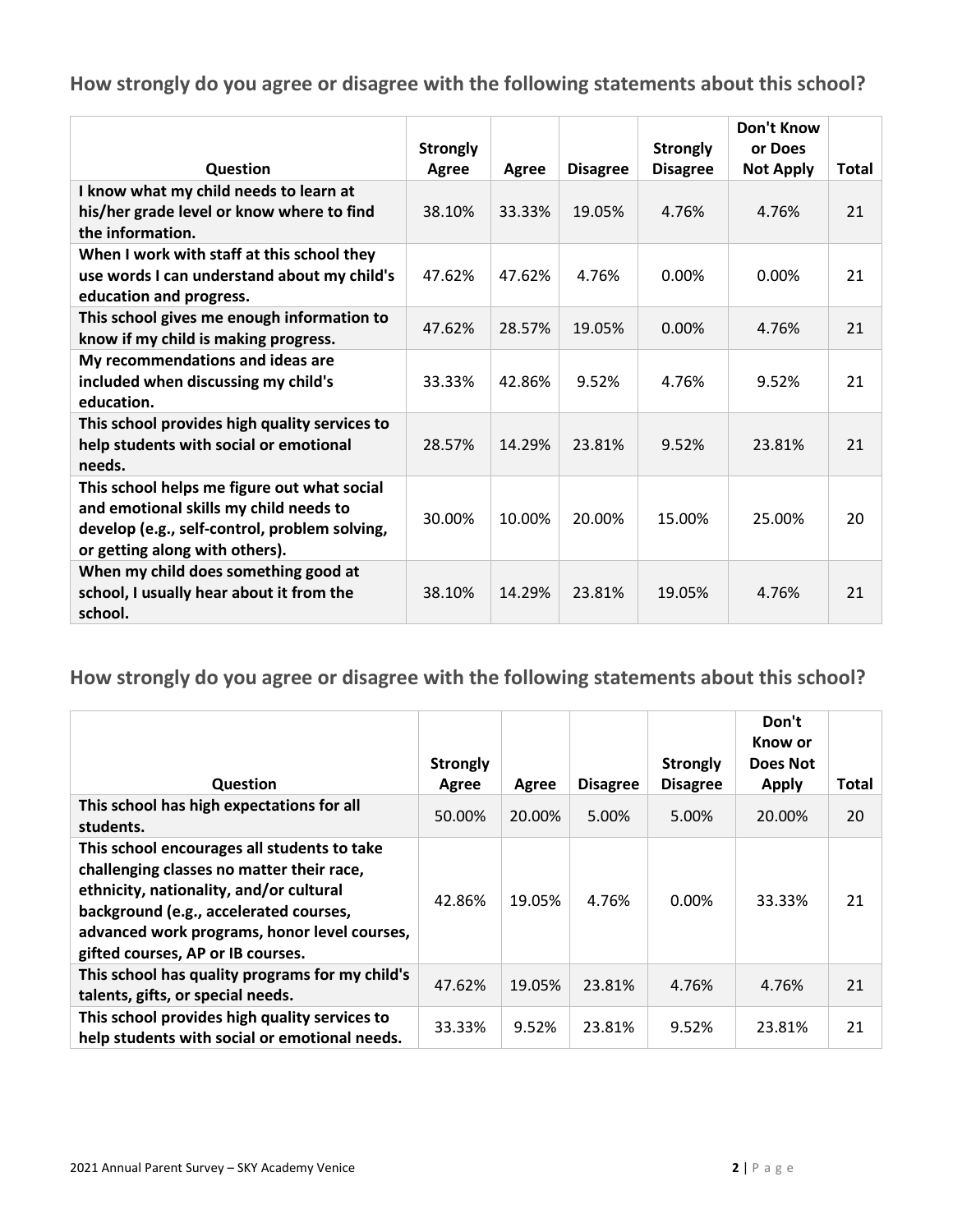| Question                                                                                                                                                                                                                 | <b>Strongly</b><br>Agree | Agree  | <b>Disagree</b> | <b>Strongly</b><br><b>Disagree</b> | Don't<br>Know or<br>Does Not<br>Apply | <b>Total</b> |
|--------------------------------------------------------------------------------------------------------------------------------------------------------------------------------------------------------------------------|--------------------------|--------|-----------------|------------------------------------|---------------------------------------|--------------|
| This school takes effective measures to<br>ensure the safety of students.                                                                                                                                                | 45.00%                   | 30.00% | 20.00%          | 5.00%                              | $0.00\%$                              | 20           |
| This school has made it clear to my child<br>what he/she should do if there is an<br>emergency, natural disaster (tornado, flood)<br>or a dangerous situation (e.g., violent person<br>on campus) during the school day. | 30.00%                   | 40.00% | 0.00%           | 0.00%                              | 30.00%                                | 20           |
| I feel my child is safe going to or from this<br>school.                                                                                                                                                                 | 40.00%                   | 45.00% | 5.00%           | 5.00%                              | 5.00%                                 | 20           |

**How strongly do you agree or disagree with the following statements about this school?**

| <b>Question</b>                                                          | <b>Strongly</b><br>Agree | Agree  | <b>Disagree</b> | <b>Strongly</b><br><b>Disagree</b> | Don't Know or<br><b>Does Not Apply</b> | Total |
|--------------------------------------------------------------------------|--------------------------|--------|-----------------|------------------------------------|----------------------------------------|-------|
| The school building is clean and<br>well-maintained.                     | 45.00%                   | 45.00% | 5.00%           | $0.00\%$                           | 5.00%                                  | 20    |
| <b>Adequate COVID safety</b><br>precautions are taken at this<br>school. | 45.00%                   | 40.00% | 5.00%           | 0.00%                              | 10.00%                                 | 20    |

**This question is about bullying. Bullying happens when one or more students tease, threaten, spread rumors about, hit, shove or hurt another student. It is not bullying when students of about the same strength or power argue or fight or tease each other in a friendly way. Bullies are usually stronger, or have more friends or money, or some other power over the student being bullied. Usually, bullying happens over and over, or the student being bullied thinks it might happen over and over. How much of a problem is bullying at this school? Mark one response.**

| Response                     | Percentage |
|------------------------------|------------|
| Serious problem              | 11.11%     |
| Somewhat of a problem        | 66.67%     |
| Not a problem at all         | 5.56%      |
| Don't know or does not apply | 16.67%     |
| <b>Total</b>                 | 18         |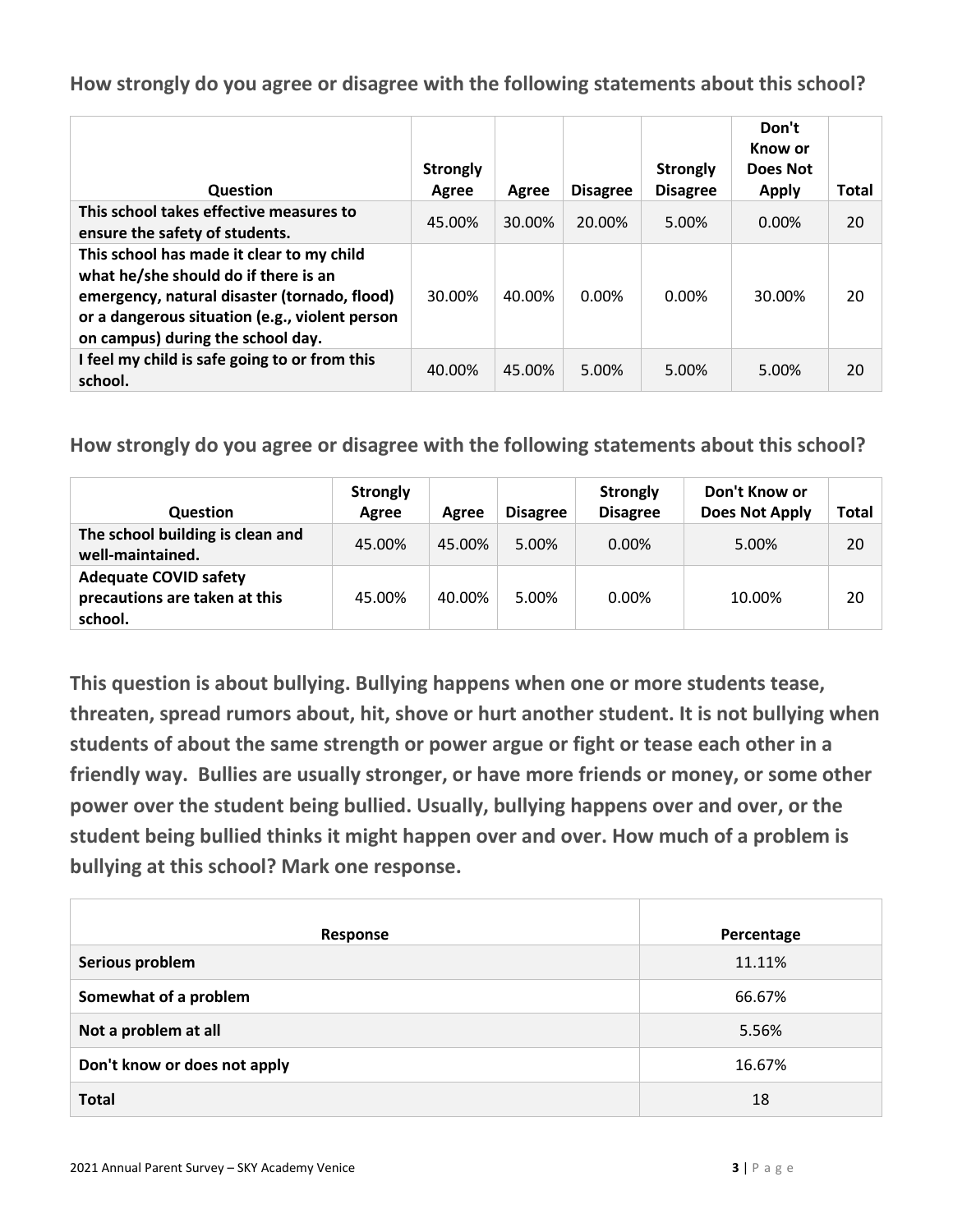**This question is about cyberbullying. Cyberbullying is bullying that takes place using electronic technology. Examples of cyberbullying include mean text messages or e-mails, rumors sent by e-mail or posted on social networking sites, and embarrassing pictures, videos, websites or fake profiles. How much of a problem is cyberbullying at this school? Mark one response.**

| Response                     | Percentage |
|------------------------------|------------|
| Serious problem              | 10.53%     |
| Somewhat of a problem        | 15.79%     |
| Not a problem at all         | 5.26%      |
| Don't know or does not apply | 68.42%     |
| <b>Total</b>                 | 19         |

**How much of a problem is the following at this school? Mark one response.**

| <b>Question</b>                                                           | <b>Serious</b><br>problem | Somewhat of a<br>problem | Not a<br>problem at<br>all | Don't know or<br>does not apply | Total |
|---------------------------------------------------------------------------|---------------------------|--------------------------|----------------------------|---------------------------------|-------|
| Racial/ethnic conflict among<br>students is a problem at this<br>school.  | 5.56%                     | 11.11%                   | 27.78%                     | 55.56%                          | 18    |
| <b>Physical fighting between students</b><br>is a problem at this school. | 5.56%                     | 33.33%                   | 22.22%                     | 38.89%                          | 18    |

**How strongly do you agree or disagree with the following statements?**

| Question                                                                                                                                                                 | <b>Strongly</b><br>Agree | Agree  | <b>Disagree</b> | <b>Strongly</b><br><b>Disagree</b> | <b>Don't Know</b><br>or Does Not<br><b>Apply</b> | <b>Total</b> |
|--------------------------------------------------------------------------------------------------------------------------------------------------------------------------|--------------------------|--------|-----------------|------------------------------------|--------------------------------------------------|--------------|
| This school makes frequent contact with<br>parents (e.g., athletic events, open house).                                                                                  | 36.84%                   | 15.79% | 21.05%          | 15.79%                             | 10.53%                                           | 19           |
| This school notifies parents or guardians<br>effectively in the case of a school-wide<br>emergency.                                                                      | 31.58%                   | 26.32% | 10.53%          | 5.26%                              | 26.32%                                           | 19           |
| This school communicates policies and<br>procedures clearly to parents or guardians.                                                                                     | 47.37%                   | 21.05% | 10.53%          | 10.53%                             | 10.53%                                           | 19           |
| This school gives me information about how<br>to get other services (i.e., childcare, parent<br>support, respite, WIC, food stamps,<br>emergency cash assistance, etc.). | 10.53%                   | 15.79% | 15.79%          | 5.26%                              | 52.63%                                           | 19           |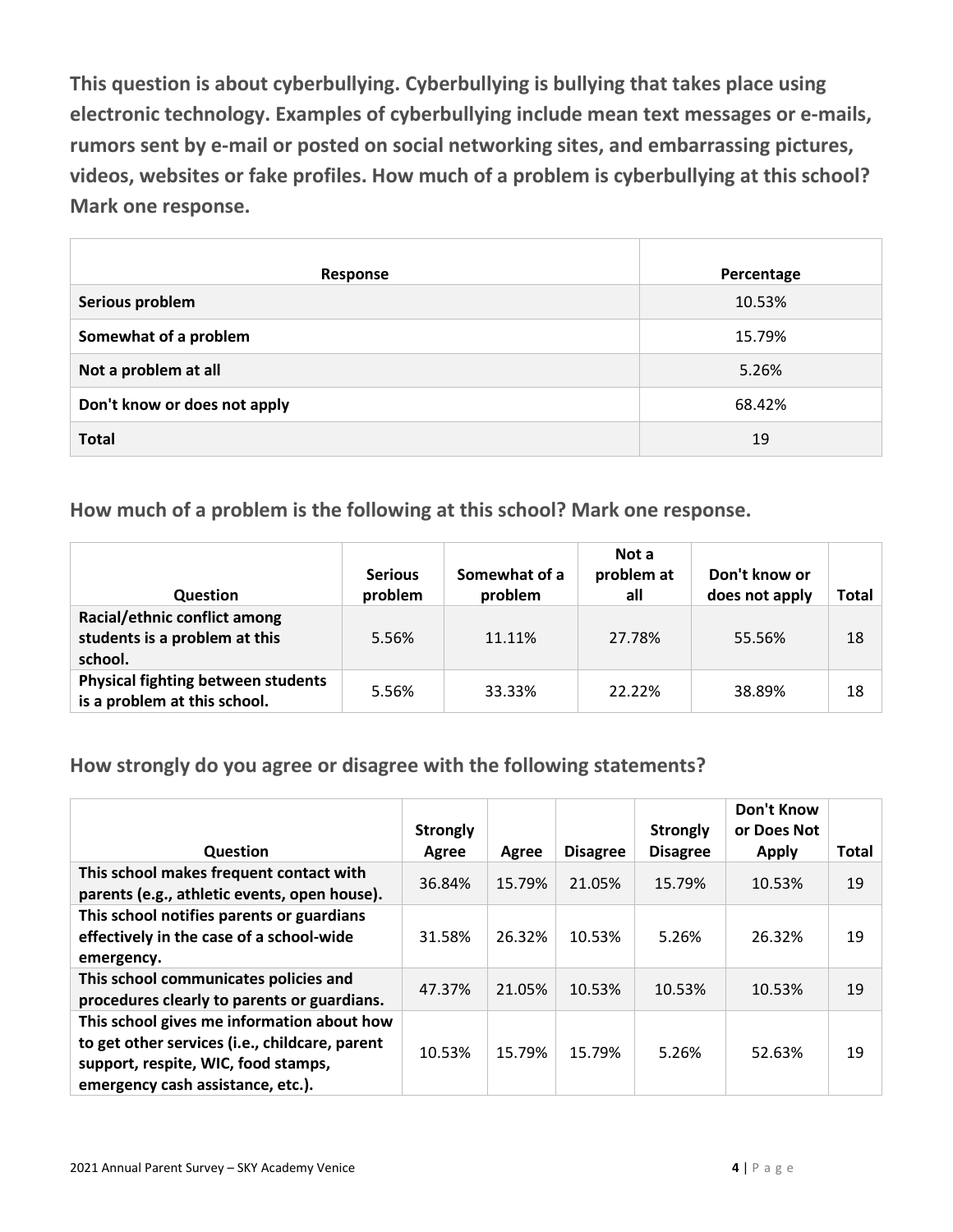**Where do you get general information about this school? Check all that apply.**

| Response                           | Percentage |
|------------------------------------|------------|
| Website                            | 15.25%     |
| Newsletter (print or electronic)   | 6.78%      |
| <b>Outbound phone call</b>         | 10.17%     |
| <b>Text messages</b>               | 16.95%     |
| <b>E-mail messages</b>             | 20.34%     |
| <b>Marquee</b>                     | 0.00%      |
| Remind or other communications app | 23.73%     |
| Other                              | 6.78%      |
| <b>Total</b>                       | 59         |

**Where do you get information about your child's performance in school? Check all that apply.**

| Response                      | Percentage |
|-------------------------------|------------|
| <b>Teacher conference</b>     | 3.39%      |
| <b>Parent portal</b>          | 30.51%     |
| <b>Report cards</b>           | 20.34%     |
| <b>Progress report</b>        | 11.86%     |
| <b>Test score reports</b>     | 8.47%      |
| The teacher/school calls me   | 5.08%      |
| The teacher/school e-mails me | 15.25%     |
| Other                         | 5.08%      |
| <b>Total</b>                  | 59         |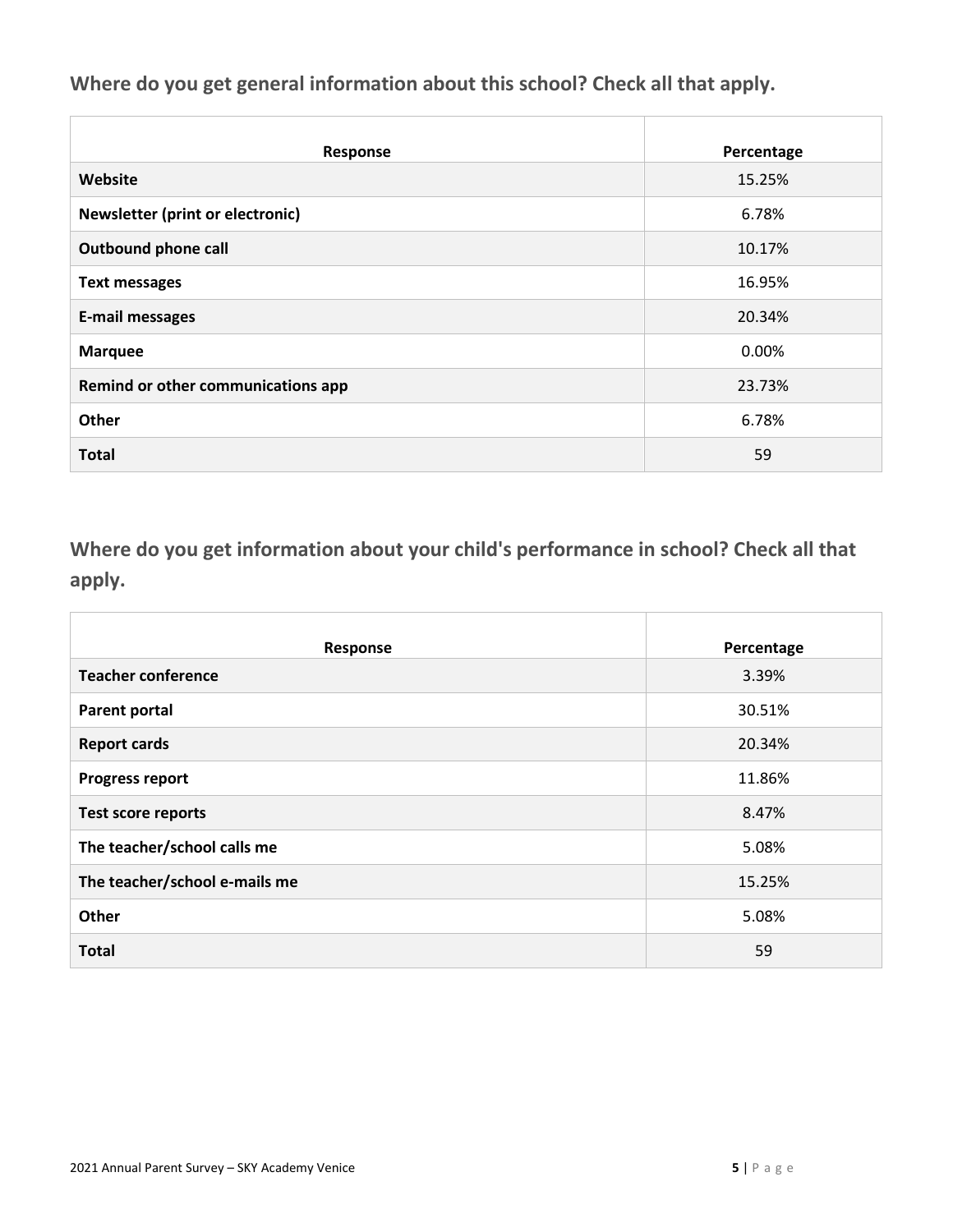#### **How would you PREFER to receive information from your child's school?**

| Response                                | Percentage |
|-----------------------------------------|------------|
| To find it on the school website        | 10.00%     |
| <b>Outbound recorded call</b>           | 10.00%     |
| <b>Text message</b>                     | 18.00%     |
| E-mail                                  | 26.00%     |
| <b>Newsletter (print or electronic)</b> | 12.00%     |
| Remind or other communications app      | 22.00%     |
| <b>Other</b>                            | 2.00%      |
| <b>Total</b>                            | 50         |

## **How can this school help you help your child do better in school?**

| Response                   | Percentage |
|----------------------------|------------|
| <b>Homework strategies</b> | 15.69%     |
| <b>Behavior management</b> | 5.88%      |
| <b>Time management</b>     | 23.53%     |
| <b>Reading strategies</b>  | 13.73%     |
| <b>Strengthening focus</b> | 19.61%     |
| <b>Writing strategies</b>  | 11.76%     |
| <b>Math strategies</b>     | 9.80%      |
| <b>Total</b>               | 51         |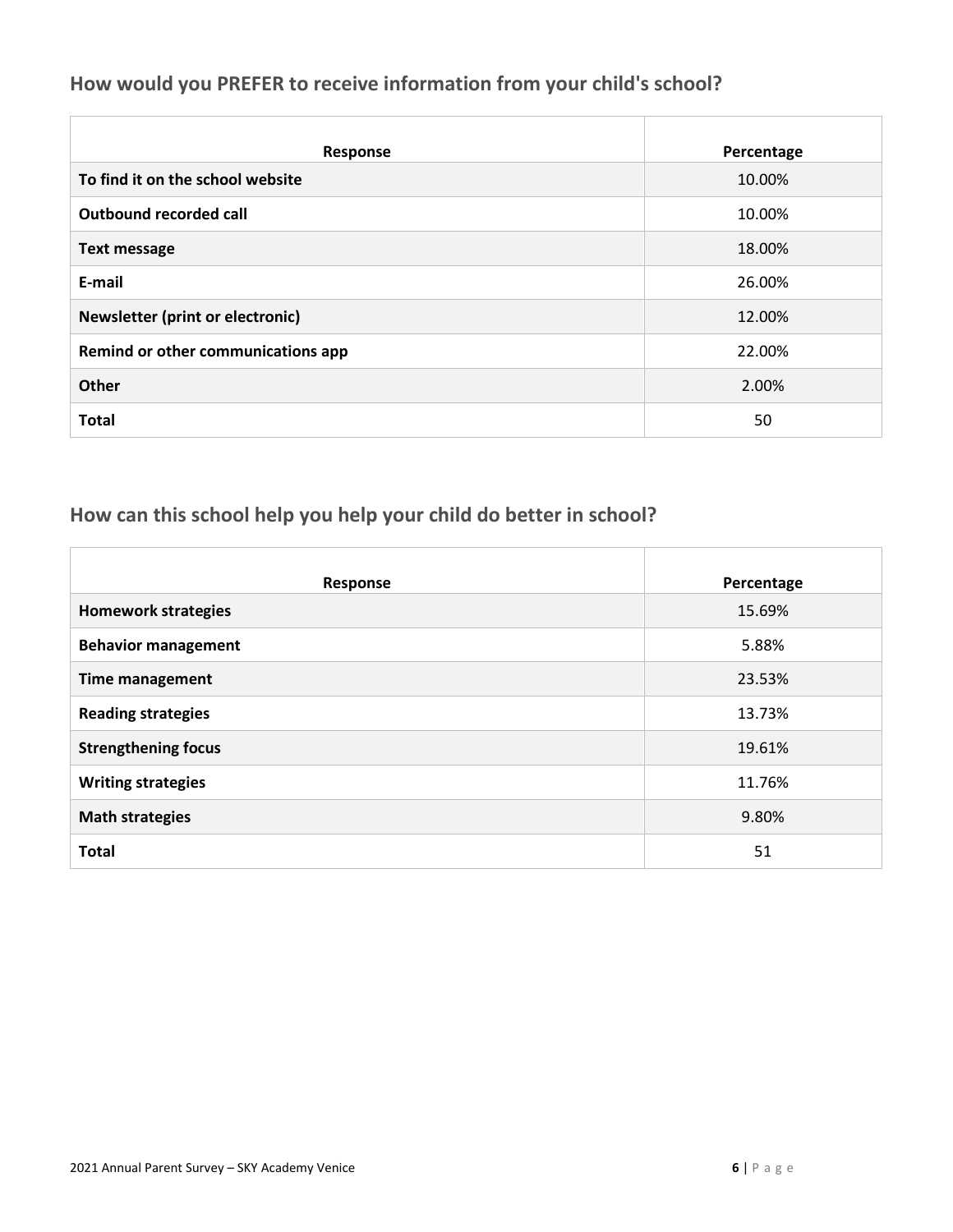# Student Leadership Academy Parent Report

*2021 Annual PARENT Survey*

**How strongly do you agree or disagree with the following statements about this school?**

| <b>Question</b>                                                            | <b>Strongly</b><br>Agree | Agree  | <b>Disagree</b> | <b>Strongly</b><br><b>Disagree</b> | Don't Know or<br><b>Does Not Apply</b> | Total |
|----------------------------------------------------------------------------|--------------------------|--------|-----------------|------------------------------------|----------------------------------------|-------|
| This school promptly responds to<br>my phone call, messages, or e-mails.   | 86.96%                   | 8.70%  | 4.35%           | 0.00%                              | $0.00\%$                               | 23    |
| This school is a friendly place<br>overall.                                | 86.96%                   | 8.70%  | 4.35%           | 0.00%                              | 0.00%                                  | 23    |
| My child's teachers make<br>themselves available to me.                    | 73.91%                   | 21.74% | 4.35%           | $0.00\%$                           | $0.00\%$                               | 23    |
| I feel comfortable talking to<br>someone at this school about my<br>child. | 78.26%                   | 17.39% | 4.35%           | 0.00%                              | 0.00%                                  | 23    |

| <b>Question</b>                                                                              | <b>Strongly</b><br>Agree | Agree  | <b>Disagree</b> | <b>Strongly</b><br><b>Disagree</b> | Don't Know or<br>Does Not<br><b>Apply</b> | Total |
|----------------------------------------------------------------------------------------------|--------------------------|--------|-----------------|------------------------------------|-------------------------------------------|-------|
| At this school, my child feels he/she<br>belongs.                                            | 68.18%                   | 27.27% | $0.00\%$        | 4.55%                              | 0.00%                                     | 22    |
| This school communicates how<br>important it is to respect the practices<br>of all cultures. | 59.09%                   | 18.18% | $0.00\%$        | 0.00%                              | 22.73%                                    | 22    |
| This school sees me as a partner in my<br>child's education.                                 | 80.95%                   | 4.76%  | 9.52%           | 0.00%                              | 4.76%                                     | 21    |
| This school encourages me to be an<br>active partner in educating my child.                  | 72.73%                   | 13.64% | 9.09%           | 0.00%                              | 4.55%                                     | 22    |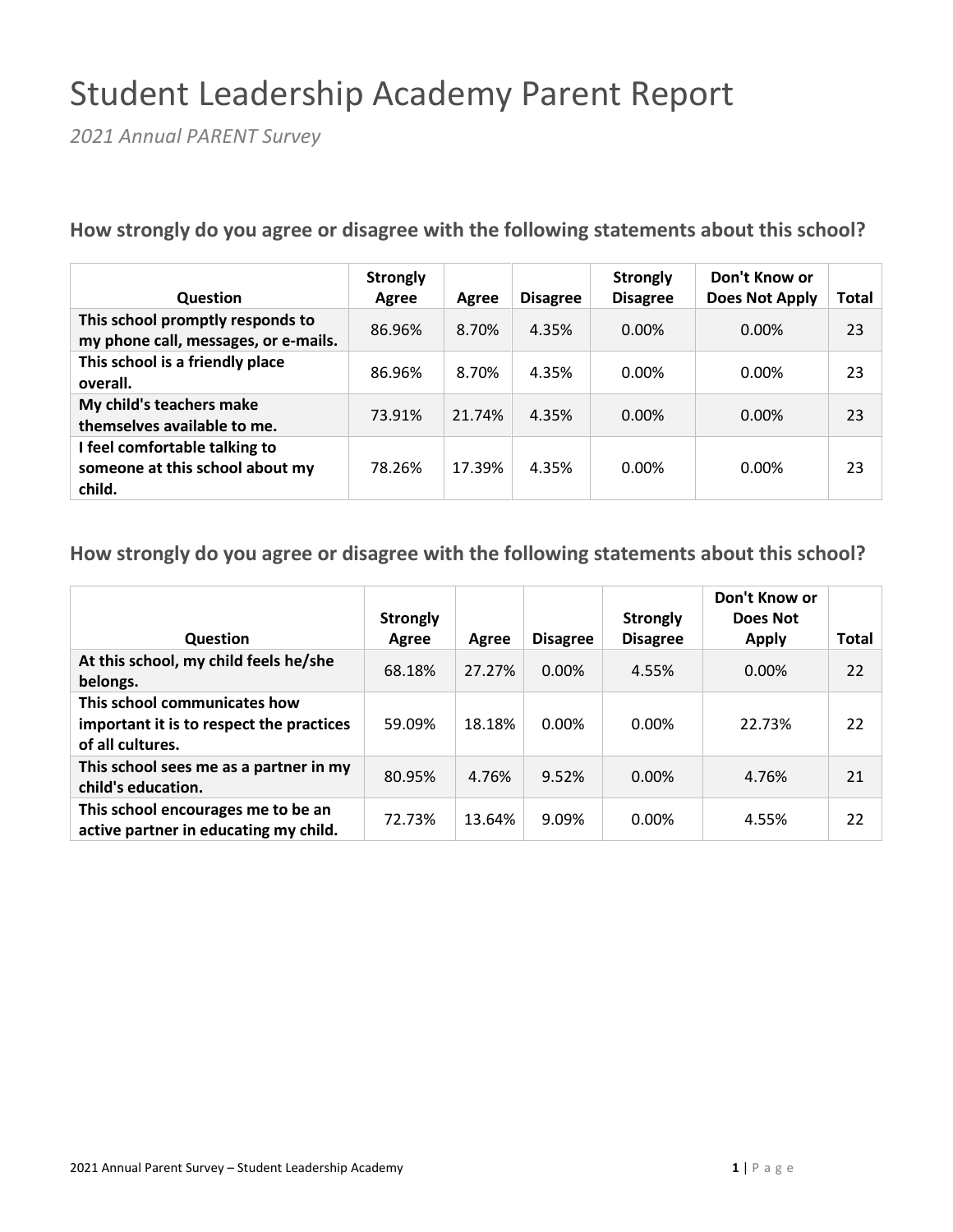|                                                                                                                                                                          | <b>Strongly</b> |        |                 | <b>Strongly</b> | <b>Don't Know</b><br>or Does |              |
|--------------------------------------------------------------------------------------------------------------------------------------------------------------------------|-----------------|--------|-----------------|-----------------|------------------------------|--------------|
| Question                                                                                                                                                                 | Agree           | Agree  | <b>Disagree</b> | <b>Disagree</b> | <b>Not Apply</b>             | <b>Total</b> |
| I know what my child needs to learn at<br>his/her grade level or know where to find<br>the information.                                                                  | 40.91%          | 45.45% | 4.55%           | 0.00%           | 9.09%                        | 22           |
| When I work with staff at this school they<br>use words I can understand about my child's<br>education and progress.                                                     | 77.27%          | 18.18% | 0.00%           | $0.00\%$        | 4.55%                        | 22           |
| This school gives me enough information to<br>know if my child is making progress.                                                                                       | 77.27%          | 18.18% | $0.00\%$        | 0.00%           | 4.55%                        | 22           |
| My recommendations and ideas are<br>included when discussing my child's<br>education.                                                                                    | 63.64%          | 22.73% | 4.55%           | 0.00%           | 9.09%                        | 22           |
| This school provides high quality services to<br>help students with social or emotional<br>needs.                                                                        | 54.55%          | 22.73% | 4.55%           | 0.00%           | 18.18%                       | 22           |
| This school helps me figure out what social<br>and emotional skills my child needs to<br>develop (e.g., self-control, problem solving,<br>or getting along with others). | 50.00%          | 22.73% | 9.09%           | 0.00%           | 18.18%                       | 22           |
| When my child does something good at<br>school, I usually hear about it from the<br>school.                                                                              | 36.36%          | 31.82% | 18.18%          | 0.00%           | 13.64%                       | 22           |

|                                                                                                                                                                                                                                                                    | <b>Strongly</b> |        |                 | <b>Strongly</b> | Don't<br>Know or<br>Does Not |       |
|--------------------------------------------------------------------------------------------------------------------------------------------------------------------------------------------------------------------------------------------------------------------|-----------------|--------|-----------------|-----------------|------------------------------|-------|
| <b>Question</b>                                                                                                                                                                                                                                                    | Agree           | Agree  | <b>Disagree</b> | <b>Disagree</b> | <b>Apply</b>                 | Total |
| This school has high expectations for all<br>students.                                                                                                                                                                                                             | 68.18%          | 27.27% | 4.55%           | 0.00%           | $0.00\%$                     | 22    |
| This school encourages all students to take<br>challenging classes no matter their race,<br>ethnicity, nationality, and/or cultural<br>background (e.g., accelerated courses,<br>advanced work programs, honor level courses,<br>gifted courses, AP or IB courses. | 59.09%          | 22.73% | $0.00\%$        | $0.00\%$        | 18.18%                       | 22    |
| This school has quality programs for my child's<br>talents, gifts, or special needs.                                                                                                                                                                               | 45.45%          | 36.36% | 9.09%           | $0.00\%$        | 9.09%                        | 22    |
| This school provides high quality services to<br>help students with social or emotional needs.                                                                                                                                                                     | 45.45%          | 22.73% | 9.09%           | $0.00\%$        | 22.73%                       | 22    |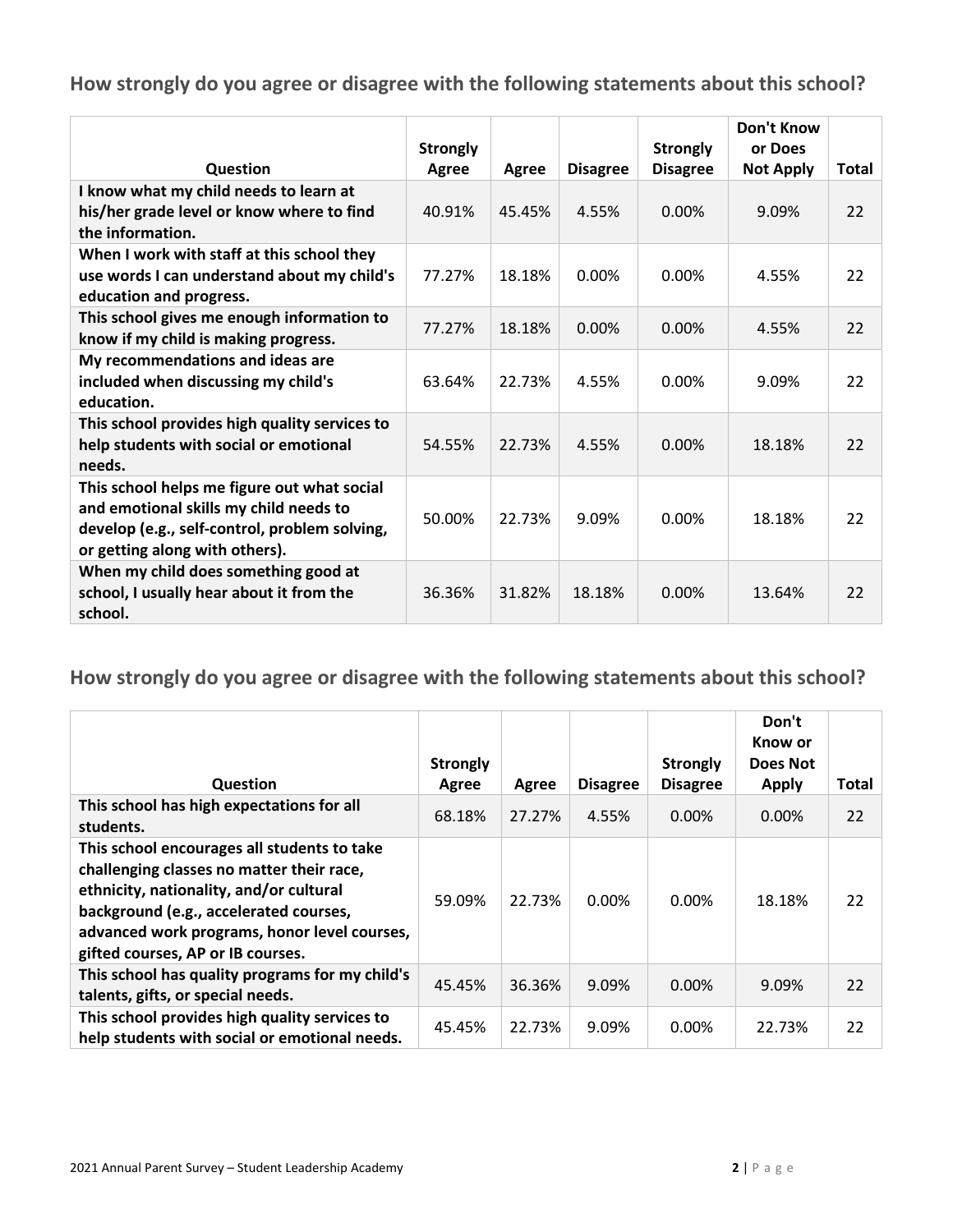| Question                                                                                                                                                                                                                 | <b>Strongly</b><br>Agree | Agree  | <b>Disagree</b> | <b>Strongly</b><br><b>Disagree</b> | Don't<br>Know or<br>Does Not<br><b>Apply</b> | Total |
|--------------------------------------------------------------------------------------------------------------------------------------------------------------------------------------------------------------------------|--------------------------|--------|-----------------|------------------------------------|----------------------------------------------|-------|
| This school takes effective measures to<br>ensure the safety of students.                                                                                                                                                | 72.73%                   | 27.27% | $0.00\%$        | $0.00\%$                           | $0.00\%$                                     | 22    |
| This school has made it clear to my child what<br>he/she should do if there is an emergency,<br>natural disaster (tornado, flood) or a<br>dangerous situation (e.g., violent person on<br>campus) during the school day. | 63.64%                   | 27.27% | $0.00\%$        | 0.00%                              | 9.09%                                        | 22    |
| I feel my child is safe going to or from this<br>school.                                                                                                                                                                 | 86.36%                   | 13.64% | $0.00\%$        | $0.00\%$                           | 0.00%                                        | 22    |

**How strongly do you agree or disagree with the following statements about this school?**

| <b>Question</b>                                                          | <b>Strongly</b><br>Agree | Agree  | <b>Disagree</b> | <b>Strongly</b><br><b>Disagree</b> | Don't Know or<br><b>Does Not Apply</b> | Total |
|--------------------------------------------------------------------------|--------------------------|--------|-----------------|------------------------------------|----------------------------------------|-------|
| The school building is clean and<br>well-maintained.                     | 54.55%                   | 27.27% | $0.00\%$        | $0.00\%$                           | 18.18%                                 | 22    |
| <b>Adequate COVID safety</b><br>precautions are taken at this<br>school. | 72.73%                   | 18.18% | 4.55%           | $0.00\%$                           | 4.55%                                  | 22    |

**This question is about bullying. Bullying happens when one or more students tease, threaten, spread rumors about, hit, shove or hurt another student. It is not bullying when students of about the same strength or power argue or fight or tease each other in a friendly way. Bullies are usually stronger, or have more friends or money, or some other power over the student being bullied. Usually, bullying happens over and over, or the student being bullied thinks it might happen over and over. How much of a problem is bullying at this school? Mark one response.**

| Response                     | Percentage |
|------------------------------|------------|
| Serious problem              | 0.00%      |
| Somewhat of a problem        | 50.00%     |
| Not a problem at all         | 27.27%     |
| Don't know or does not apply | 22.73%     |
| <b>Total</b>                 | 22         |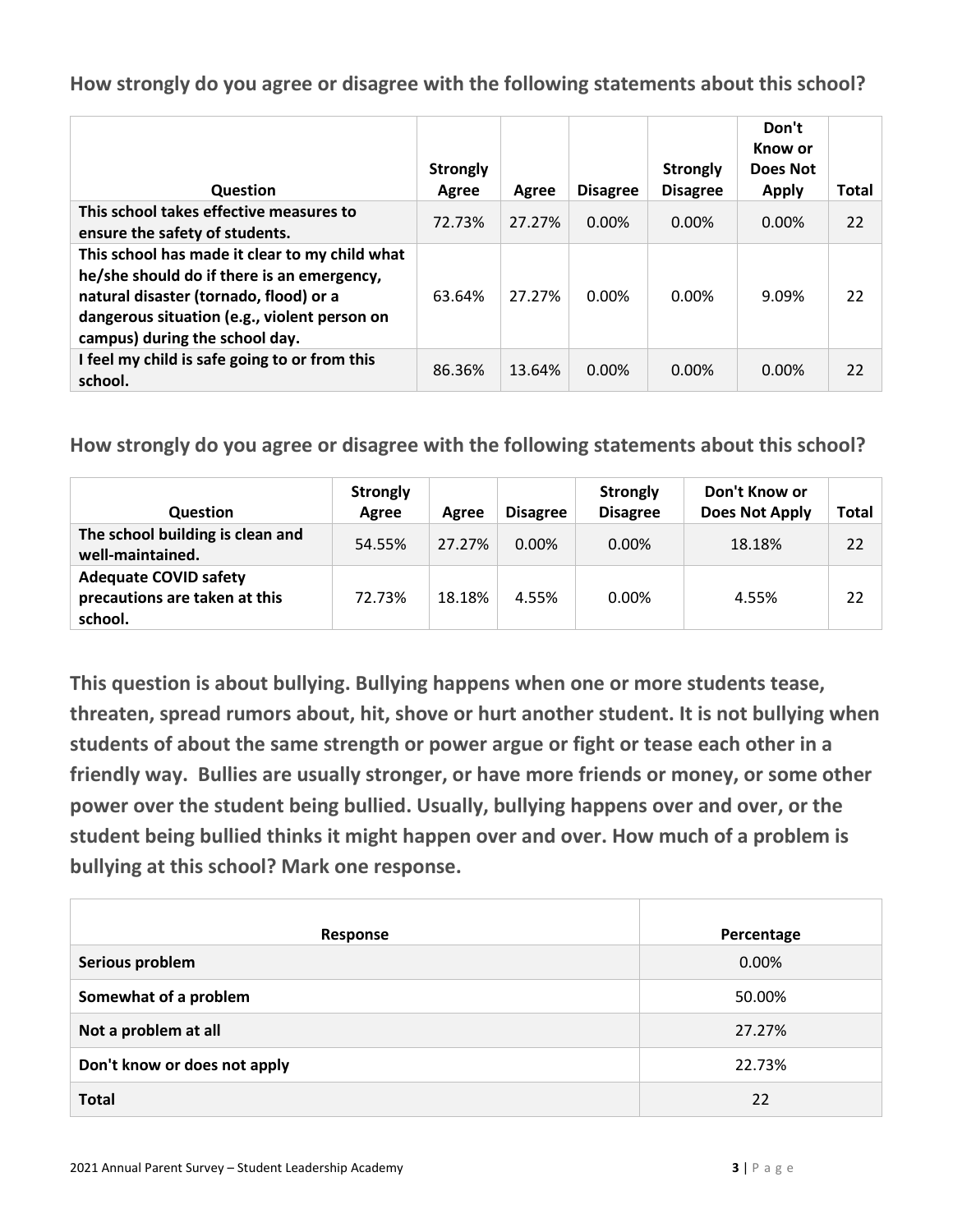**This question is about cyberbullying. Cyberbullying is bullying that takes place using electronic technology. Examples of cyberbullying include mean text messages or e-mails, rumors sent by e-mail or posted on social networking sites, and embarrassing pictures, videos, websites or fake profiles. How much of a problem is cyberbullying at this school? Mark one response.**

| Response                     | Percentage |
|------------------------------|------------|
| Serious problem              | 0.00%      |
| Somewhat of a problem        | 22.73%     |
| Not a problem at all         | 36.36%     |
| Don't know or does not apply | 40.91%     |
| <b>Total</b>                 | 22         |

**How much of a problem is the following at this school? Mark one response.**

| <b>Question</b>                                                           | <b>Serious</b><br>problem | Somewhat of a<br>problem | Not a<br>problem at<br>all | Don't know or<br>does not apply | Total |
|---------------------------------------------------------------------------|---------------------------|--------------------------|----------------------------|---------------------------------|-------|
| Racial/ethnic conflict among<br>students is a problem at this<br>school.  | $0.00\%$                  | 13.64%                   | 59.09%                     | 27.27%                          | 22    |
| <b>Physical fighting between students</b><br>is a problem at this school. | $0.00\%$                  | 4.76%                    | 66.67%                     | 28.57%                          | 21    |

**How strongly do you agree or disagree with the following statements?**

|                                                                                                                                                                          | <b>Strongly</b> |        |                 | <b>Strongly</b> | <b>Don't Know</b><br>or Does Not |              |
|--------------------------------------------------------------------------------------------------------------------------------------------------------------------------|-----------------|--------|-----------------|-----------------|----------------------------------|--------------|
| <b>Question</b>                                                                                                                                                          | Agree           | Agree  | <b>Disagree</b> | <b>Disagree</b> | <b>Apply</b>                     | <b>Total</b> |
| This school makes frequent contact with<br>parents (e.g., athletic events, open house).                                                                                  | 47.62%          | 23.81% | 19.05%          | 0.00%           | 9.52%                            | 21           |
| This school notifies parents or guardians<br>effectively in the case of a school-wide<br>emergency.                                                                      | 71.43%          | 14.29% | 0.00%           | 0.00%           | 14.29%                           | 21           |
| This school communicates policies and<br>procedures clearly to parents or guardians.                                                                                     | 76.19%          | 19.05% | 4.76%           | $0.00\%$        | 0.00%                            | 21           |
| This school gives me information about how<br>to get other services (i.e., childcare, parent<br>support, respite, WIC, food stamps,<br>emergency cash assistance, etc.). | 23.81%          | 19.05% | 19.05%          | $0.00\%$        | 38.10%                           | 21           |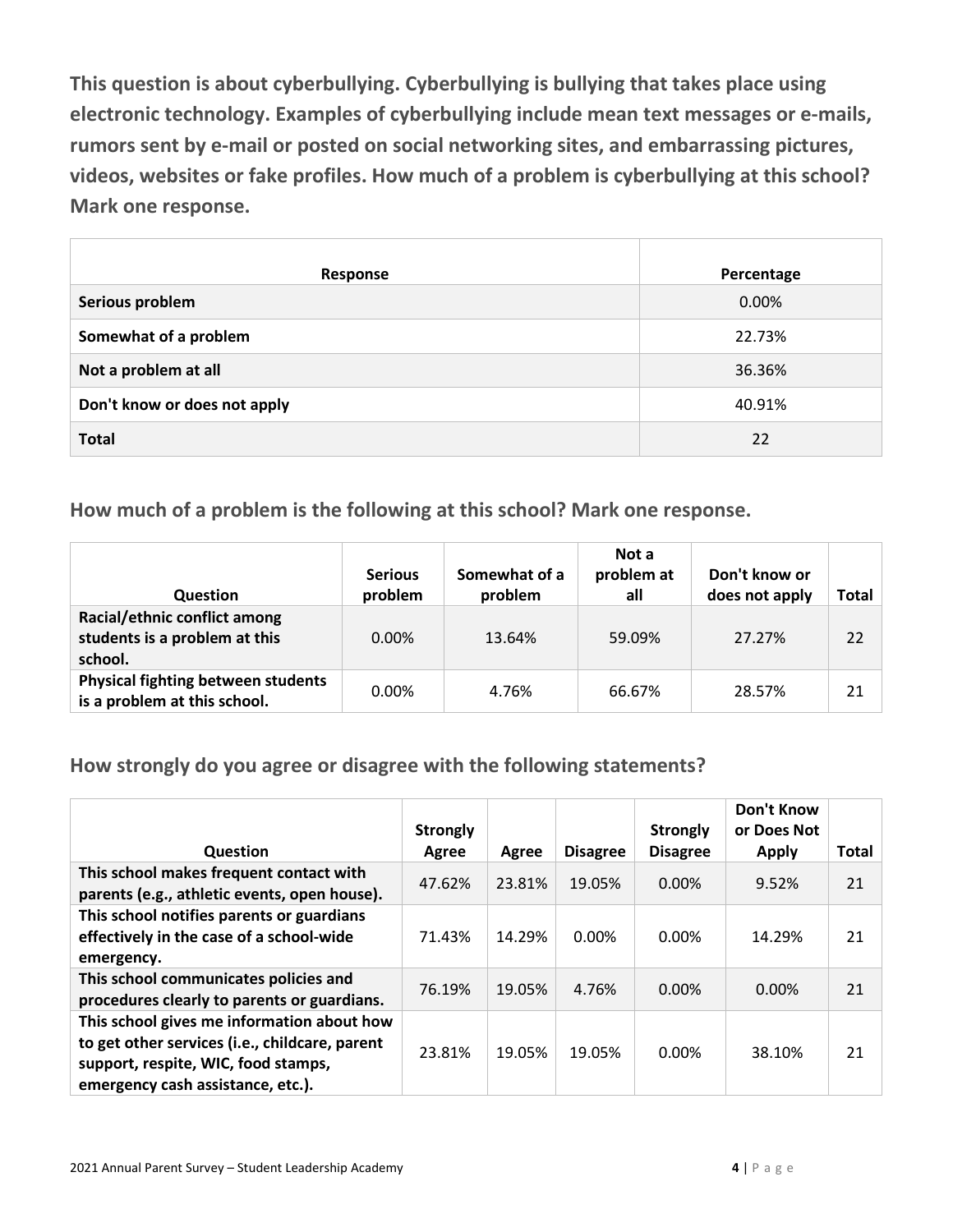**Where do you get general information about this school? Check all that apply.**

| Response                           | Percentage |
|------------------------------------|------------|
| Website                            | 24.14%     |
| Newsletter (print or electronic)   | 3.45%      |
| <b>Outbound phone call</b>         | 8.62%      |
| <b>Text messages</b>               | 15.52%     |
| <b>E-mail messages</b>             | 34.48%     |
| <b>Marquee</b>                     | 1.72%      |
| Remind or other communications app | 10.34%     |
| Other                              | 1.72%      |
| <b>Total</b>                       | 58         |

**Where do you get information about your child's performance in school? Check all that apply.**

| Response                      | Percentage |
|-------------------------------|------------|
| <b>Teacher conference</b>     | 10.34%     |
| <b>Parent portal</b>          | 25.86%     |
| <b>Report cards</b>           | 18.97%     |
| <b>Progress report</b>        | 6.90%      |
| <b>Test score reports</b>     | 6.90%      |
| The teacher/school calls me   | 6.90%      |
| The teacher/school e-mails me | 17.24%     |
| Other                         | 6.90%      |
| <b>Total</b>                  | 58         |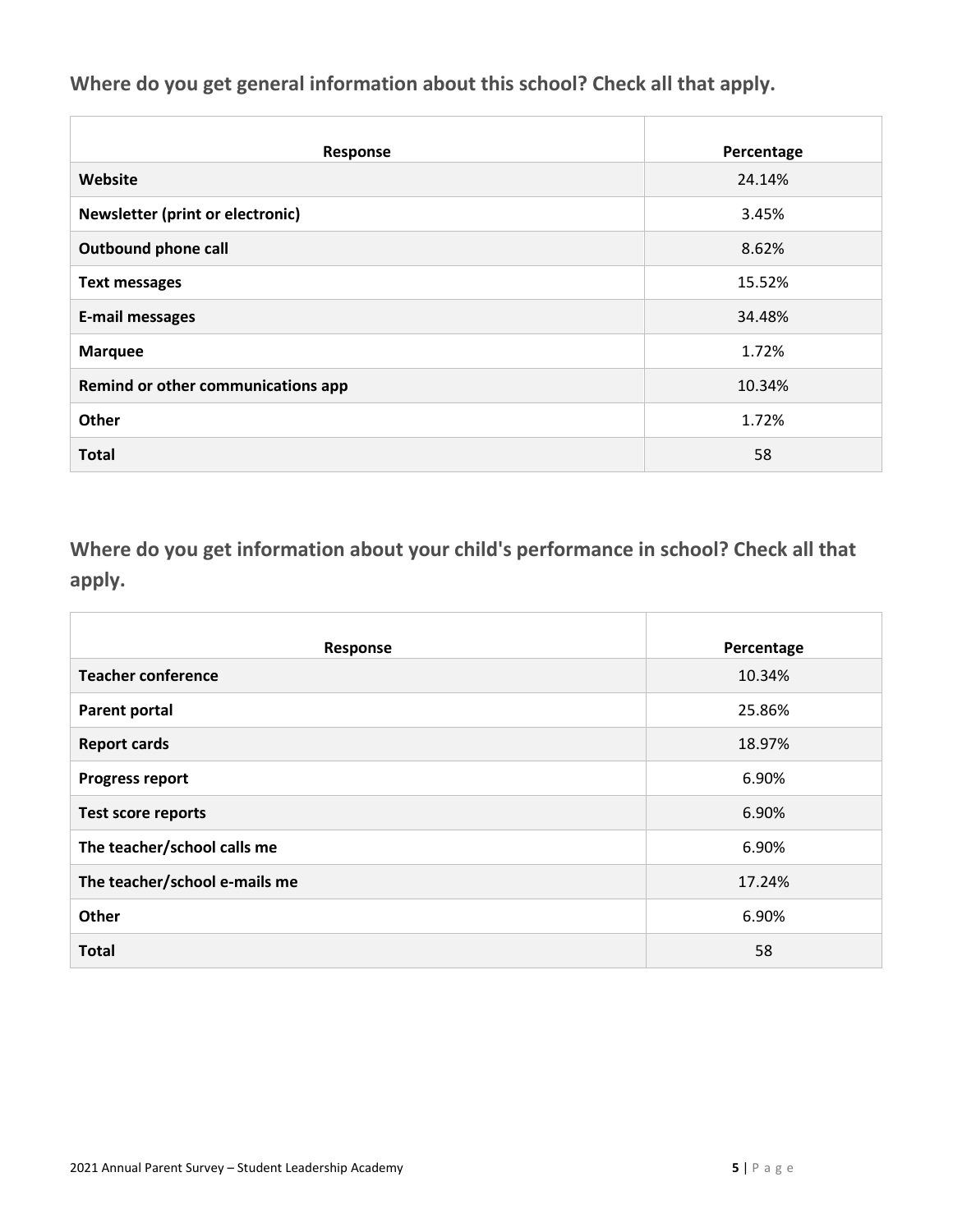#### **How would you PREFER to receive information from your child's school?**

| Response                           | Percentage |
|------------------------------------|------------|
| To find it on the school website   | 12.24%     |
| Outbound recorded call             | 8.16%      |
| <b>Text message</b>                | 20.41%     |
| E-mail                             | 38.78%     |
| Newsletter (print or electronic)   | 6.12%      |
| Remind or other communications app | 12.24%     |
| <b>Other</b>                       | 2.04%      |
| <b>Total</b>                       | 49         |

## **How can this school help you help your child do better in school?**

| Response                   | Percentage |
|----------------------------|------------|
| <b>Homework strategies</b> | 14.71%     |
| <b>Behavior management</b> | 0.00%      |
| <b>Time management</b>     | 23.53%     |
| <b>Reading strategies</b>  | 11.76%     |
| <b>Strengthening focus</b> | 14.71%     |
| <b>Writing strategies</b>  | 17.65%     |
| <b>Math strategies</b>     | 17.65%     |
| <b>Total</b>               | 34         |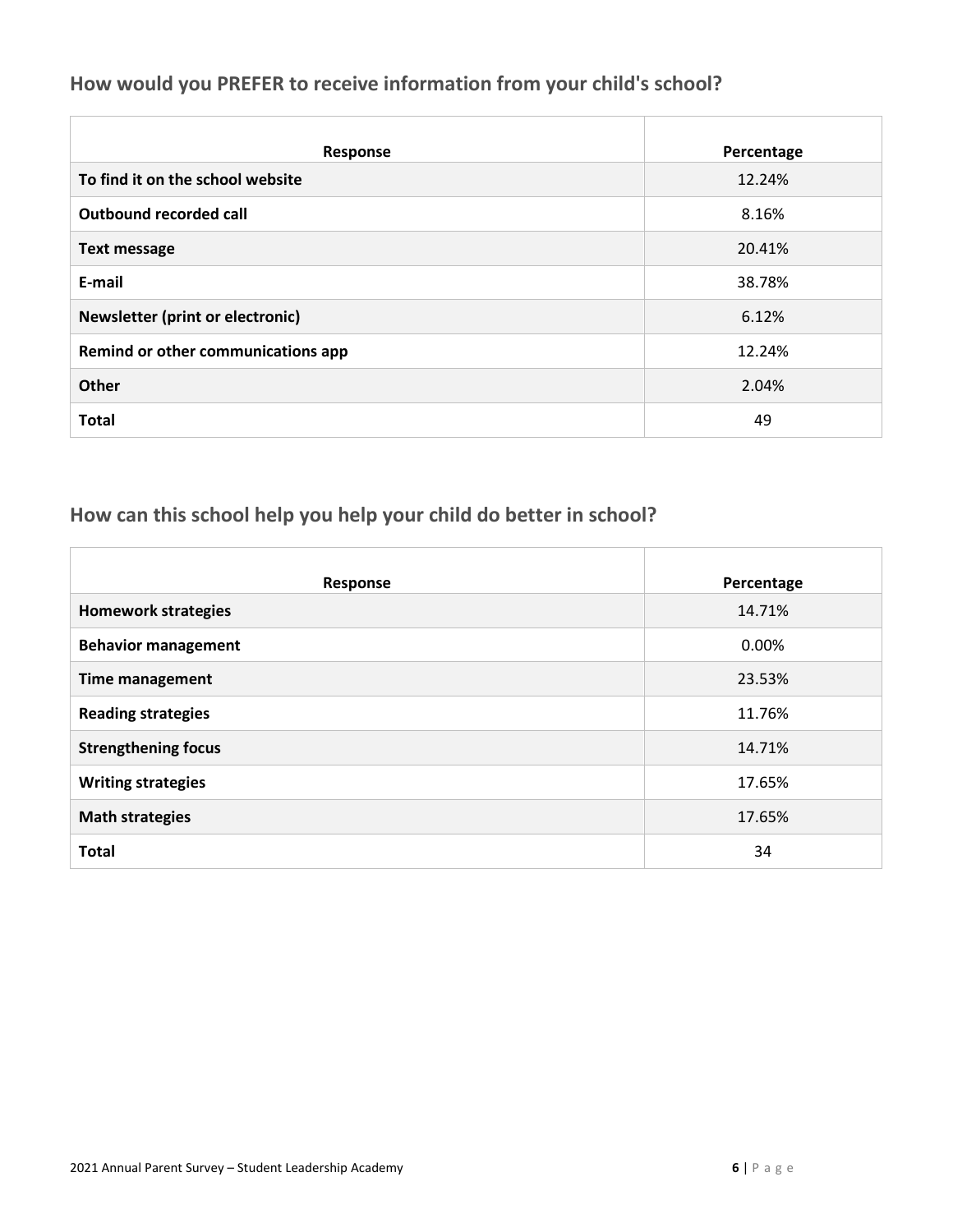## Suncoast School for Innovative Studies Parent Report

*2021 Annual PARENT Survey*

**How strongly do you agree or disagree with the following statements about this school?**

| <b>Question</b>                                                            | <b>Strongly</b><br>Agree | Agree  | <b>Disagree</b> | <b>Strongly</b><br><b>Disagree</b> | Don't Know or<br><b>Does Not Apply</b> | Total |
|----------------------------------------------------------------------------|--------------------------|--------|-----------------|------------------------------------|----------------------------------------|-------|
| This school promptly responds to<br>my phone call, messages, or e-mails.   | 66.67%                   | 16.67% | 16.67%          | $0.00\%$                           | $0.00\%$                               | 12    |
| This school is a friendly place<br>overall.                                | 58.33%                   | 25.00% | 8.33%           | 8.33%                              | $0.00\%$                               | 12    |
| My child's teachers make<br>themselves available to me.                    | 66.67%                   | 33.33% | 0.00%           | $0.00\%$                           | $0.00\%$                               | 12    |
| I feel comfortable talking to<br>someone at this school about my<br>child. | 66.67%                   | 16.67% | 8.33%           | 8.33%                              | $0.00\%$                               | 12    |

| Question                                                                                     | <b>Strongly</b><br>Agree | Agree  | <b>Disagree</b> | <b>Strongly</b><br><b>Disagree</b> | Don't Know or<br>Does Not<br><b>Apply</b> | Total |
|----------------------------------------------------------------------------------------------|--------------------------|--------|-----------------|------------------------------------|-------------------------------------------|-------|
| At this school, my child feels he/she<br>belongs.                                            | 72.73%                   | 18.18% | $0.00\%$        | 9.09%                              | $0.00\%$                                  | 11    |
| This school communicates how<br>important it is to respect the practices<br>of all cultures. | 72.73%                   | 18.18% | 0.00%           | 9.09%                              | $0.00\%$                                  | 11    |
| This school sees me as a partner in my<br>child's education.                                 | 72.73%                   | 18.18% | $0.00\%$        | 9.09%                              | $0.00\%$                                  | 11    |
| This school encourages me to be an<br>active partner in educating my child.                  | 63.64%                   | 27.27% | 0.00%           | 9.09%                              | $0.00\%$                                  | 11    |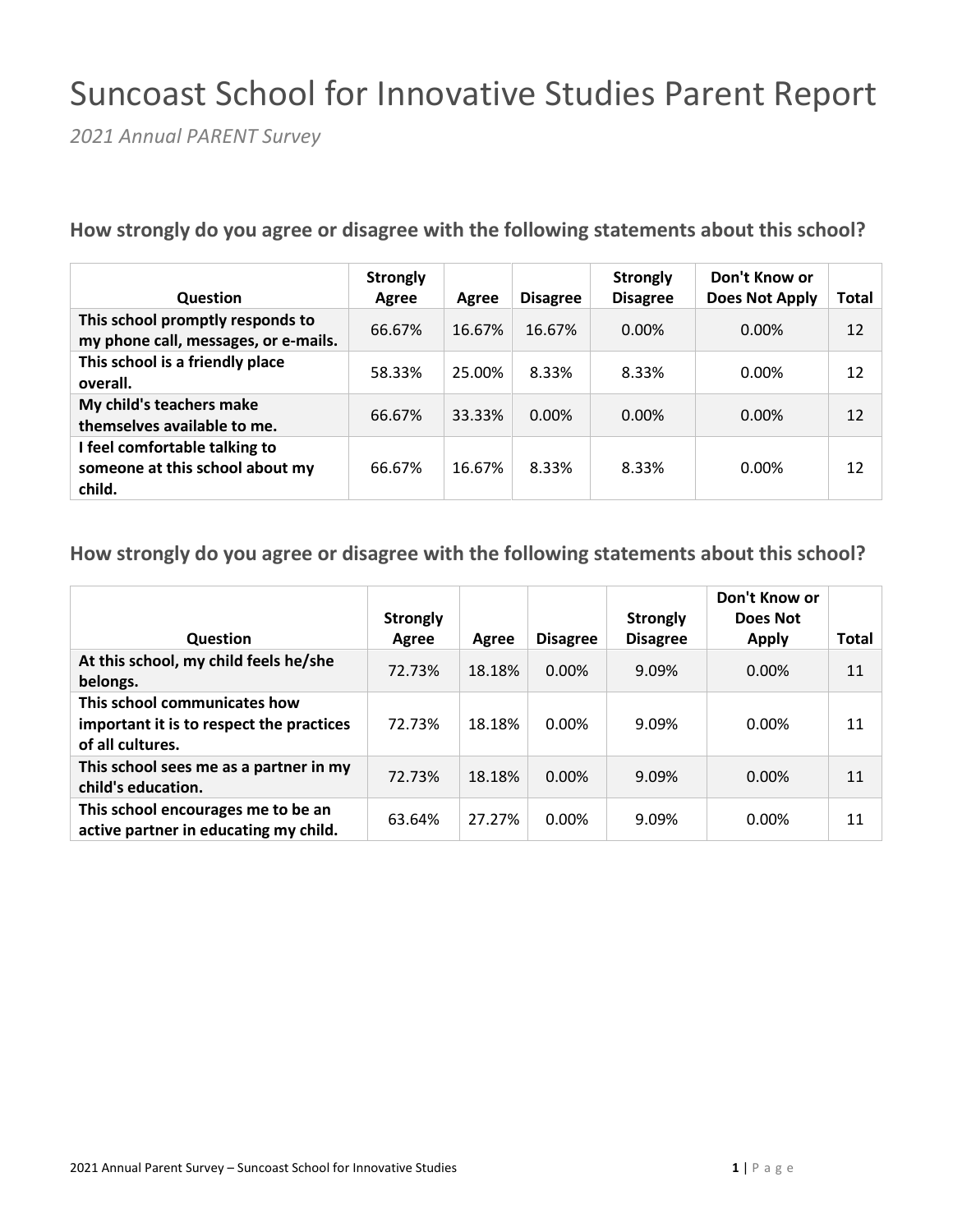|                                                                                                                                                                          | <b>Strongly</b> |        |                 | <b>Strongly</b> | Don't<br>Know or<br>Does Not |              |
|--------------------------------------------------------------------------------------------------------------------------------------------------------------------------|-----------------|--------|-----------------|-----------------|------------------------------|--------------|
| Question                                                                                                                                                                 | Agree           | Agree  | <b>Disagree</b> | <b>Disagree</b> | <b>Apply</b>                 | <b>Total</b> |
| I know what my child needs to learn at<br>his/her grade level or know where to find the<br>information.                                                                  | 45.45%          | 36.36% | 18.18%          | 0.00%           | $0.00\%$                     | 11           |
| When I work with staff at this school they<br>use words I can understand about my child's<br>education and progress.                                                     | 54.55%          | 36.36% | 9.09%           | 0.00%           | $0.00\%$                     | 11           |
| This school gives me enough information to<br>know if my child is making progress.                                                                                       | 54.55%          | 36.36% | 0.00%           | 9.09%           | 0.00%                        | 11           |
| My recommendations and ideas are included<br>when discussing my child's education.                                                                                       | 54.55%          | 27.27% | 0.00%           | 9.09%           | 9.09%                        | 11           |
| This school provides high quality services to<br>help students with social or emotional needs.                                                                           | 54.55%          | 36.36% | $0.00\%$        | 9.09%           | $0.00\%$                     | 11           |
| This school helps me figure out what social<br>and emotional skills my child needs to<br>develop (e.g., self-control, problem solving,<br>or getting along with others). | 45.45%          | 36.36% | 0.00%           | 9.09%           | 9.09%                        | 11           |
| When my child does something good at<br>school, I usually hear about it from the<br>school.                                                                              | 63.64%          | 18.18% | 9.09%           | 9.09%           | $0.00\%$                     | 11           |

|                                                                                                                                                                                                                                                                    | <b>Strongly</b> |        |                 | <b>Strongly</b> | Don't<br>Know or<br>Does Not |              |
|--------------------------------------------------------------------------------------------------------------------------------------------------------------------------------------------------------------------------------------------------------------------|-----------------|--------|-----------------|-----------------|------------------------------|--------------|
| Question                                                                                                                                                                                                                                                           | Agree           | Agree  | <b>Disagree</b> | <b>Disagree</b> | <b>Apply</b>                 | <b>Total</b> |
| This school has high expectations for all<br>students.                                                                                                                                                                                                             | 54.55%          | 36.36% | $0.00\%$        | 9.09%           | 0.00%                        | 11           |
| This school encourages all students to take<br>challenging classes no matter their race,<br>ethnicity, nationality, and/or cultural<br>background (e.g., accelerated courses,<br>advanced work programs, honor level courses,<br>gifted courses, AP or IB courses. | 63.64%          | 18.18% | $0.00\%$        | 9.09%           | 9.09%                        | 11           |
| This school has quality programs for my child's<br>talents, gifts, or special needs.                                                                                                                                                                               | 36.36%          | 54.55% | $0.00\%$        | 9.09%           | $0.00\%$                     | 11           |
| This school provides high quality services to<br>help students with social or emotional needs.                                                                                                                                                                     | 45.45%          | 36.36% | 9.09%           | 9.09%           | 0.00%                        | 11           |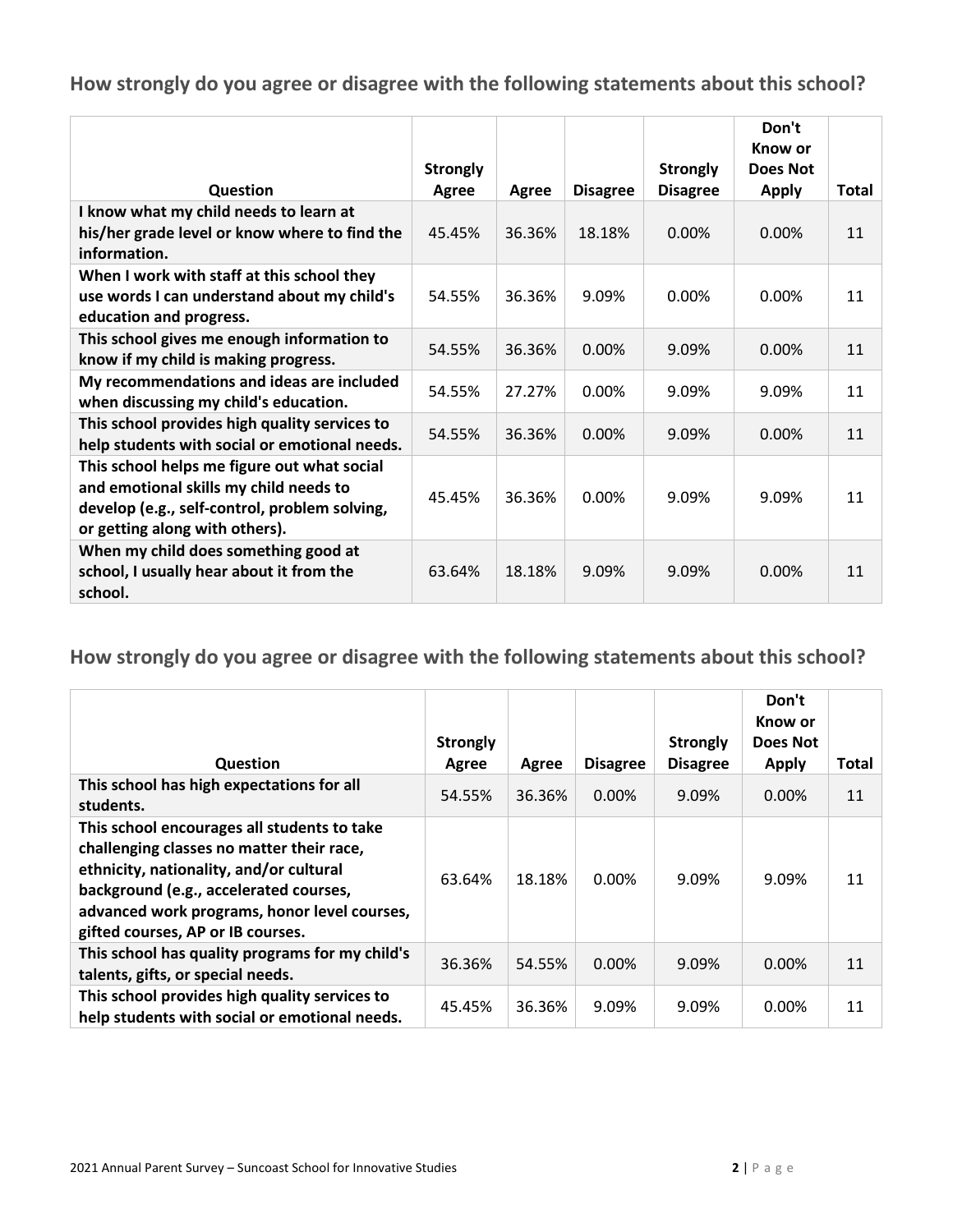| Question                                                                                                                                                                                                                 | <b>Strongly</b><br>Agree | Agree  | <b>Disagree</b> | <b>Strongly</b><br><b>Disagree</b> | Don't<br>Know or<br>Does Not<br><b>Apply</b> | Total |
|--------------------------------------------------------------------------------------------------------------------------------------------------------------------------------------------------------------------------|--------------------------|--------|-----------------|------------------------------------|----------------------------------------------|-------|
| This school takes effective measures to<br>ensure the safety of students.                                                                                                                                                | 81.82%                   | 9.09%  | $0.00\%$        | 9.09%                              | $0.00\%$                                     | 11    |
| This school has made it clear to my child what<br>he/she should do if there is an emergency,<br>natural disaster (tornado, flood) or a<br>dangerous situation (e.g., violent person on<br>campus) during the school day. | 63.64%                   | 36.36% | $0.00\%$        | 0.00%                              | 0.00%                                        | 11    |
| I feel my child is safe going to or from this<br>school.                                                                                                                                                                 | 63.64%                   | 27.27% | $0.00\%$        | 9.09%                              | $0.00\%$                                     | 11    |

**How strongly do you agree or disagree with the following statements about this school?**

| <b>Question</b>                                                          | <b>Strongly</b><br>Agree | Agree  | <b>Disagree</b> | <b>Strongly</b><br><b>Disagree</b> | Don't Know or<br>Does Not Apply | Total |
|--------------------------------------------------------------------------|--------------------------|--------|-----------------|------------------------------------|---------------------------------|-------|
| The school building is clean and<br>well-maintained.                     | 36.36%                   | 45.45% | $0.00\%$        | $0.00\%$                           | 18.18%                          | 11    |
| <b>Adequate COVID safety</b><br>precautions are taken at this<br>school. | 54.55%                   | 18.18% | 9.09%           | 0.00%                              | 18.18%                          | 11    |

**This question is about bullying. Bullying happens when one or more students tease, threaten, spread rumors about, hit, shove or hurt another student. It is not bullying when students of about the same strength or power argue or fight or tease each other in a friendly way. Bullies are usually stronger, or have more friends or money, or some other power over the student being bullied. Usually, bullying happens over and over, or the student being bullied thinks it might happen over and over. How much of a problem is bullying at this school? Mark one response.**

| Response                     | Percentage |
|------------------------------|------------|
| Serious problem              | 18.18%     |
| Somewhat of a problem        | 27.27%     |
| Not a problem at all         | 27.27%     |
| Don't know or does not apply | 27.27%     |
| <b>Total</b>                 | 11         |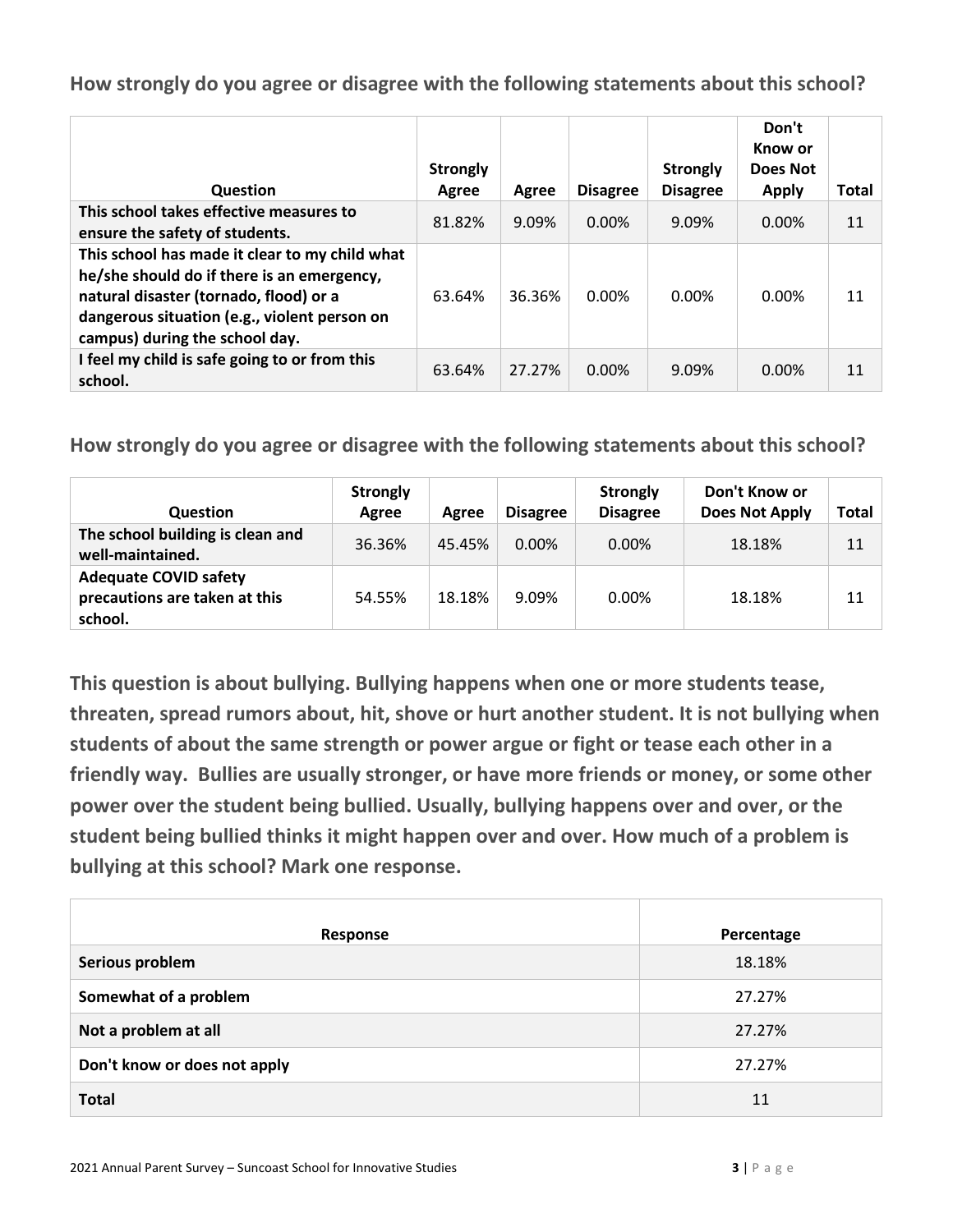**This question is about cyberbullying. Cyberbullying is bullying that takes place using electronic technology. Examples of cyberbullying include mean text messages or e-mails, rumors sent by e-mail or posted on social networking sites, and embarrassing pictures, videos, websites or fake profiles. How much of a problem is cyberbullying at this school? Mark one response.**

| Response                     | Percentage |
|------------------------------|------------|
| Serious problem              | 9.09%      |
| Somewhat of a problem        | 9.09%      |
| Not a problem at all         | 27.27%     |
| Don't know or does not apply | 54.55%     |
| <b>Total</b>                 | 11         |

**How much of a problem is the following at this school? Mark one response.**

| <b>Question</b>                                                           | <b>Serious</b><br>problem | Somewhat of a<br>problem | Not a<br>problem at<br>all | Don't know or<br>does not apply | Total |
|---------------------------------------------------------------------------|---------------------------|--------------------------|----------------------------|---------------------------------|-------|
| Racial/ethnic conflict among<br>students is a problem at this<br>school.  | $0.00\%$                  | 18.18%                   | 45.45%                     | 36.36%                          | 11    |
| <b>Physical fighting between students</b><br>is a problem at this school. | $0.00\%$                  | 27.27%                   | 45.45%                     | 27.27%                          | 11    |

**How strongly do you agree or disagree with the following statements?**

| Question                                                                                                                                                                 | <b>Strongly</b><br>Agree | Agree  | <b>Disagree</b> | <b>Strongly</b><br><b>Disagree</b> | <b>Don't Know</b><br>or Does Not<br><b>Apply</b> | <b>Total</b> |
|--------------------------------------------------------------------------------------------------------------------------------------------------------------------------|--------------------------|--------|-----------------|------------------------------------|--------------------------------------------------|--------------|
| This school makes frequent contact with<br>parents (e.g., athletic events, open house).                                                                                  | 45.45%                   | 45.45% | 9.09%           | 0.00%                              | $0.00\%$                                         | 11           |
| This school notifies parents or guardians<br>effectively in the case of a school-wide<br>emergency.                                                                      | 72.73%                   | 18.18% | 9.09%           | 0.00%                              | 0.00%                                            | 11           |
| This school communicates policies and<br>procedures clearly to parents or guardians.                                                                                     | 54.55%                   | 36.36% | $0.00\%$        | 9.09%                              | $0.00\%$                                         | 11           |
| This school gives me information about how<br>to get other services (i.e., childcare, parent<br>support, respite, WIC, food stamps,<br>emergency cash assistance, etc.). | 36.36%                   | 36.36% | 0.00%           | 9.09%                              | 18.18%                                           | 11           |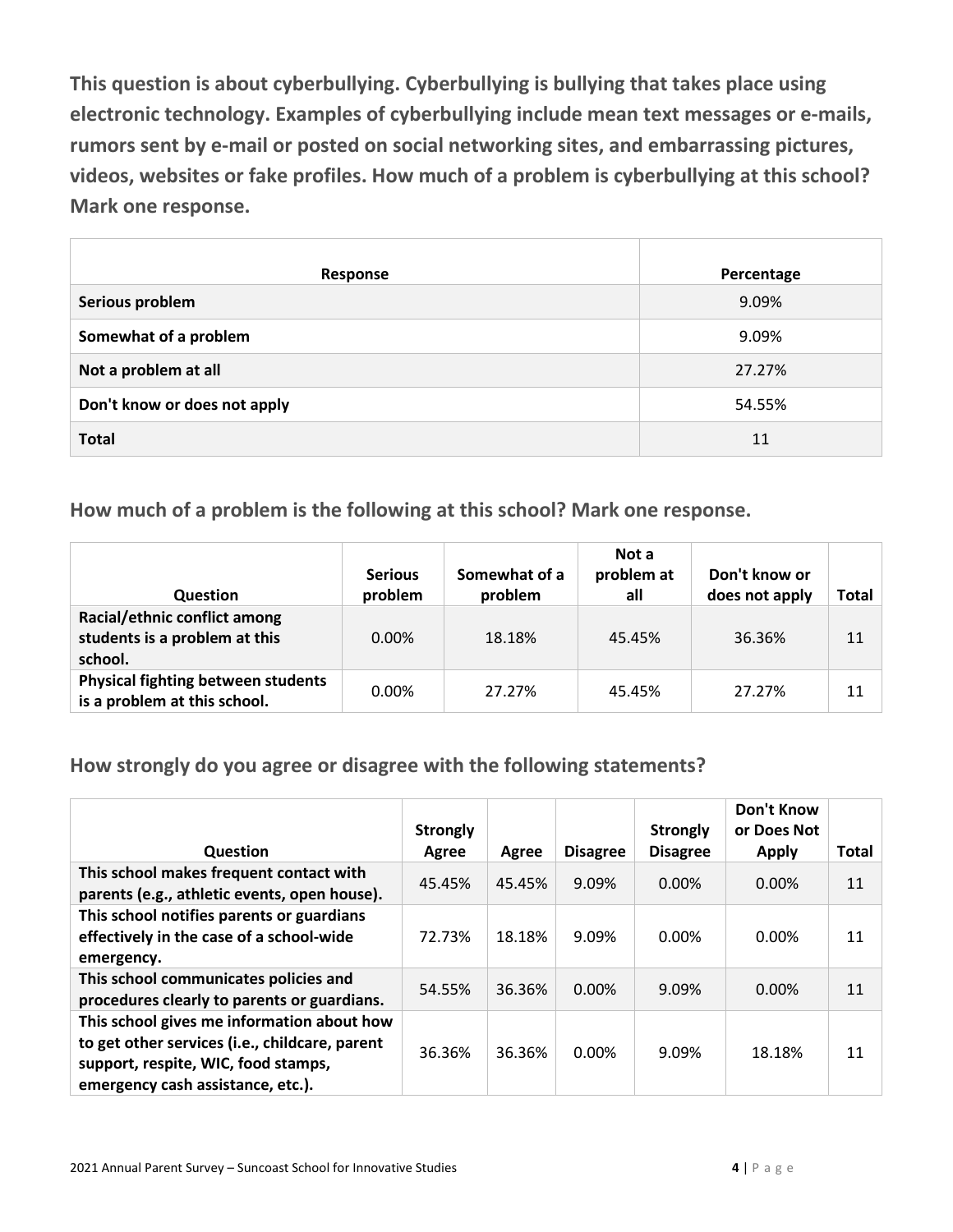**Where do you get general information about this school? Check all that apply.**

| Response                           | Percentage |
|------------------------------------|------------|
| Website                            | 15.56%     |
| Newsletter (print or electronic)   | 13.33%     |
| <b>Outbound phone call</b>         | 17.78%     |
| <b>Text messages</b>               | 17.78%     |
| <b>E-mail messages</b>             | 17.78%     |
| <b>Marquee</b>                     | 2.22%      |
| Remind or other communications app | 13.33%     |
| Other                              | 2.22%      |
| <b>Total</b>                       | 45         |

**Where do you get information about your child's performance in school? Check all that apply.**

| Response                      | Percentage |
|-------------------------------|------------|
| <b>Teacher conference</b>     | 23.68%     |
| <b>Parent portal</b>          | 15.79%     |
| <b>Report cards</b>           | 15.79%     |
| <b>Progress report</b>        | 7.89%      |
| <b>Test score reports</b>     | 10.53%     |
| The teacher/school calls me   | 21.05%     |
| The teacher/school e-mails me | 5.26%      |
| Other                         | 0.00%      |
| <b>Total</b>                  | 38         |